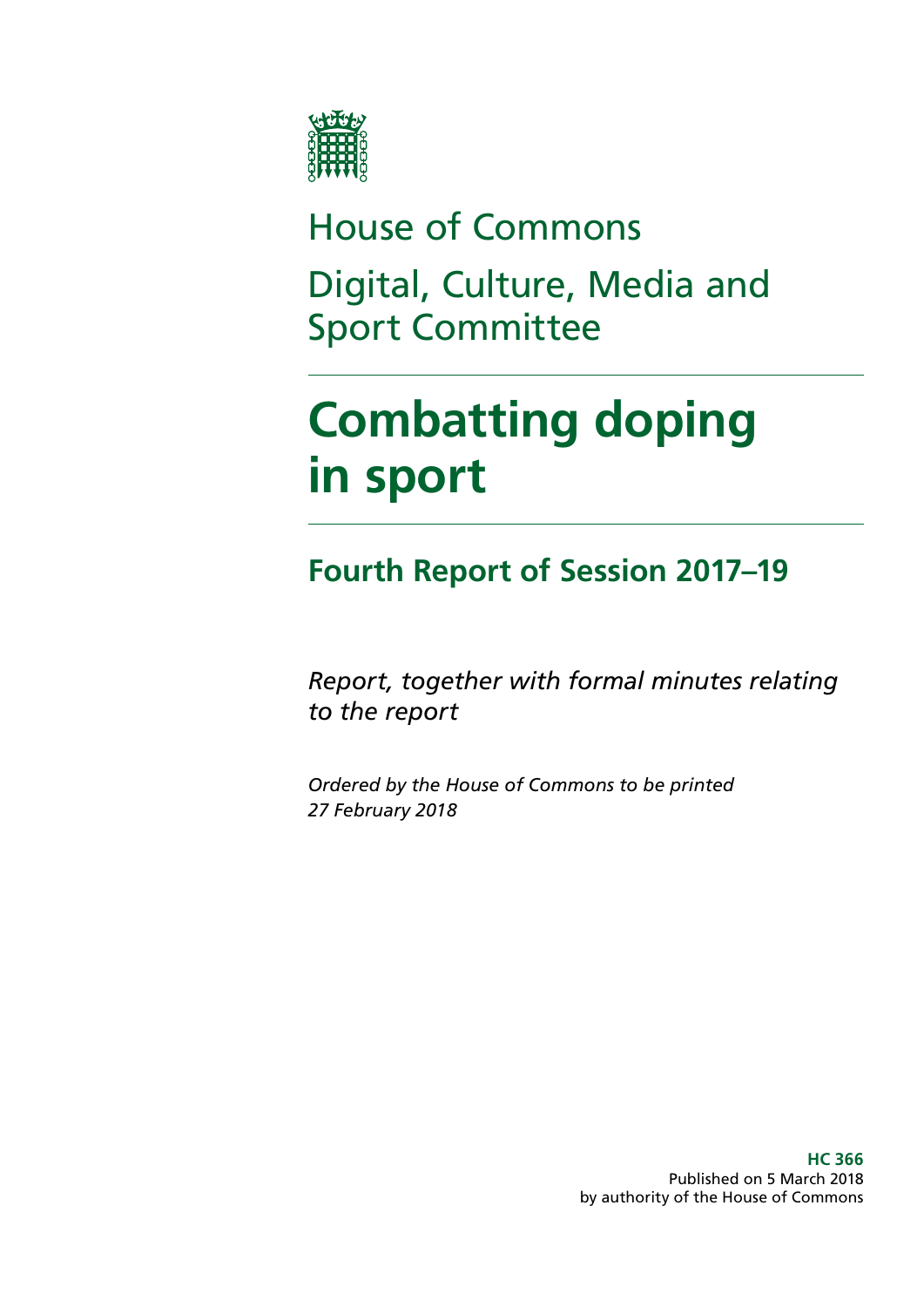#### **The Digital, Culture, Media and Sport Committee**

The Digital, Culture, Media and Sport Committee is appointed by the House of Commons to examine the expenditure, administration and policy of the Department for Digital, Culture, Media and Sport and its associated public bodies.

#### **Current membership**

[Damian Collins MP](http://www.parliament.uk/biographies/commons/damian-collins/3986) (*Conservative, Folkestone and Hythe*) (Chair) [Julie Elliott MP](http://www.parliament.uk/biographies/commons/julie-elliott/4127) (*Labour, Sunderland Central*) [Paul Farrelly MP](http://www.parliament.uk/biographies/commons/paul-farrelly/1436) (*Labour, Newcastle-under-Lyme*) [Simon Hart MP](http://www.parliament.uk/biographies/commons/simon-hart/3944) (*Conservative, Carmarthen West and South Pembrokeshire*) [Julian Knight MP](http://www.parliament.uk/biographies/commons/julian-knight/4410) (*Conservative, Solihull*) [Ian C. Lucas MP](http://www.parliament.uk/biographies/commons/ian-c.-lucas/1470) (*Labour, Wrexham*) [Christian Matheson MP](http://www.parliament.uk/biographies/commons/christian-matheson/4408) (*Labour, City of Chester*) [Brendan O'Hara MP](http://www.parliament.uk/biographies/commons/brendan-o) (*Scottish National Party, Argyll and Bute*) [Rebecca Pow MP](http://www.parliament.uk/biographies/commons/rebecca-pow/4522) (*Conservative, Taunton Deane*) [Jo Stevens MP](http://www.parliament.uk/biographies/commons/jo-stevens/4425) (*Labour, Cardiff Central*) [Giles Watling MP](http://www.parliament.uk/biographies/commons/giles-watling/4677) (*Conservative, Clacton*)

The following were also members of the predecessor Committee during the last Parliament who took evidence in this inquiry:

[Nigel Adams MP](http://www.parliament.uk/biographies/commons/nigel-adams/4057) (*Conservative, Selby and Ainsty*) [Andrew Bingham MP](http://www.parliament.uk/biographies/commons/andrew-bingham/3994) (*Conservative, High Peak*) [Nigel Huddlestone MP](http://www.parliament.uk/biographies/commons/nigel-huddleston/4407) (*Conservative, Mid Worcestershire*) [Jason McCartney MP](http://www.parliament.uk/biographies/commons/jason-mccartney/3953) (*Conservative, Colne Valley*) [John Nicholson MP](http://www.parliament.uk/biographies/commons/john-nicolson/4415) (*Scottish National Party, East Dunbartonshire*)

#### **Powers**

The committee is one of the departmental select committees, the powers of which are set out in House of Commons Standing Orders, principally in SO No 152. These are available on the internet via [www.parliament.uk.](http://www.parliament.uk)

#### **Publication**

Committee reports are published on the Committee's website at [www.parliament.uk/dcmscom](http://www.parliament.uk/dcmscom) and in print by Order of the House.

Evidence relating to this report is published on the [inquiry publications page](http://www.parliament.uk/business/committees/committees-a-z/commons-select/culture-media-and-sport-committee/inquiries/parliament-2015/blood-doping-15-16/publications/) of the Committee's website.

#### **Committee staff**

The current staff of the Committee are Chloe Challender (Clerk), Joe Watt (Second Clerk), Josephine Willows (Senior Committee Specialist), Andy Boyd (Senior Committee Assistant), Keely Bishop (Committee Assistant), Grace Camba (Sandwich Student), Lucy Dargahi (Media Officer) and Janet Coull Trisic (Media Officer).

#### **Contacts**

All correspondence should be addressed to the Clerk of the Digital, Culture, Media and Sport Committee, House of Commons, London SW1A 0AA. The telephone number for general enquiries is 020 7219 6188; the Committee's email address is [cmscom@parliament.uk](mailto:cmscom@parliament.uk)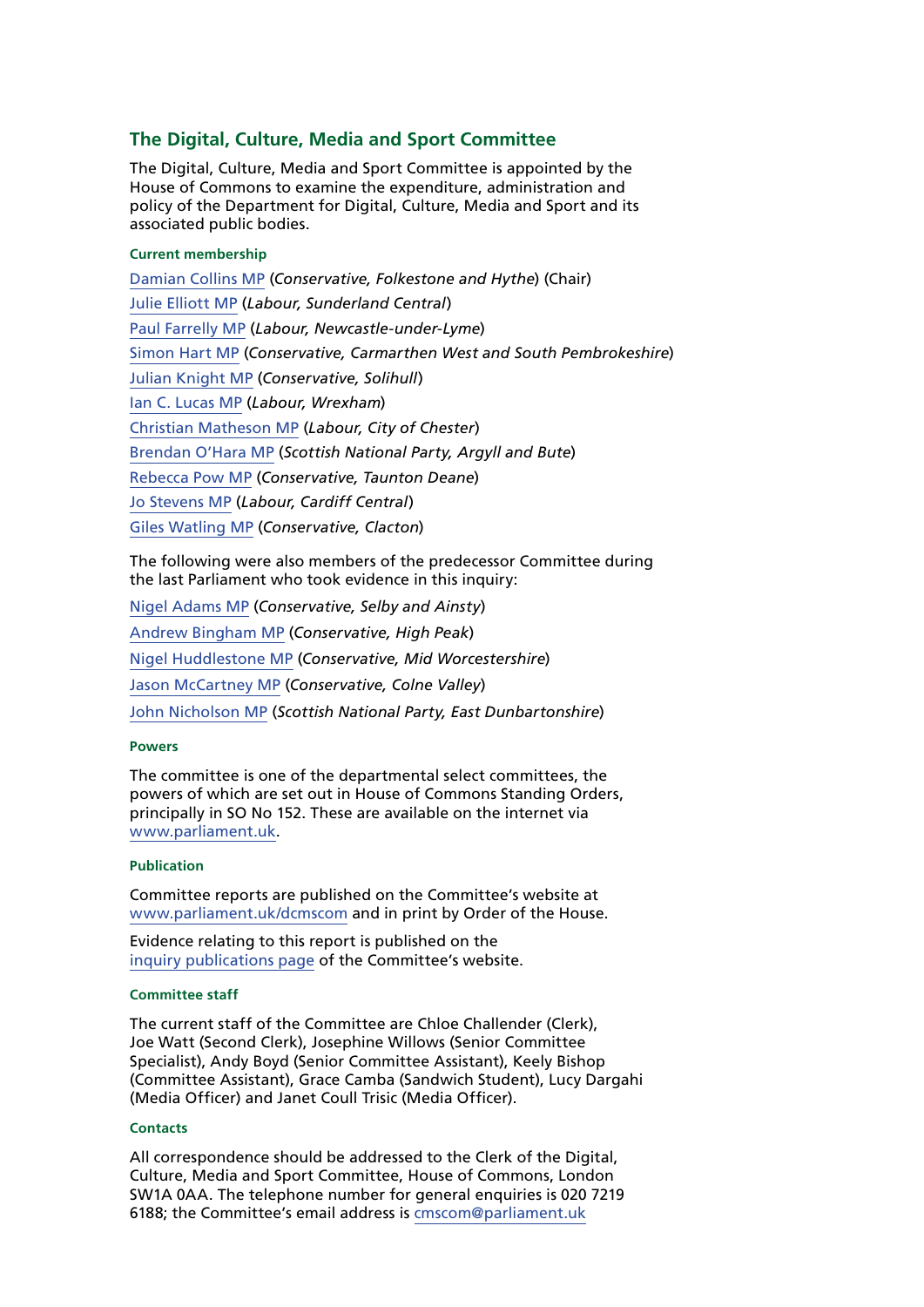## **Contents**

|                                                                  | <b>Summary</b>                                                | 3                 |
|------------------------------------------------------------------|---------------------------------------------------------------|-------------------|
|                                                                  | <b>Introduction</b>                                           | 4                 |
| 1                                                                | Knowledge and prevalence of doping in world athletics         | 5                 |
|                                                                  | Investigations by The Sunday Times and German Broadcaster ARD | 5                 |
|                                                                  | The IAAF database                                             | 5                 |
|                                                                  | Response of athletics authorities to the allegations          | 7                 |
|                                                                  | <b>WADA's investigations into Russia</b>                      | 9                 |
|                                                                  | Lord Coe's evidence to the Committee                          | 11                |
|                                                                  | Subsequent evidence regarding corruption at the IAAF          | $12 \overline{ }$ |
|                                                                  | Reaction of the IAAF to the IC Report                         | 15                |
|                                                                  | The University of Tübingen Study                              | 16                |
| 2                                                                | <b>British Cycling and Team Sky</b>                           | 19                |
|                                                                  | Introduction                                                  | 19                |
|                                                                  | <b>Therapeutic Use Exemptions (TUEs)</b>                      | 19                |
|                                                                  | The 2011 Criterium du Dauphiné cycling road race              | 22                |
|                                                                  | Medicines policy at Team Sky                                  | 27                |
| 3                                                                | <b>UK athletics</b>                                           | 33                |
|                                                                  | The Nike Oregon Project (NOP)                                 | 33                |
|                                                                  | L-carnitine                                                   | 34                |
|                                                                  | <b>UKAD</b>                                                   | 35                |
|                                                                  | Underfunding of UKAD                                          | 36                |
| 4                                                                | <b>Criminalisation of doping in sports</b>                    | 40                |
|                                                                  | <b>Acronyms/Glossary</b>                                      | 44                |
|                                                                  | <b>Formal Minutes</b>                                         | 48                |
|                                                                  | <b>Witnesses</b>                                              | 49                |
| <b>Published written evidence</b>                                |                                                               |                   |
| List of Reports from the Committee during the current Parliament |                                                               |                   |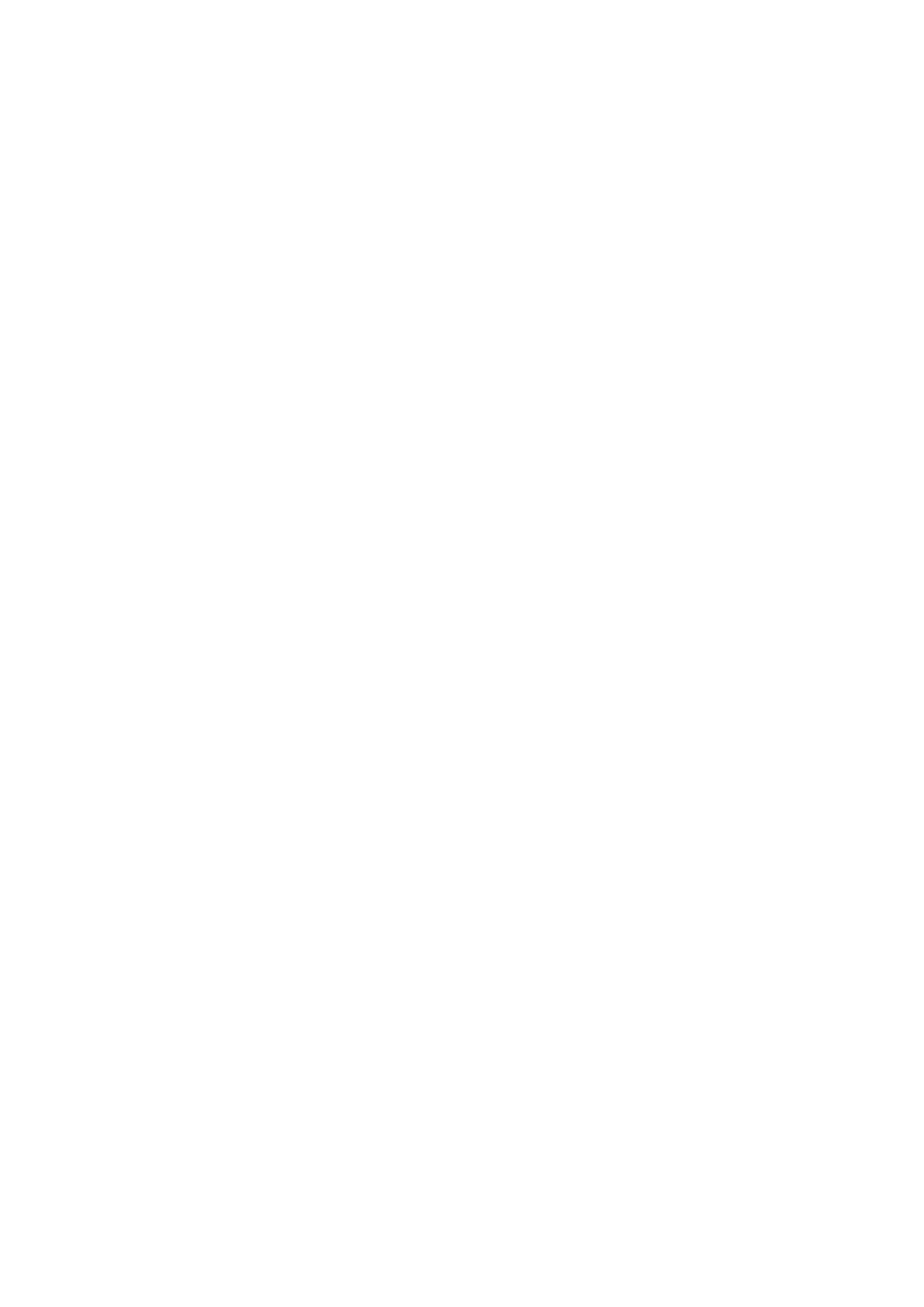### <span id="page-4-0"></span>Summary

There is overwhelming evidence of the widespread use of performance enhancing drugs in sport. Some are illegal in any respect; others are legal, but are used in suspicious ways. Whether permitted for selective use or banned outright, performance enhancing drugs can have serious consequences for the integrity of sport and the wellbeing of individual athletes. The huge increase in financial rewards for successful sports men and women carries the increased risk of incentives to use drugs to cheat.

Our long inquiry has relied on detailed oral and written evidence, academic research, investigative journalism, and whistleblowers, to uncover this covert and pervasive activity across different sports. The inquiry studied both agencies responsible for policing the use of performance enhancing drugs, and the programmes that, as our report will demonstrate, have used them in questionable ways.

In particular, our inquiry has found acute failures in several different organisations in athletics and cycling: a failure to share appropriate medical records with anti-doping organisations; a failure to keep proper internal records of the medical substances given to athletes; and a failure to outlaw the use of potentially dangerous drugs in certain sports. All of these failures have occurred in an under-resourced national anti-doping infrastructure, which has had neither the financial means nor powers of enforcement. Some steps have been taken to alleviate this context and the failures it has permitted, but these measures have come too late. We call on those bodies identified in this report to pay serious attention to our recommendations; we cannot afford to allow these same failures to happen again.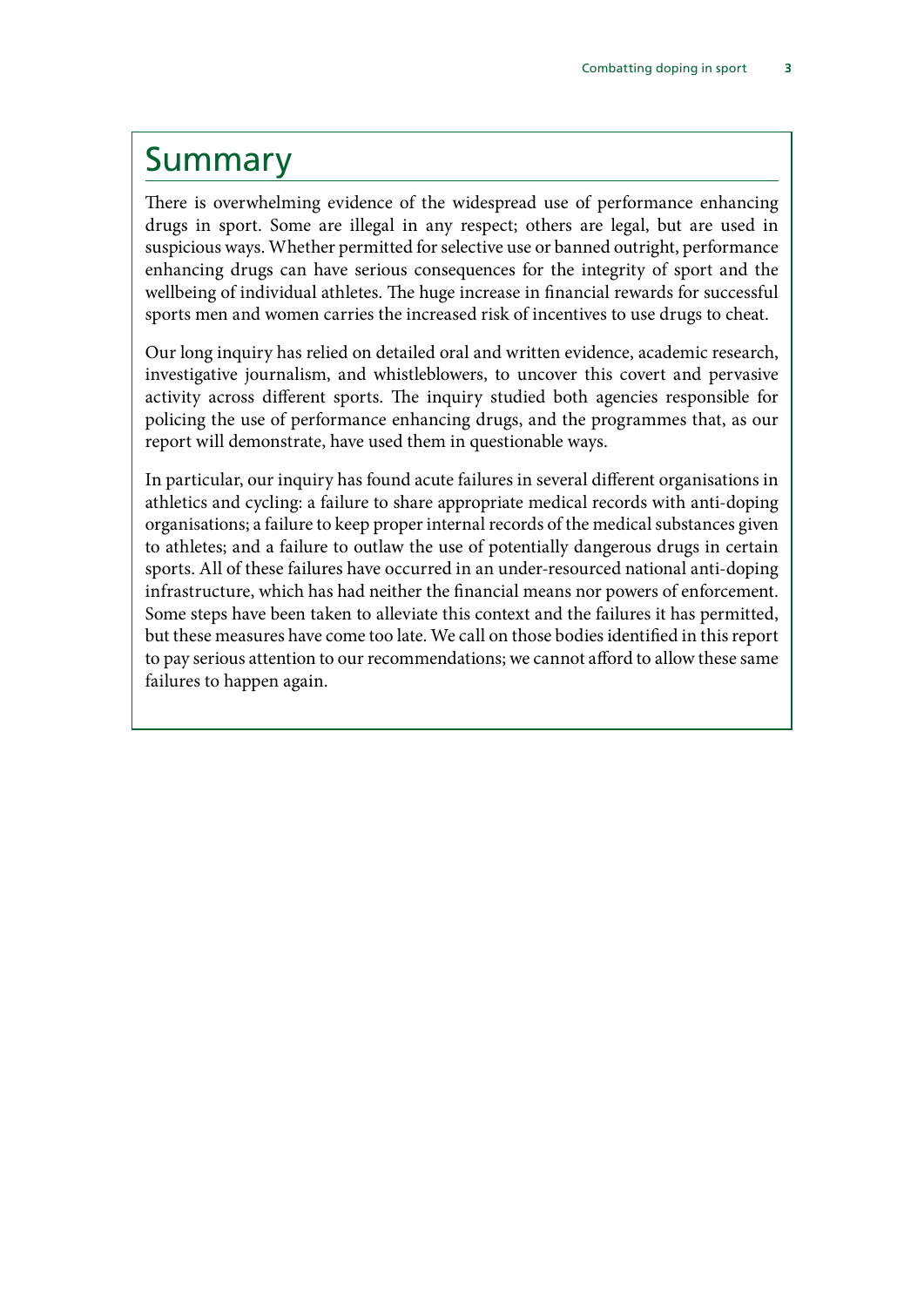## <span id="page-5-0"></span>Introduction

1. Our inquiry into the combatting of doping in sport has spanned the work of two Committees, formed either side of the 2017 General Election. This inquiry started in August 2015, when our predecessor Committee was concerned about a series of articles that had been published in *The Sunday Times,* based on the testimony of whistleblowers, into the prevalence of doping in athletics.<sup>1</sup> Those articles, and the ensuing documentaries by the German broadcaster ARD, raised questions over what the World Anti-Doping Agency (WADA), the UK Anti-Doping (UKAD) and the International Association of Athletics Federations (IAAF) did or did not know.

2. We invited Lord Coe, the President of the IAAF, to share his views and knowledge with us, in both oral evidence and in subsequent correspondence. We also received evidence from Sir Craig Reedie, the President of WADA, and the Chair and Chief Executive of UKAD.

3. The Committee then looked into doping in cycling, in response to the Fancy Bear hacking of the database of WADA and their publication of Therapeutic Use Exemption certificates (TUEs) issued for Sir Bradley Wiggins in 2011, 2012 and 2013. We inquired specifically into the medication used at that time by the cyclist and his team, Team Sky.

4. The Committee also examined issues relating to an investigation by the United States Anti-Doping Agency (USADA) into Alberto Salazar, the American coach of Sir Mo Farah, the UK distance runner, and the Nike Oregon Project, which was founded by Salazar.

5. Our predecessor Committee held 10 oral evidence sessions, from 8 September 2015 to 19 April 2017, as well as two oral evidence sessions with the Minister for Sport, Tracey Crouch MP. We were grateful for the active assistance of UKAD and the US Anti-Doping Agency (USADA) during our inquiry, and also for the many individuals who approached the Committee to offer their insights and experience on these important issues.

6. This inquiry would not have been possible without the bravery of people prepared to speak out about the need for change in the sports they love. We would like to thank all those who gave evidence over the two-year period.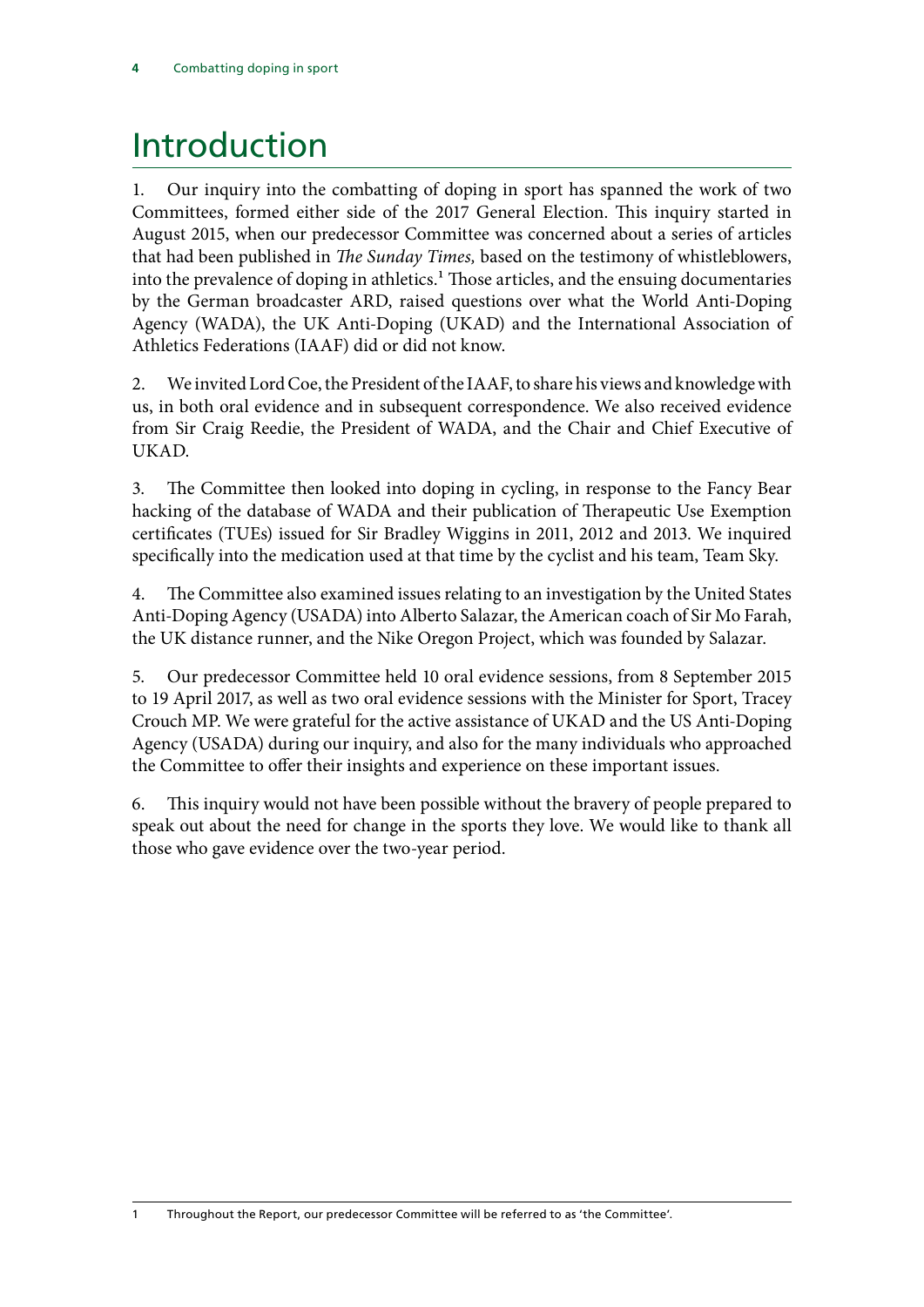## <span id="page-6-0"></span>**1** Knowledge and prevalence of doping in world athletics

#### *Investigations by The Sunday Times and German Broadcaster ARD*

7. The origins of this long inquiry date back to August 2015, when the Committee was concerned about a series of articles that had been published in *The Sunday Times*. These articles alleged that a significant number of leading endurance runners had recorded suspicious blood tests, without any action being taken to confirm the tests or to punish the alleged wrong-doers. The test for blood-doping involves measuring the amount of haemoglobin in a blood sample, and calculating the proportion of immature red blood cells (reticulocytes) compared with old blood cells. Where unusually high numbers of red blood cells are observed in the circulation, an 'off score' can be calculated. The evidence is then compared with a normal off-score for an athlete (taking into account gender). A normal off-score for a man would be in the mid-80s, and for women it would be in the mid-70s.<sup>2</sup> The allegations were aired in a documentary by the journalist Hajo Seppelt, *Top Secret Doping: How Russia makes its Winners*, on 3 December 2014 by the German broadcaster ARD/WDR.3 Both the broadcaster and *The Sunday Times* had been given a copy of a database of the results of blood tests taken by the IAAF between 2001 and 2012.

8. Until 2009, the IAAF's testers followed up all atypical blood test results with urine tests for the banned substance erythropoietin (EPO).<sup>4</sup> During 2009, however, WADA published formal operating guidelines and mandatory standards known as the Athlete Biological Passport (ABP).<sup>5</sup> The ABP enabled the capture and recording of the results of blood tests over time. For the first time, athletes could be banned purely on their blood test results if a panel of experts agreed that a series of off-scores suggested an "overwhelming likelihood" of doping. The ABP programme was heralded as a significant development in the international fight against the use of EPO and the use of blood transfusions for doping purposes.<sup>6</sup>

#### *The IAAF database*

9. The database provided to *The Sunday Times* and ARD/WDR had been compiled by the IAAF, and contained the results of 12,359 blood tests from more than 5,000 athletes, conducted over an 11-year period, from the 2001 World Championship (when the IAAF started taking blood samples) up to the eve of the London Olympics in 2012.<sup>7</sup>

10. *The Sunday Times* asked two anti-doping experts, Dr Michael Ashenden and Mr Robin Parisotto, to analyse the data of athletes who won medals in endurance events at

<sup>2</sup> Off-scores are calculated from the haemoglobin (a protein responsible for transporting oxygen in the blood) concentration, the reticulocyte (immature blood cells) percentage and an abnormal profile score.

<sup>3</sup> Hajo Suppelt, [Top Secret Doping: How Russia makes its Winners](https://www.autentic-distribution.com/72/pid/594/Top-Secret-Doping:-How-Russia-Makes-its-Winners.htm) (3 December 2014)

<sup>4</sup> This of course provided no evidence on whether athletes might have been transfusing their own blood for doping.

<sup>5</sup> WADA, [Athlete Biological Passport Operating Guidelines and Compilation of required elements](https://wada-main-prod.s3.amazonaws.com/resources/files/wada-abp-operating-guidelines-v5.0-en.pdf) 

<sup>6</sup> The ABP program is administered through WADA's Anti-Doping Administration and Management System (ADAMS), a secure online database whose purpose is to assist stakeholders and WADA in their anti-doping operations: [Q74](http://data.parliament.uk/writtenevidence/committeeevidence.svc/evidencedocument/culture-media-and-sport-committee/blood-doping-in-athletics/oral/21309.html)

<sup>7</sup> "[Revealed: Sport's Dirtiest Secret](https://www.thetimes.co.uk/article/revealed-sports-dirtiest-secret-zpnxc7ndsfp)", The Sunday Times, 2 August 2015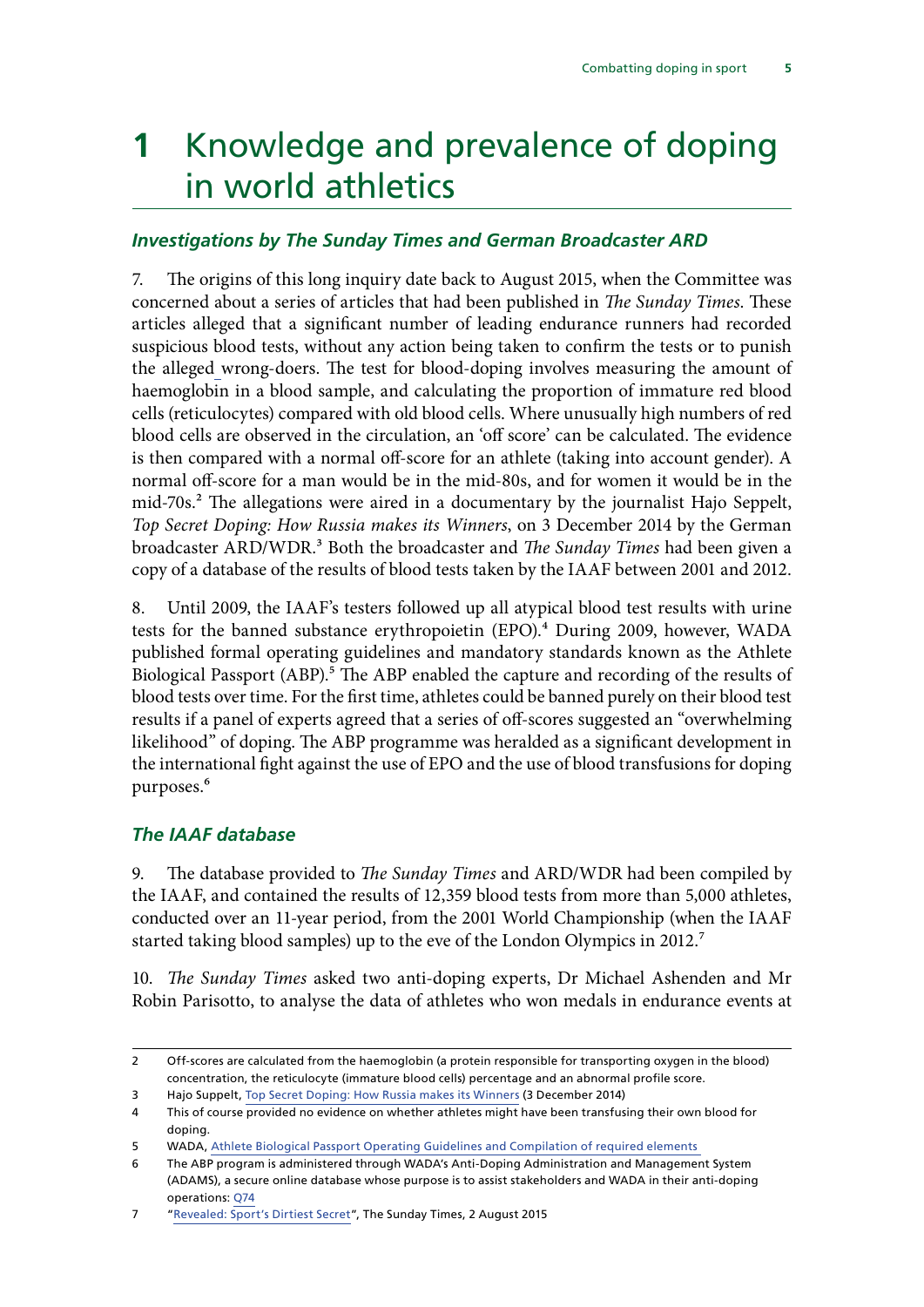the Olympics and World Championships during this period.<sup>8</sup> We invited Dr Ashenden to attend our first session on doping in sport, in September 2015. Both Dr Ashenden and Dr Parisotto were on the research team involved in the creation of the ABP system and they applied its principles to their analysis of the database leaked to *The Sunday Times*. They identified a number of results that were so abnormal that they thought it likely the athletes had used blood doping and should potentially have faced a ban, in the absence of mitigating factors. The two scientists classified other results as "suspicious", requiring further investigation.<sup>9</sup>

11. Overall, the experts found that Russia was the country most tainted by blood-doping, with more than 80% of the country's medals won by athletes who had given a suspicious blood test at some point in their career. There were also doubts about the integrity of some Kenyan and Ukrainian athletes who had won Olympic/World Championship medals; however, the results from Russia appeared the most disturbing.<sup>10</sup>

12. The trends in the database analysed by the two experts revealed that, year after year, athletes from Russia, both men and women, senior athletes, under-23s and junior athletes who were under 20 had extreme off-scores.<sup>11</sup> According to *The Sunday Times*, 21 athletes recorded values so extreme that they risked heart attacks or strokes, as unnaturally high levels of red blood cells can thicken the blood.12 Only one of the 26 under-19 and under-23 athletes with extreme off-scores, Yelena Arzhakova, had been disciplined by the IAAF; the incriminating blood test was taken in 2011, and she was competing again by 2015.<sup>13</sup>

13. The ABP has been an effective tool in tackling blood doping; but it has not solved the problem. Dr Ashenden told the Committee that the database he viewed closed in mid-2012, three years after WADA instigated the ABP.<sup>14</sup> He argued that there had been insufficient rigour in following up abnormal scores—and this was confirmed by WADA's two Independent Commission reports. Dr Ashenden considered that it was "time to stop and pause and think; how could we improve what we are doing now to deter doping?"<sup>15</sup>

14. Only one-third of the 105 athletes who were identified as likely cheats since the introduction of the ABP were given bans between 2009 and 2012 (though others have been penalised since Russian whistleblower Liliya Shobukhova provided information in 2014 and since the investigations by ARD and *The Sunday Times* began.) Unlike other sports (for example, cycling), the athletics authorities have allowed athletes with highly abnormal blood scores to continue to compete.

11 O10

- 13 **"[Russian cheats hit junior athletics](https://www.thetimes.co.uk/article/russian-cheats-hit-junior-athletics-jw9qbsn6mt5)", The Sunday Times, August 2015**
- 14 [Q15](http://data.parliament.uk/writtenevidence/committeeevidence.svc/evidencedocument/culture-media-and-sport-committee/blood-doping-in-athletics/oral/21309.html)
- 15 [Q15](http://data.parliament.uk/writtenevidence/committeeevidence.svc/evidencedocument/culture-media-and-sport-committee/blood-doping-in-athletics/oral/21309.html)

<sup>8</sup> Mr Parisotto, an Australian stem cell scientist, was one of the authors of a key paper on blood doping published in 2000 in the scientific journal *Haematologica*, and pioneered the first test for EPO. He was also the author of a book, *Blood Sports: the inside dope on drugs in sport*, published in 2006. Both he and Dr Ashenden were members of the expert panel of the international cycling body, the UCI. Dr Ashenden, an exercise physiologist, had worked with WADA and had given evidence against Lance Armstrong, who in 2012 was stripped of his seven Tour de France titles for doping. Dr Ashenden was asked to join the IAAF's own expert panel in 2012, but refused because of the requirement to sign a confidentiality agreement that would have prevented him from speaking out on doping.

<sup>9</sup> [Q5](http://data.parliament.uk/writtenevidence/committeeevidence.svc/evidencedocument/culture-media-and-sport-committee/blood-doping-in-athletics/oral/21309.html)

 $10 \overline{Q}39$ 

<sup>12</sup> "The Doping Scandal", The Sunday Times, August 2015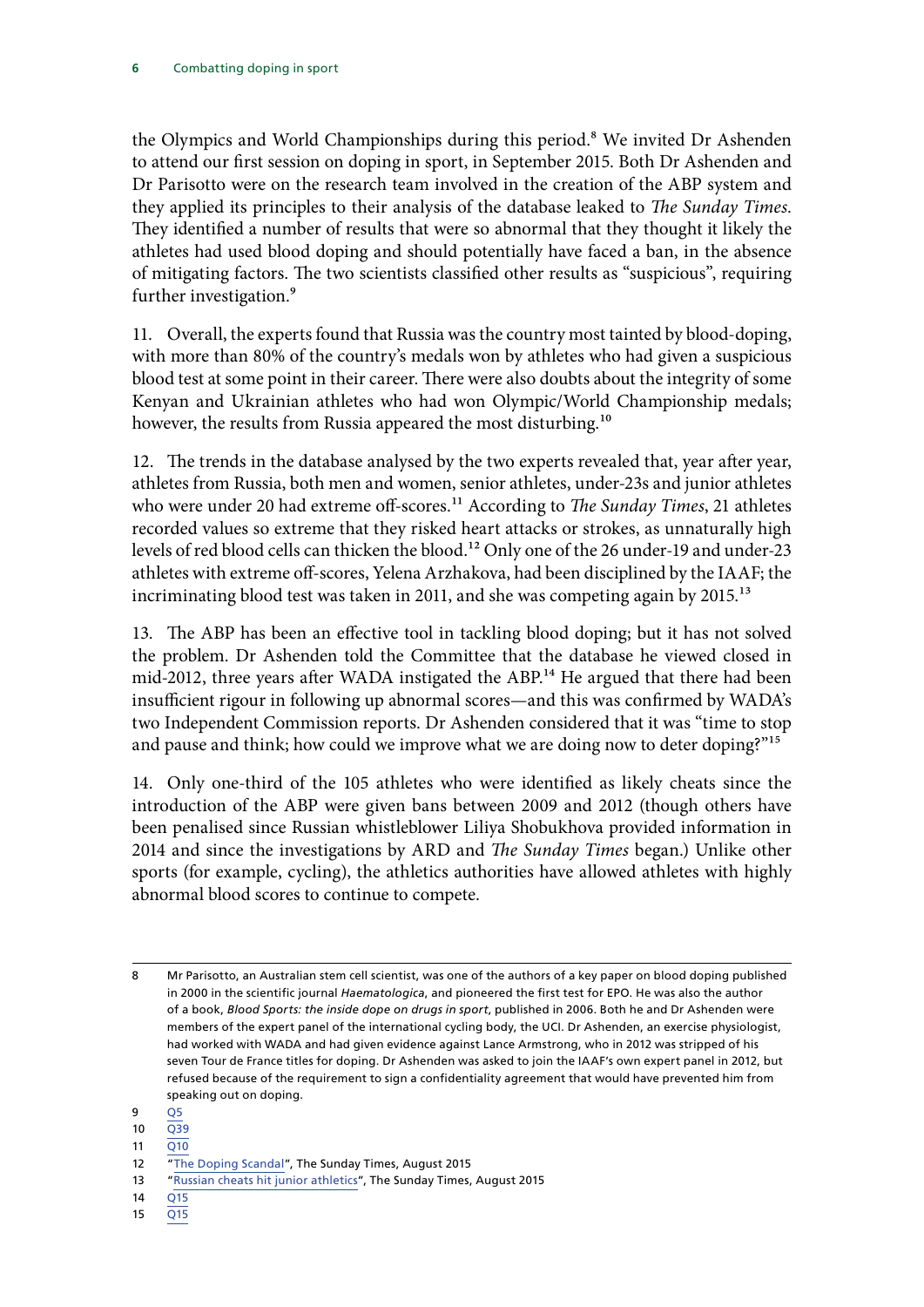<span id="page-8-0"></span>15. When Nicole Sapstead, Chief Executive of UKAD, gave evidence to the Committee, she admitted that UKAD had had no knowledge of the database, prior to the leak by ARD and *The Sunday Times*.<sup>16</sup> This was despite the fact that such data was supposed to be shared between anti-doping organisations since the introduction of the ABP in 2009. She could not explain why the IAAF had not shared its pre-2009 data with UKAD, especially if there was relevant data that referred to UK nationals.17 When Lord Coe, President of the IAAF, gave evidence to the Committee in December 2015, we pressed him about the sharing of databases. He said the IAAF had bilateral agreements with anti-doping agencies including UKAD on the sharing of data, but he gave no explanation as to why the pre-2009 data had not been shared.<sup>18</sup> The failure to share databases with anti-doping agencies is inexcusable and undermines a central foundation of the system. Procedures must be put in place by IAAF to ensure that it does not happen again.

#### **Response of athletics authorities to the allegations**

16. When alerted to the forthcoming publication of the first article in *The Sunday Times* on 2 August 2015, the IAAF threatened to takeout an injunction preventing the newspaper from publishing details from the files, but it dropped its action two days before publication. On 4 August 2015 Lord Coe, then a Vice-President of the IAAF, described the allegations published by the journalists in the UK and Germany as "a declaration of war on our sport".<sup>19</sup> On 7 August 2015 WADA announced it would launch an "urgent" investigation into the allegations publicised by ARD and *The Sunday Times*, and the IAAF agreed to hand its full database, including pre-2009 test results, to WADA, adding that it "will invite WADA officials to study that material with the support of relevant IAAF antidoping experts with immediate effect."20

17. The IAAF issued a 38-page response to the findings of Mr Parisotto and Dr Ashenden in late November 2015, shortly after publication of the first part of the Independent Commission's report and a few days before Lord Coe, who had recently become President of the IAAF, was due to give evidence to the Committee.<sup>21</sup> In this paper the IAAF vehemently denied that it had "sat idly by and let [blood doping] happen", stating that 145 athletes had been banned for using erythropoietin (EPO) between 2001 and November 2015. It described its actions in that period as "one of the world's largest and most comprehensive blood testing programmes in place at the time", citing in detail a number of cases where it had investigated individual results, and arguing that before the advent of the ABP, the procedures for collecting and handling of blood samples had not been standardised, so the results from testing could not be considered scientifically accurate and therefore could not be compared from one sample to the next.<sup>22</sup> The IAAF said it had "acted at all times during this period in accordance with its rules and making full use of the anti-doping

20 "[Shadow over the London Marathon](https://www.thetimes.co.uk/article/shadow-over-the-london-marathon-tjlbfb5mg9v)", The Times, August 9 2015

<sup>16</sup> [Q80-Q8](http://data.parliament.uk/writtenevidence/committeeevidence.svc/evidencedocument/culture-media-and-sport-committee/blood-doping-in-athletics/oral/21309.html)4

<sup>17</sup> [Q78](http://data.parliament.uk/writtenevidence/committeeevidence.svc/evidencedocument/culture-media-and-sport-committee/blood-doping-in-athletics/oral/21309.html)

<sup>18</sup> [Q250](http://data.parliament.uk/writtenevidence/committeeevidence.svc/evidencedocument/culture-media-and-sport-committee/blood-doping-in-athletics/oral/25643.html)

<sup>19</sup> Widely reported: see, for example, ["Lord Code: allegations against IAAF are declaration of war on my sport](https://www.theguardian.com/sport/2015/aug/04/lord-coe-allegations-iaaf-drug-testing)", The Guardian, 4 August 2015

<sup>21</sup> IAAF, ["IAAF Blood-Testing 2001-2012: IAAF's response to allegations of blood doping in athletics"](https://www.iaaf.org/about-iaaf/documents/anti-doping), November 2015

<sup>22</sup> IAAF, ["IAAF Blood-Testing 2001-2012: IAAF's response to allegations of blood doping in athletics"](https://www.iaaf.org/about-iaaf/documents/anti-doping), November 2015, paras 2.5, 2.11 and section 4A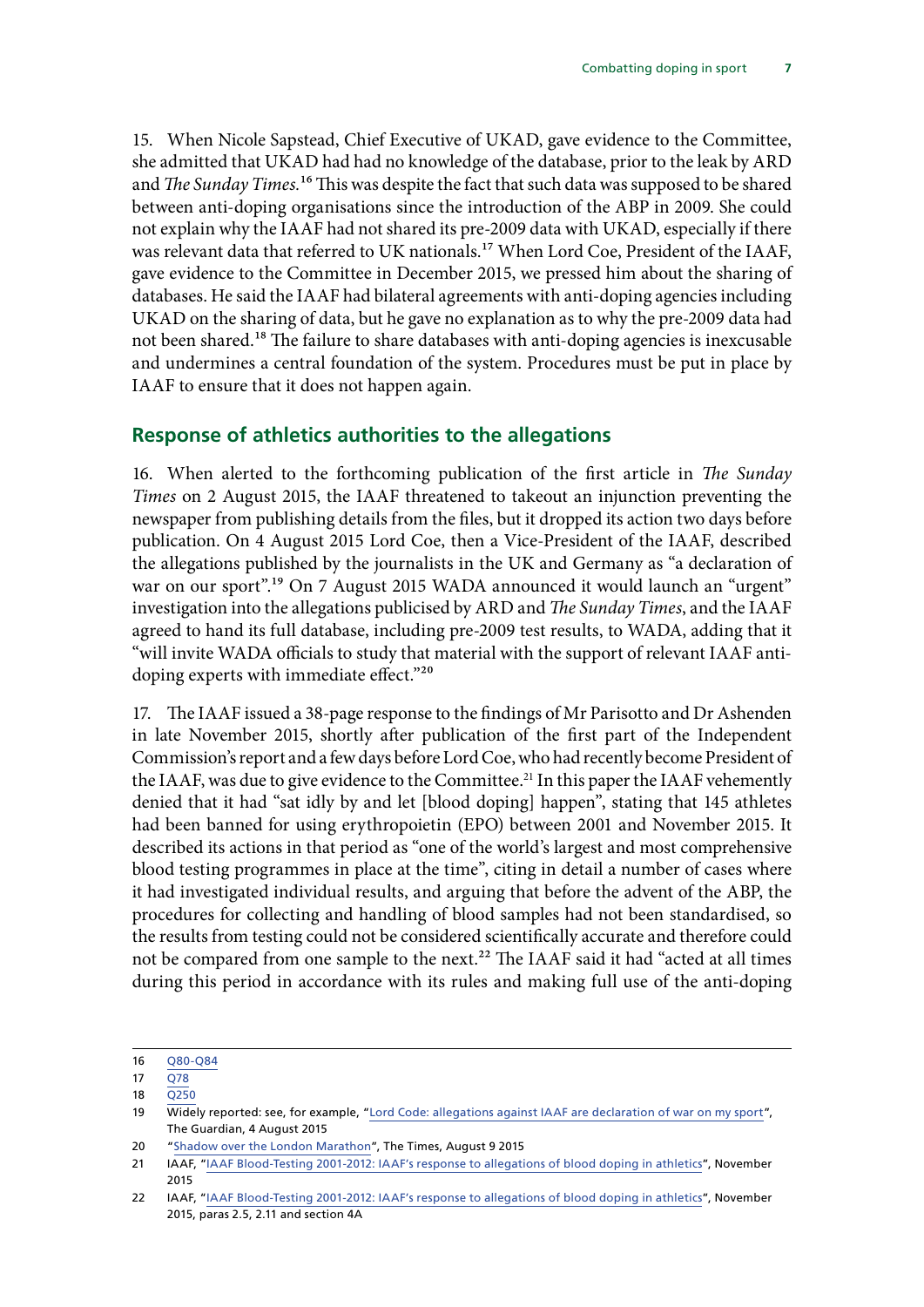tools that were available to it as well as (when those tools proved inadequate) groundbreaking DNA techniques that had never been used before in sport".23 The IAAF did not explain why it did not share the relevant information with anti-doping agencies.

18. Dr Ashenden and Mr Parisotto issued separate statements in reply to the IAAF's paper.<sup>24</sup> They reiterated their views that, despite the fact that the pre-2009 tests were less reliable than the later ones, some of the scores were so high that they still provided an indication that wrong-doing might have taken place and should have been followed up more consistently. Ashenden is reported to have said: "Faced with the life-threatening blood values which they knew existed among their athletes […] They should have tried to push the legal envelope […] The IAAF were legally timid when they should have been morally strong."25

19. Noting that not all the information required for a proper evaluation of a blood passport was included in the database, WADA's experts criticised Drs Ashenden and Parisotto for drawing definite conclusions on the basis of the incomplete data. However, the Independent Commission's report emphasised that no-one had challenged the scientific credentials of either Dr Ashenden or Dr Parisotto, and that expert witnesses often disagreed, adding:

> No-one has challenged the methodology applied in reaching their conclusions, subject only to the pivotal concern that looking solely at information included in the IAAF database is not sufficient to factor in all of the information that might possibly have had some impact on the values recorded in the database (such as altitude, vigorous exercise prior to the tests, analyser error, variations between the use of different equipment). This is not to say, however, that there are no other investigative models that might also have been available.<sup>26</sup> In evidence given to the IC, Dr Ashenden freely acknowledged that it would have been extremely difficult to get a conviction prior to the adoption of the ABP.<sup>27</sup> However, as the examples cited by the IAAF in its rebuttal of *The Sunday Times* allegations show, people were prosecuted successfully for doping before 2009.<sup>28</sup>

20. **Despite the disputes among experts, there appears to be consensus about the methodology for determining off-scores and the levels of off-score that indicate further tests and/or questioning of athletes should be required. The key difference between**  *The Sunday Times's* **experts and the International Association of Athletics Federations (IAAF) seems to be whether the IAAF should have been more proactive in following up results. As the World Anti-Doping Agency (WADA) Independent Commission's reports indicate, great damage may be done to a sport when its governing body fails to** 

24 Dr Michael Ashenden [\(BDA003\)](http://data.parliament.uk/writtenevidence/committeeevidence.svc/evidencedocument/culture-media-and-sport-committee/combatting-doping-in-sport/written/21284.pdf), 7 September 2015

<sup>23</sup> IAAF, IAA[F's Response to allegations of blood doping in athletics IAAF](https://www.iaaf.org/news/press-release/iaaf-response-blood-testing) (Press Release), November 2015

<sup>25</sup> Press Association, "I[AAF accused of muddying the waters by anti-doping expert Michael Ashenden](http://www.dailymail.co.uk/wires/pa/article-3337343/IAAF-accused-muddying-waters-anti-doping-expert-Michael-Ashenden.html)", 28 November 2015

<sup>26</sup> [Independent Commission report #2, published 14 January 2016, Pg 55](https://wada-main-prod.s3.amazonaws.com/resources/files/wada_independent_commission_report_2_2016_en_rev.pdf)

<sup>27</sup> [Independent Commission report #2, published 14 January 2016, Pg 73, Para 3](https://wada-main-prod.s3.amazonaws.com/resources/files/wada-independent-commission-tor-addendum-en.pdf)

<sup>28</sup> IAAF, ["IAAF Blood-Testing 2001-2012: IAAF's response to allegations of blood doping in athletics"](https://www.iaaf.org/about-iaaf/documents/anti-doping), November 2015, section 2. For example, the IAAF's own experts used its pre-2009 blood tests as evidence against Eirini Kokkinariou, a Greek long-distance runner, when it was appealing to double her suspension to four years in 2012. The Court of Arbitration for Sport found sufficient evidence that Kokkinariou had been using banned substances since 2006, but erased her competitive results only from the start of the biological passport period.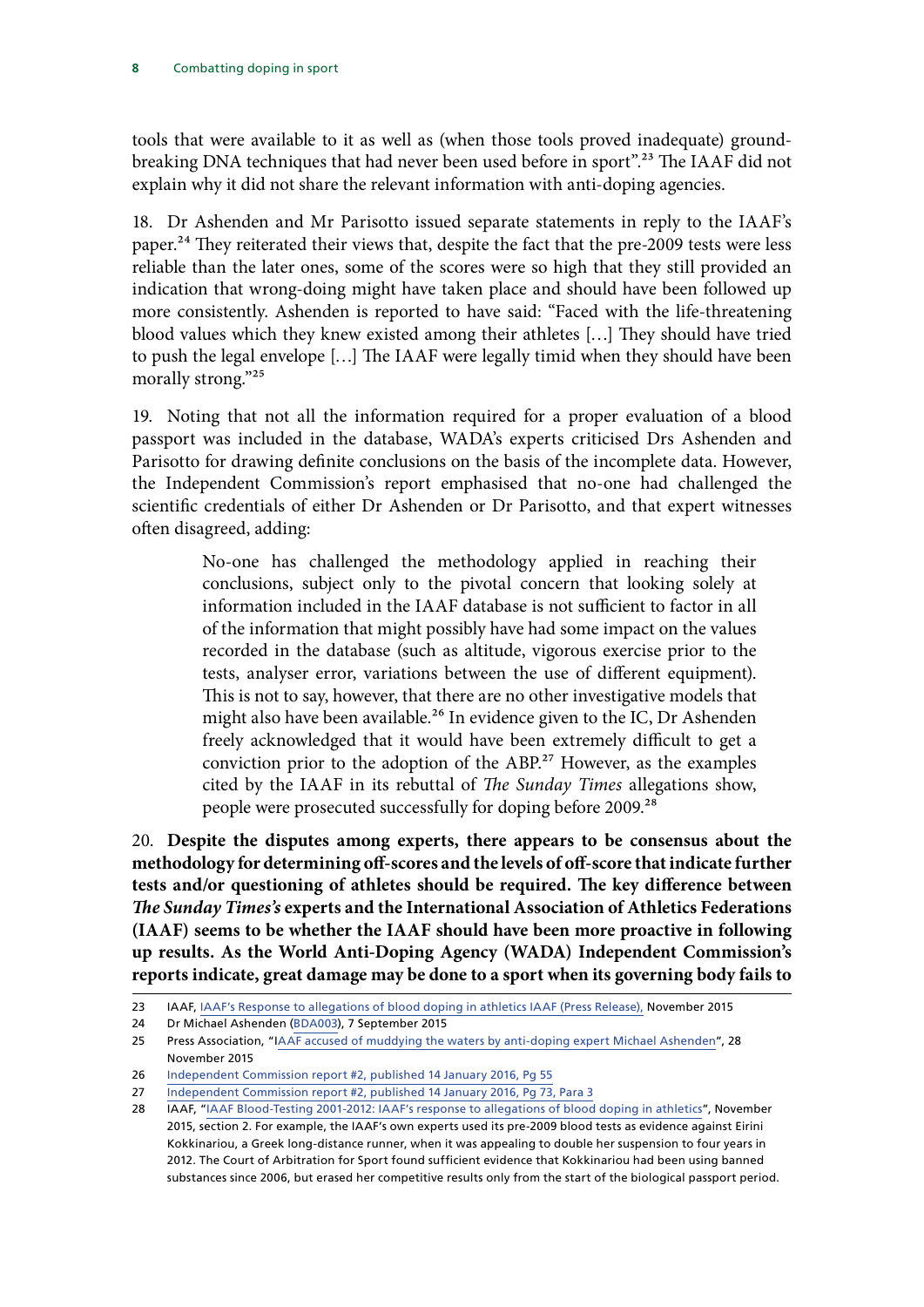<span id="page-10-0"></span>**take action against doping. The failure by the IAAF to share information with national anti-doping agencies is a matter of deep concern. It raises questions about the IAAF's commitment fully to investigate difficult issues when they arise. The emerging picture is of a prevalence of doping in athletics which was greater than was officially recognised when this inquiry began. The work of whistleblowers and investigative journalists has helped to bring this to the fore. Rather than their work being tantamount to a "declaration of war" on sport, a very ill-judged statement, it should be seen as a warning light that was acted upon too late. We want Lord Coe to succeed in his difficult task of eliminating doping in athletics. To achieve this, he and the IAAF must encourage, not criticise, efforts by others to help.**

21. **There also need to be clearer protocols in place to ensure that national anti-doping authorities are notified when other sports bodies receive suspicious test results relating to athletes under their, and perhaps other, jurisdictions.**

### **WADA's investigations into Russia**

22. Meanwhile, in 2014 and 2015, WADA commissioned two investigations into doping in Russia. The first was undertaken by the Independent Commission (IC) led by the former President of WADA, Dick Pound; its findings were published in two parts, the first in November 2015 and the second in January 2016. The report addressed allegations of a sophisticated and well-established system of state-sponsored doping within the All Russia Athletics Federation (ARAF), the governing body for the sport of athletics in Russia.<sup>29</sup> In August 2015, WADA expanded the Terms of Reference of its Independent Commission following a second broadcast by ARD and publication of data relating to a number of athletes under the jurisdiction of the IAAF.30

23. The second part of the report, published on 14 January 2016, investigated possible corruption at the IAAF and found evidence of collusion between senior IAAF officials and the Russian athletics and anti-doping organisations in delaying testing of athletes, suppressing investigations and mitigating the punishments of athletes found guilty of doping.<sup>31</sup> As a result of the inquiries, a number of IAAF officials, including the former President of the IAAF, Lamine Diack, were investigated by the police and the IAAF itself. Within Russia, the President of the ARAF and some coaches were removed, and the Head Coach resigned. The two IC reports led to Russian athletes being banned from international competition in the run-up to the 2016 Rio Olympics.

24. The second of WADA's investigations was launched on 19 May 2016, when WADA announced the appointment of Professor Richard H. McLaren to conduct an investigation into the allegations made by the former Director of the Moscow Laboratory, Dr Grigory Rodchenkov, that he doped dozens of athletes, including at least 15 medallists, in the build-up to the Sochi Winter Olympic Games and switched urine samples so that they

<sup>29</sup> [Independent Commission Report #1, published 9 November 2015](https://wada-main-prod.s3.amazonaws.com/resources/files/wada_independent_commission_report_1_en.pdf)

<sup>30</sup> [Independent Commission, Terms of Reference Addendum, 17 August 2015](https://wada-main-prod.s3.amazonaws.com/resources/files/wada-independent-commission-tor-addendum-en.pdf)

<sup>31</sup> [Independent Commission report #1, p 263](https://wada-main-prod.s3.amazonaws.com/resources/files/wada_independent_commission_report_1_en.pdf) and [Independent Commission report #2, Pg 47](https://wada-main-prod.s3.amazonaws.com/resources/files/wada_independent_commission_report_2_2016_en_rev.pdf)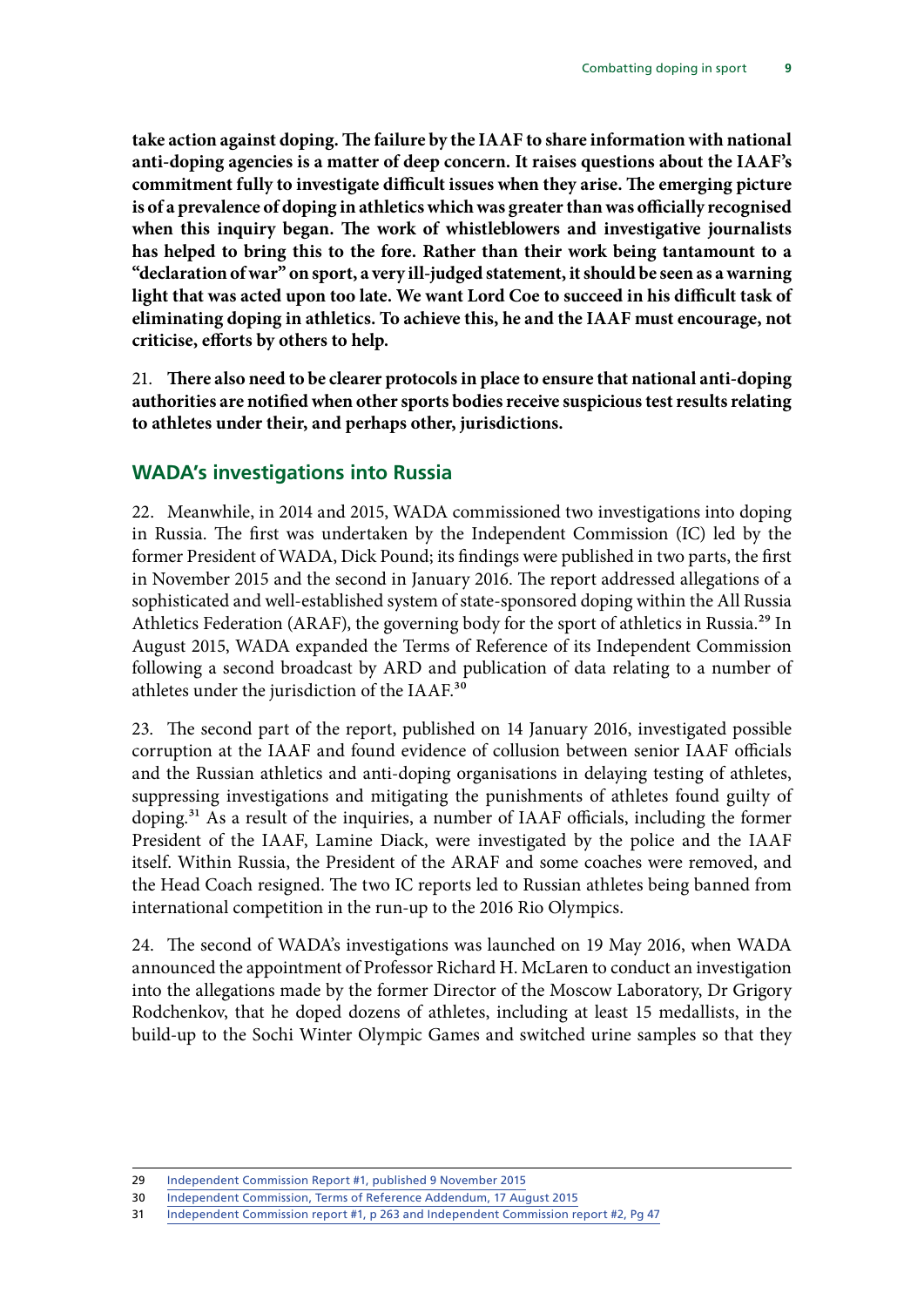could evade detection.<sup>32</sup> He claimed this was the result of an elaborate and orchestrated plot with the Russian government, which exploited its host status to subvert the drugtesting programme. The Russian government repeatedly denied the claims.

25. Dr Rodchenkov also alleged that he doped athletes before the 2012 Olympics in London, the 2013 World Athletics Championships in Moscow and the 2015 World Swimming Championships in Kazan. Professor McLaren's investigation established beyond reasonable doubt that sample swapping went on at the Sochi Laboratory during the Sochi Games. The surprise result of the Sochi investigation was the revelation of the extent of state oversight and direct control of the Moscow Laboratory in processing, and covering up urine samples of Russian athletes from virtually all sports before and after the Sochi Games. The Ministry of Sport, Russian Anti-Doping Agency (RUSADA) and the Russian Federal Security Service (FSB) were all involved in this operation.

26. At the press conference for the report's release, McLaren made the following statement:

The Russian Olympic team corrupted the London Games on an unprecedented scale, the extent of which will probably never be fully established. This corruption involved the on-going use of prohibited substances, washout testing and false reporting. The cover-up evolved over the years from uncontrolled chaos to an institutionalised and disciplined medal-winning strategy and conspiracy.

An institutionalised conspiracy existed across summer and winter sports athletes who participated with Russian officials within the Ministry of Sport and its infrastructure, such as the RUSADA, and the Moscow Laboratory along with the FSB for the purpose of manipulating doping controls. These athletes were not acting individually but within an organised infrastructure.<sup>33</sup>

27. The McLaren report (the first part of which was published in July 2016, with detailed analysis of suspicious results for named athletes published as a second part in December 2016) did not make any recommendations, but contributed to calls for a complete ban on Russia from taking part in Rio's Olympics in August.<sup>34</sup> Subsequently, it was reported that there was widespread doping among athletes training in Kenya. Revelations about doping in a variety of sports continue to emerge.<sup>35</sup>

28. As the analysis by Dr Ashenden and Mr Parisotto had indicated, WADA's Independent Commission found widespread doping among Russian athletes. Many of the worst offenders appeared to be coaches, who had previously been athletes themselves, working together with medical personnel. Individual Russian athletes had been caught and punished previously, but the IC's reports emphasised the systematic and state-sponsored nature of the doping, with the encouragement of the All Russia Athletics Federation (ARAF), the Russian Anti-Doping Agency (RUSADA) and the WADA-accredited laboratory in Moscow. This situation was enabled by the corruption, collusion or wilful ignorance of

<sup>32</sup> Professor McLaren is a law professor at Western University, Canada, and was previously a member of WADA's three-person Independent Commission. Working independently, Professor McLaren was supported by a multidisciplinary team. He has conducted many international investigations related to doping and corruption.

<sup>33</sup> Comments reported in [The Guardian](https://www.theguardian.com/sport/2016/dec/09/more-than-1000-russian-athletes-benefitted-from-state-sponsored-doping), 9 December 2016

<sup>34</sup> Professor Richard McLaren, [McLaren Independent Investigation into Sochi Allegations](https://www.wada-ama.org/en/resources/doping-control-process/mclaren-independent-investigations-report-into-sochi-allegations) Part 1 (18 July 2016)

<sup>35</sup> The Times, ["New drug shock for British athletics](https://www.thetimes.co.uk/article/new-drug-shock-for-british-athletics-z6lx3zm6r)", 10 July 2016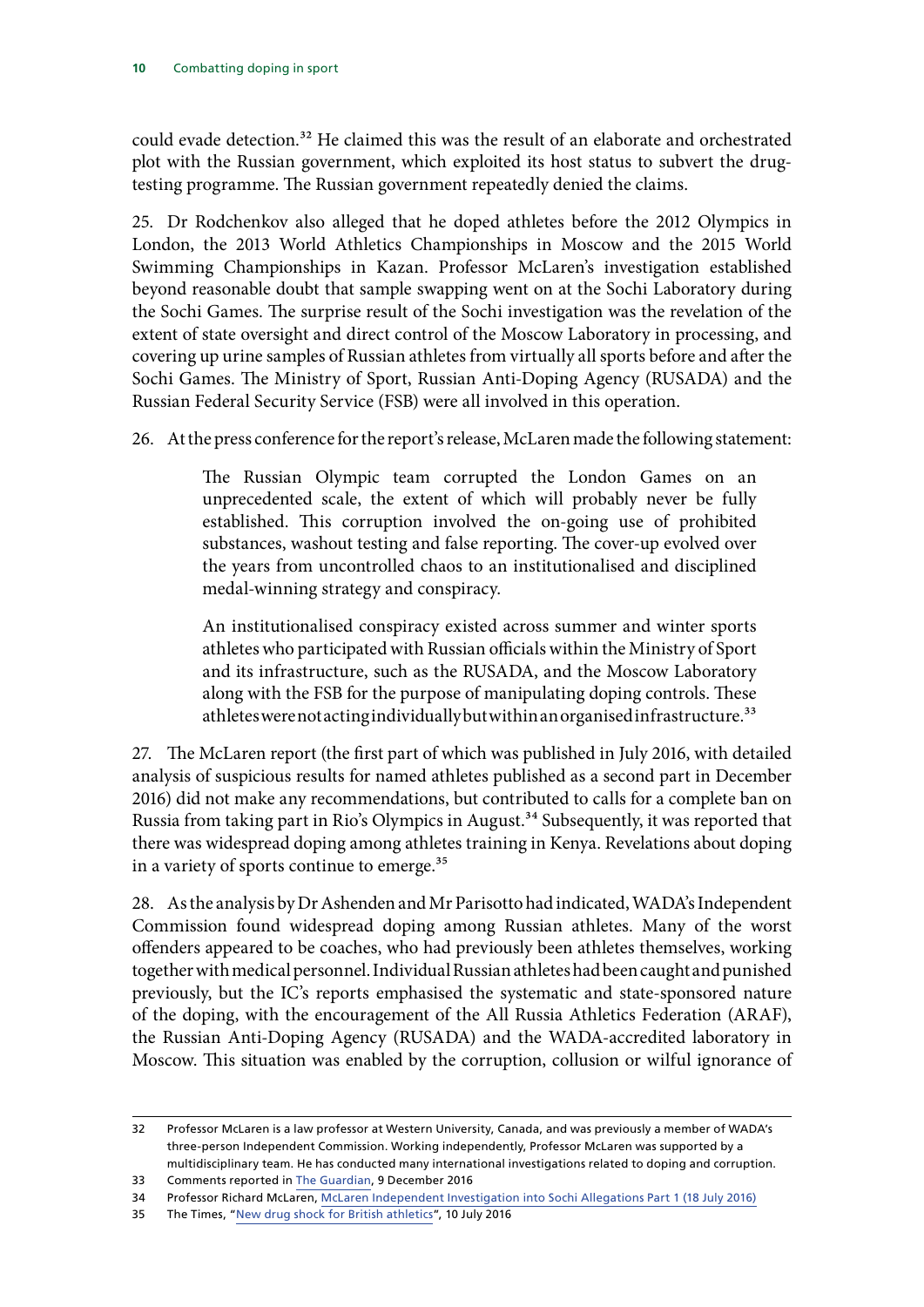<span id="page-12-0"></span>IAAF officials, and is shown—amongst other things—by the allegations relating to the former IAAF President Lamine Diack and his family, and those relating to Nick Davies, Deputy Director General of the IAAF.

29. Lamine Diack was elected by the IAAF Congress for four successive terms as President of the IAAF, thereby holding office for 16 years from 1999 until August 2015. The IC report said that the operational failure of checks and balances within the IAAF gave the President the ability to direct changes in the established practices of the Medical and Anti-Doping Department and enabled contracts with consultants whose personal interests were not aligned with those of the IAAF.<sup>36</sup> It concluded that ex-President Diack was "responsible for organising and enabling the conspiracy and corruption that took place in the IAAF", adding that "corruption was embedded in the organisation" and "cannot be ignored or dismissed as attributable to the odd renegade acting on his own".37

30. Meanwhile, the IAAF's Ethics Board suspended Deputy Director General Nick Davies, his wife Jane Boulter-Davies, and medical manager Pierre-Yves Garnier for 180 days following the revelation that Nick Davies had emailed the son of Lamine Diack, Papa Massata Diack, before the 2013 World Athletics Championships in Moscow outlining a plan to delay naming Russian cheats to avoid bad publicity.<sup>38</sup>

#### **Lord Coe's evidence to the Committee**

31. Our predecessors were keen to discover what was known about the doping and corruption within the IAAF, and especially among officers such as Lord Coe, who had always taken a strong stand against doping. On 2 December 2015, Lord Coe gave evidence about his response to *The Sunday Times* and the first part of the Independent Commission's report. Lord Coe was questioned on what role he had played during his time as Vice-President in addressing the allegations of systemic doping by Russian athletes.<sup>39</sup> He noted that the IAAF's Anti-Doping unit reported to the IAAF Council every six months<sup>40</sup> and said he, and the IAAF's Council in general, were aware of the problem of blood doping in athletics, but not the numbers of athletes involved, or the specific allegations that had been made around the corruption of anti-doping processes in Russia.<sup>41</sup> He argued that he was one of four Vice Presidents and not a senior Vice President; while he became a council member in 2003, he had led a team from that time until 2013 to deliver the London 2012 Games; and he held a non-operational role.<sup>42</sup>

32. We questioned Lord Coe over the fact that there were many doping allegations during this time, yet the IAAF seemed oblivious and did not press charges. Lord Coe stated that "when those issues have been raised in council there has always been an assurance, through the anti-doping unit and through the general secretary, that the systems in place were robust". He did state the following:

> I am happy to concede here: was too much power vested in too few people within the organisation? Yes, clearly. Is that the case probably in the

<sup>36</sup> [Independent Commission Report #2, published 14 January 2016, Pgs 3-4, Point 10.2.1](https://wada-main-prod.s3.amazonaws.com/resources/files/wada_independent_commission_report_2_2016_en_rev.pdf)

<sup>37</sup> [Independent Commission Report #2, published 14 January 2016, Pg 4, Point 10.2.1](https://wada-main-prod.s3.amazonaws.com/resources/files/wada_independent_commission_report_2_2016_en_rev.pdf)

<sup>38</sup> See BBC Panorama, "[Seb Coe and the Corruption Scandal"](http://www.bbc.co.uk/iplayer/episode/b07gy406/panorama-seb-coe-and-the-corruption-scandal), broadcast on 16 June 2016

<sup>39</sup> Lord Coe had been Vice President of the IAAF since 2007, becoming President in August 2015.

<sup>40</sup> [Q21](http://data.parliament.uk/writtenevidence/committeeevidence.svc/evidencedocument/culture-media-and-sport-committee/blood-doping-in-athletics/oral/25643.html)3

<sup>41</sup> [Q213](http://data.parliament.uk/writtenevidence/committeeevidence.svc/evidencedocument/culture-media-and-sport-committee/blood-doping-in-athletics/oral/25643.html)

<sup>42</sup> [Q218](http://data.parliament.uk/writtenevidence/committeeevidence.svc/evidencedocument/culture-media-and-sport-committee/blood-doping-in-athletics/oral/25643.html)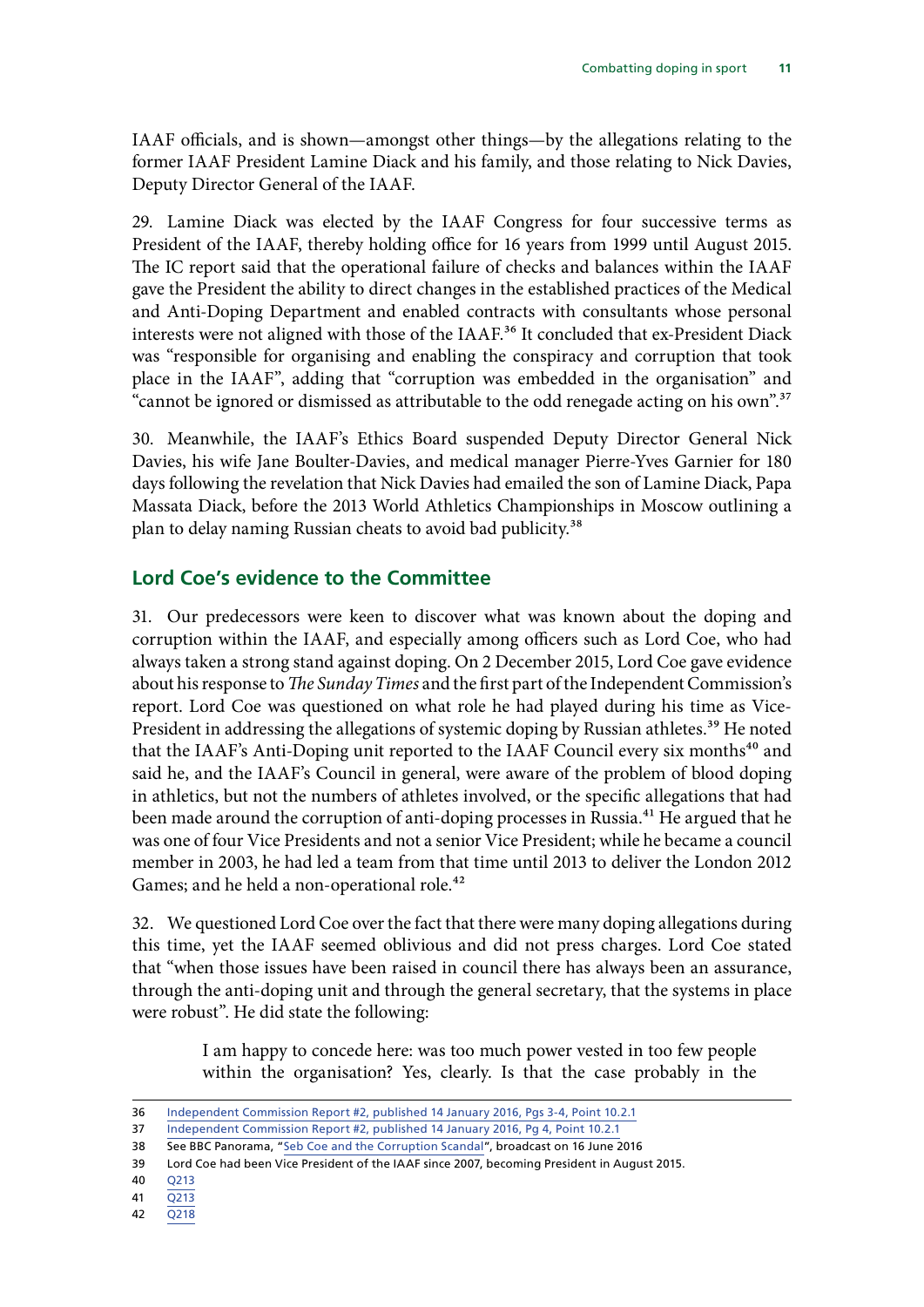<span id="page-13-0"></span>traditional structures across sport? Yes. Can those be changed? They have to be because we have to lower the walls. We cannot have a situation where you are not able to properly interrogate and make sure that the right systems are in place. Will I put those systems in place? Yes. Can those changes be made quickly? Yes, they can. Can we return to trust? That is going to take far longer.

33. When Lord Coe was asked about his specific knowledge of doping relating to athletics in Russia before the broadcast of the ARD documentary, he said: "Well, because we were not aware of the specific nature of those allegations. We were not aware—I was certainly not aware—of the specific allegations that had been made around the corruption of anti-doping processes in Russia". Later, in the same evidence session, Lord Coe was asked whether he was 'oblivious' to wrongdoing in athletics, to which he replied, "No, not oblivious but not across the individual allegations that have surfaced recently."43

34. Lord Coe was also asked about his reaction to the arrest of Lamine Diack in November 2015, and the allegations and charges made against him.44 Lord Coe replied: "Shock. Shock suffused with sorrow and anger." He told us that he had had no previous knowledge within the IAAF about Lamine Diack being involved in corrupt activity, or about the allegations against his son, Papa Massara Diack. The allegations were aired in the ARD documentary, and after that, Papa Massara Diack stepped down, along with the treasurer of the IAAF, Mr. Balaknickev, pending the outcome of the then IAAF Ethics Committee's report.<sup>45</sup> When pressed as to what he had done over the past eight years as Vice President, Lord Coe referred to what he had done in the last 67 days, which was to set up an independent integrity unit after the media made public the allegations and WADA's first IC report was published.

35. The Committee asked Lord Coe if it would be better to separate the enforcement, general regulation and governance at the IAAF. He admitted that the IAAF needed to create more independence in its anti-doping processes, to have a root and branch reform of the organisation, including its corporate governances, and its operational and financial functions, but he felt all of these reforms should sit with the IAAF's Integrity Unit.<sup>46</sup>

#### *Subsequent evidence regarding corruption at the IAAF*

36. On 16 June 2016, a BBC Panorama documentary was aired, 'Seb Coe and the Corruption Scandal'. Mark Daly, a BBC journalist, alleged that, together with a journalist from the Daily Mail, he had seen evidence that undermined Lord Coe's assertions that he had been unaware of the scale of corruption at the IAAF in relation to doping.

37. In the 2014 ARD German documentary, Hajo Seppelt exposed state sponsored doping among Russian athletes including the former world No. 1 marathon runner, Ms Liliya Shobukhova. Ms Shobukhova recorded extreme blood scores for nine years before action was finally taken against her. Two of her scores had a billion-to-one chance of being natural. Ms Shobukhova was charged by the IAAF for an anti-doping rule violation on the basis of abnormalities in her blood profile after 2009.

43 [Q217](http://data.parliament.uk/writtenevidence/committeeevidence.svc/evidencedocument/culture-media-and-sport-committee/blood-doping-in-athletics/oral/25643.html)

- 45 [Q335](http://data.parliament.uk/writtenevidence/committeeevidence.svc/evidencedocument/culture-media-and-sport-committee/combatting-doping-in-sport/oral/25643.pdf)
- 46 [Q214](http://data.parliament.uk/writtenevidence/committeeevidence.svc/evidencedocument/culture-media-and-sport-committee/blood-doping-in-athletics/oral/25643.html)

<sup>44</sup> [Q331](http://data.parliament.uk/writtenevidence/committeeevidence.svc/evidencedocument/culture-media-and-sport-committee/combatting-doping-in-sport/oral/25643.pdf)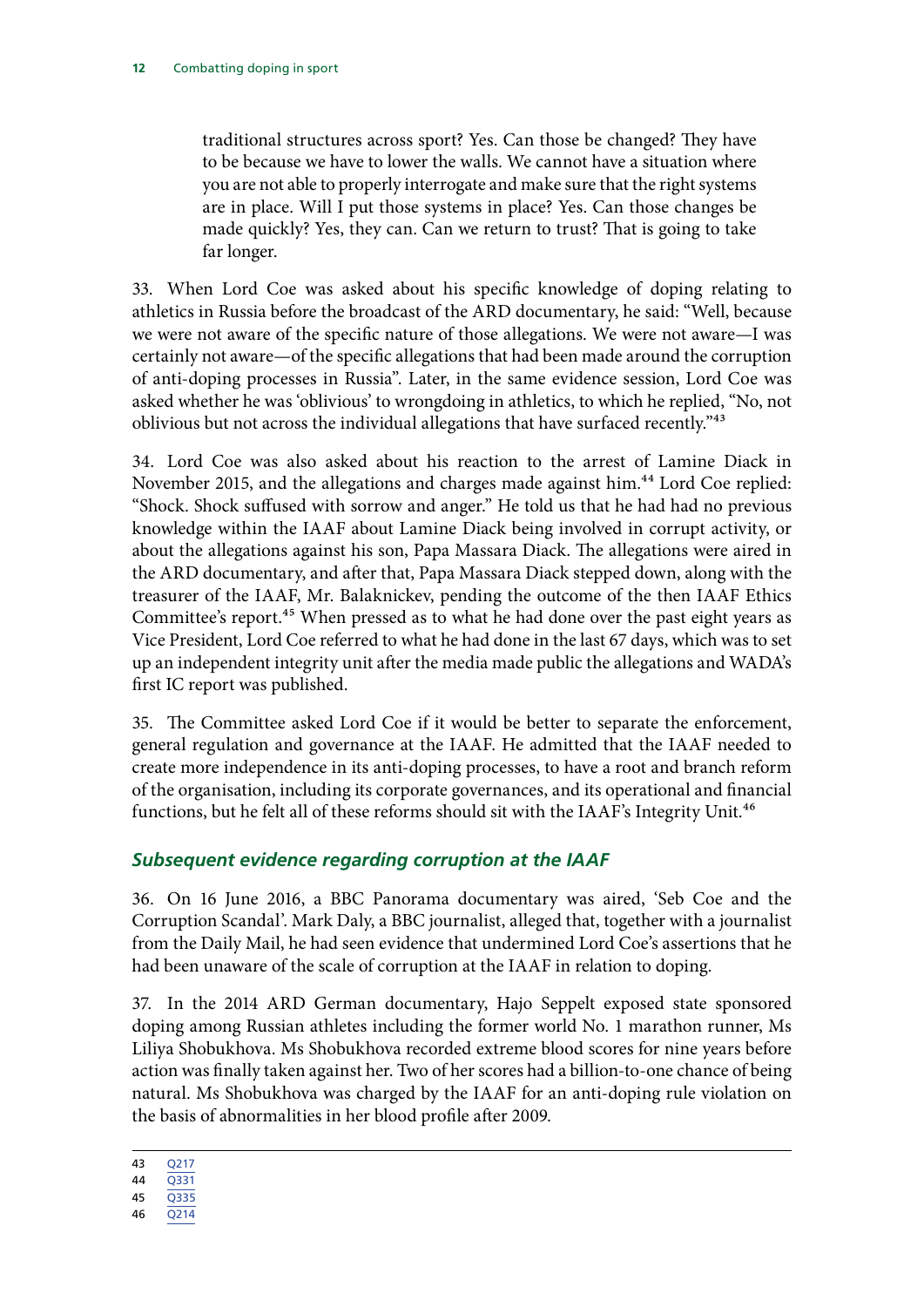38. The documentary revealed that Ms Shobukhova had been asked to pay 450,000 euros to senior athletics officials to have her drugs offences covered up; the payments were made via a company called Black Tidings linked to Papa Massata Diack, son of the IAAF President, Lamine Diack. Officials within the IAAF brought the matter to public attention when they saw Ms Shobukhova in the line-up to run at the London 2012 Olympics. The Russian Athletic Federation contacted Ms Shobukhova and said they would have to ban her, despite the payment. Ms Shobukhova then demanded her money back. She was given a partial refund of 300,000 euros, made from an account belonging to Papa Massatta Diack; at the time he was a marketing consultant and Treasurer for the IAAF.<sup>47</sup> She received a three years and two months ban from competing for a first violation.<sup>48</sup>

39. In April 2014, an IAAF employee helped Ms Shobukhova's agent to compile a complaint, detailing the allegations of corruption and extortion. That complaint was submitted directly to the Chair of the IAAF's Ethics Committee, Sir Michael Beloff QC, with the help of the former world-record holding athlete and London Marathon Director, David Bedford. Mr Bedford gave oral evidence to the Committee on 10<sup>th</sup> January 2017 and was asked what response he had from Michael Beloff after the submission was made, to which he replied: "None, and I suppose that when you have been part of a complaint going in, it is quite easy to be concerned that silence means no action…Things were very, very quiet for quite some time. It was probably this quietness that was one of the reasons why I brought the matter to the attention of Seb Coe."<sup>49</sup> Mr Bedford went on to add that one of the reasons he had contacted Lord Coe was that he was "concerned that there might be a cover-up. I had no reason to believe there might be a cover-up but felt that if someone of credibility within the IAAF Council was aware of this that it would make it less likely for any rearguard action to happen."50

40. In August 2014, following a telephone conversation with Lord Coe, David Bedford sent him an email, containing a number of attachments detailing the corruption, extortion and bribery allegations regarding Russian athletes, naming Liliya Shobukhova and suggesting that Papa Massata Diack could have been involved. David Bedford's email read as follows:

> Seb, the attachments relate to an issue that is being investigated by the IAAF Ethics Commission (Michael Beloff). I don't know whether you've been briefed by anyone but I feel you should be made aware of it. For a short read and overview, may I suggest that you look at mbeloffreport.docx. I would be happy to meet you informally to discuss my involvement in this matter if you felt it was useful.<sup>51</sup>

This was four months before the German documentary revealed the scandal.

41. The existence of the email and the detailed nature of its contents became public when the BBC *Panorama* documentary was broadcast, six months after Lord Coe had given evidence to our predecessors, saying that he had known only generally about doping in Russian athletics and had had no knowledge of the involvement of the Diack family.

<sup>47</sup> After the German documentary in December 2014, Papa Diack suspended himself from IAAF activity. In January 2016 he was banned for life from athletics.

<sup>48</sup> She subsequently received a reduction of seven months for assisting the IAAF in discovering or bringing forward an anti-doping rule violation. Her sanction finished on 23 August 2015: [IAAF Statement on the reduction of](http://www.iaaf.org/news/press-release/liliya-shobukhova-ban-reduction)  [sanction for Liliya Shobukhova, published 24 August 2015](http://www.iaaf.org/news/press-release/liliya-shobukhova-ban-reduction)

<sup>49</sup> [Q1264](http://data.parliament.uk/writtenevidence/committeeevidence.svc/evidencedocument/culture-media-and-sport-committee/combatting-doping-in-sport/oral/45156.pdf)

<sup>50</sup> [Q1271](http://data.parliament.uk/writtenevidence/committeeevidence.svc/evidencedocument/culture-media-and-sport-committee/combatting-doping-in-sport/oral/45156.pdf)

<sup>51</sup> David Bedford, [Correspondence with the DCMS Committee](http://www.parliament.uk/documents/commons-committees/culture-media-and-sport/Evidence/Michael-Bellof-Sebastian-Coe-emails-re-David-Bedford-allegations-August-2014.pdf), 31 January 2017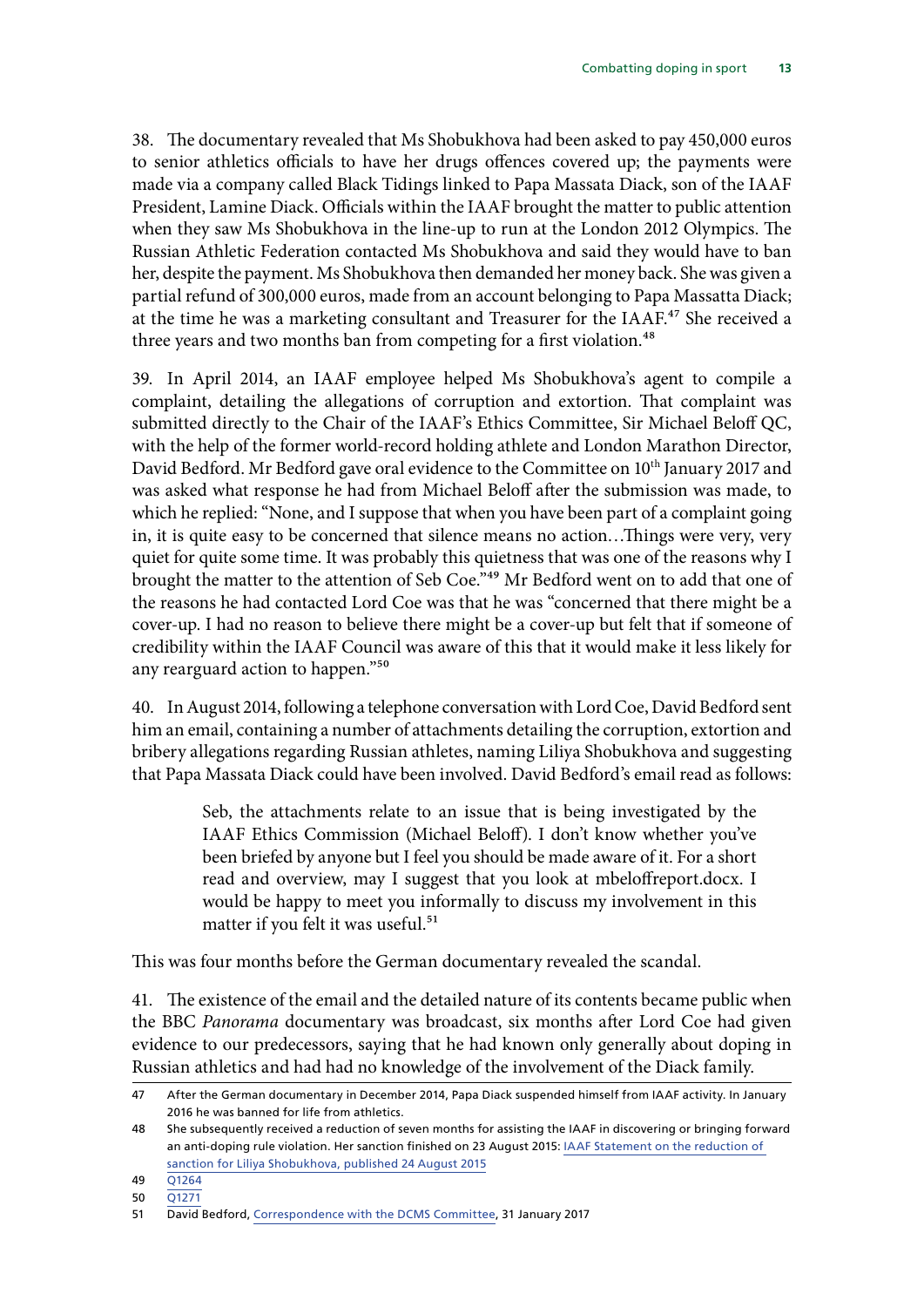42. In a statement on the day that Panorama was broadcast, the IAAF said Lord Coe had had a conversation with David Bedford about the rumours and allegations but not the details. Lord Coe said he then received an email from Mr Bedford with attachments, but that he had not opened these, and had forwarded it to Michael Beloff as the Chair of the IAAF's Ethics Commission.<sup>52</sup> The full email exchange between Lord Coe and Michael Beloff was requested by the Committee from Lord Coe and was published on 31 January 2017. In his email of 14 August 2014 to Michael Beloff, Lord Coe states, "I have in the last couple of days received copied documentation of serious allegations being made by and on behalf of the Russian female athlete Shobukhova from David Bedford. I have spoken to David today on the phone and he advises me that he has shared this information with you. Should I forward this documentation to you? The purpose of this note is of course to advise you that I have now been made aware of the allegations".<sup>53</sup> In oral evidence, Mr Bedford told the Committee that people might think that it showed a lack of curiosity on Lord Coe's part to have not opened the email attachments.

43. The IAAF statement in response to the BBC's Panorama programme responded to the two allegations made by the BBC. The first claim was that Lord Coe was aware of the detailed allegations of corruption within the IAAF which precipitated the Ethics Commission investigation, four months before the corruption allegations became public; and that there is electronic evidence that Lord Coe enlisted the services of Papa Massata Diack, for campaign advice, ahead of the IAAF presidential election in August 2015. The IAAF states that:

> The Ethics Commission (as it then was) was deliberately established as a quasi-judicial body to investigate all allegations of corruption and breaches of the IAAF Rules. It is independent of the IAAF. […] He [Seb Coe] did receive an email from Dave Bedford that said 'The attachments relate to an issue that is being investigated by the IAAF EC (Michael Beloff)'. This was enough for Seb Coe to forward the email to the Ethics Commission. He did not feel it was necessary to read the attachments.

> You may think this shows a lack of curiosity. He, and we, would argue that it shows a full duty of care. Ensuring the right people in the right place were aware of allegations and were investigating them.

 $[...]$ 

The suggestion that Seb Coe was actively seeking Papa Massata Diack's advice about his campaign is wrong. As with any campaign, lots of people offer advice – wanted or not, some helpful, some not. You try to be civil but wary. This was the case with Mr Diack. He sent messages of support while at the same time supporting other candidates and accusing Seb Coe of leading a British media campaign against both him and his father.<sup>54</sup>

54 [IAAF Press Release,](https://www.iaaf.org/news/press-release/panorama-bbc-statement-sebastian-coe) 16 June 2016

<sup>52</sup> [IAAF Press Release,](https://www.iaaf.org/news/press-release/panorama-bbc-statement-sebastian-coe) 16 June 2016

<sup>53</sup> David Bedford, [Correspondence with the DCMS Committee](http://www.parliament.uk/documents/commons-committees/culture-media-and-sport/Evidence/Michael-Bellof-Sebastian-Coe-emails-re-David-Bedford-allegations-August-2014.pdf), 31 January 2017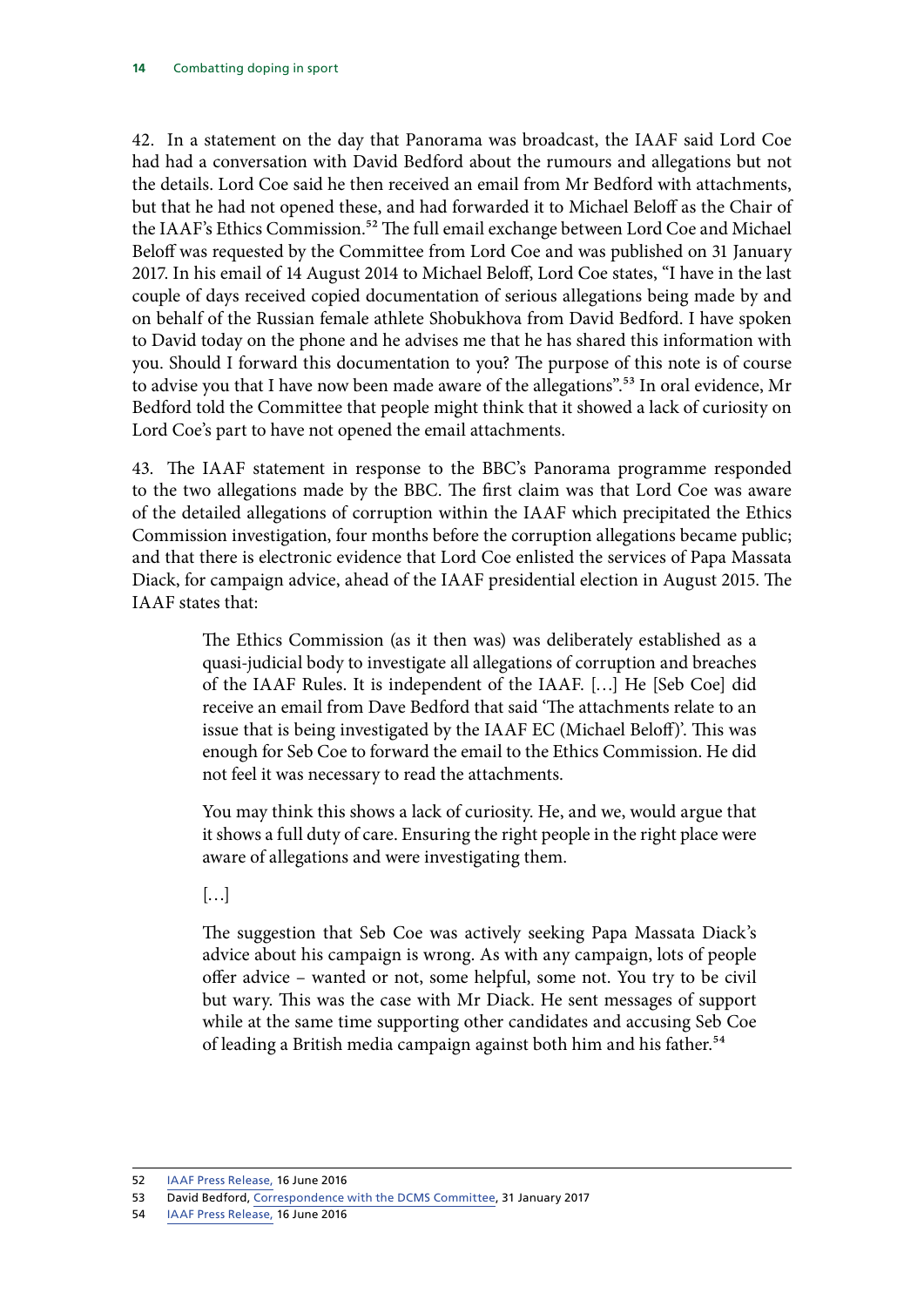#### <span id="page-16-0"></span>**Reaction of the IAAF to the IC Report**

44. Meanwhile, four days after the publication of the first Independent Commission (IC) report, the IAAF took the unprecedented step of suspending Russia from all competitions. The ban has been extended, leading to there being no Russian team at the Rio Olympics in 2016, the European Athletics Indoor Championships in March 2017, and the World Athletics Championships in London in August 2017. However, the IAAF also agreed to amend competition rules to allow individual Russian athletes to apply for eligibility, on an exceptional basis and subject to meeting strict criteria. This would enable them to take part in international competitions, including the Olympic Games, in an individual capacity as neutral athletes, and not under any country's flag.<sup>55</sup> This happened at the recent Winter Olympics in South Korea (where Russian competitors again failed doping tests).

45. **Russia has been marred with controversy over doping scandals in the past few years, but one of the most shocking aspects of the Shobukhova case is the collusion of athletics officials in extorting money from drugs cheats in order to protect their identity and the failure of the International Association of Athletics Federation (IAAF) to have systems in place to expose corruption within the organisations. When Lord Coe appeared before the Committee in December 2015 he sought to distance himself from any knowledge of the allegations of doping in Russian athletics, before the details were exposed in the German documentary. His answers to us about this were misleading: Lord Coe may not have read the email and attachments sent to him by David Bedford, whose actions we commend, but it stretches credibility to believe that he was not aware, at least in general terms, of the main allegations that the Ethics Commission had been asked to investigate. It is certainly disappointing that Lord Coe did not take the opportunity, given to him by David Bedford, to make sure he was fully informed of the serious issues at stake in the Shobukhova case and their wider implications for the governance of the anti-doping rules at the IAAF. These are matters of the greatest seriousness and affect the reputation of both the IAAF and Lord Coe, and we commend David Bedford for his stance and evidence in shedding more light on this sad state of affairs. We wish, in the future, to see rigorous systems in place to deal with such matters and individuals acting with curiosity and concern when presented with compelling, important evidence.**

46. **We note the progress that the IAAF is making in establishing more independent processes for the investigation of serious complaints brought by whistleblowers. However, the Shobukhova case raises concerns about whether national or international sports federations are capable of investigating themselves when the allegations involve senior figures within the organisation itself. There is a real danger that internal politics inevitably plays a part in the process.**

47. **We welcome, as positive steps, the development of the Olympic Movement Unit on the Prevention of the Manipulation of Competition, the launch of the International Sport Integrity Partnership and the partnership between the International Olympic Committee and Interpol. Protecting the integrity of sport requires powerful independent organisations to have the means to fully investigate the most serious allegations of corruption.**

55 [Exceptional eligibility guidelines for international competition,](http://www.iaaf.org/news/press-release/guidelines-russian-athletes-exceptional-eligi) *IAAF*, 23 June 2016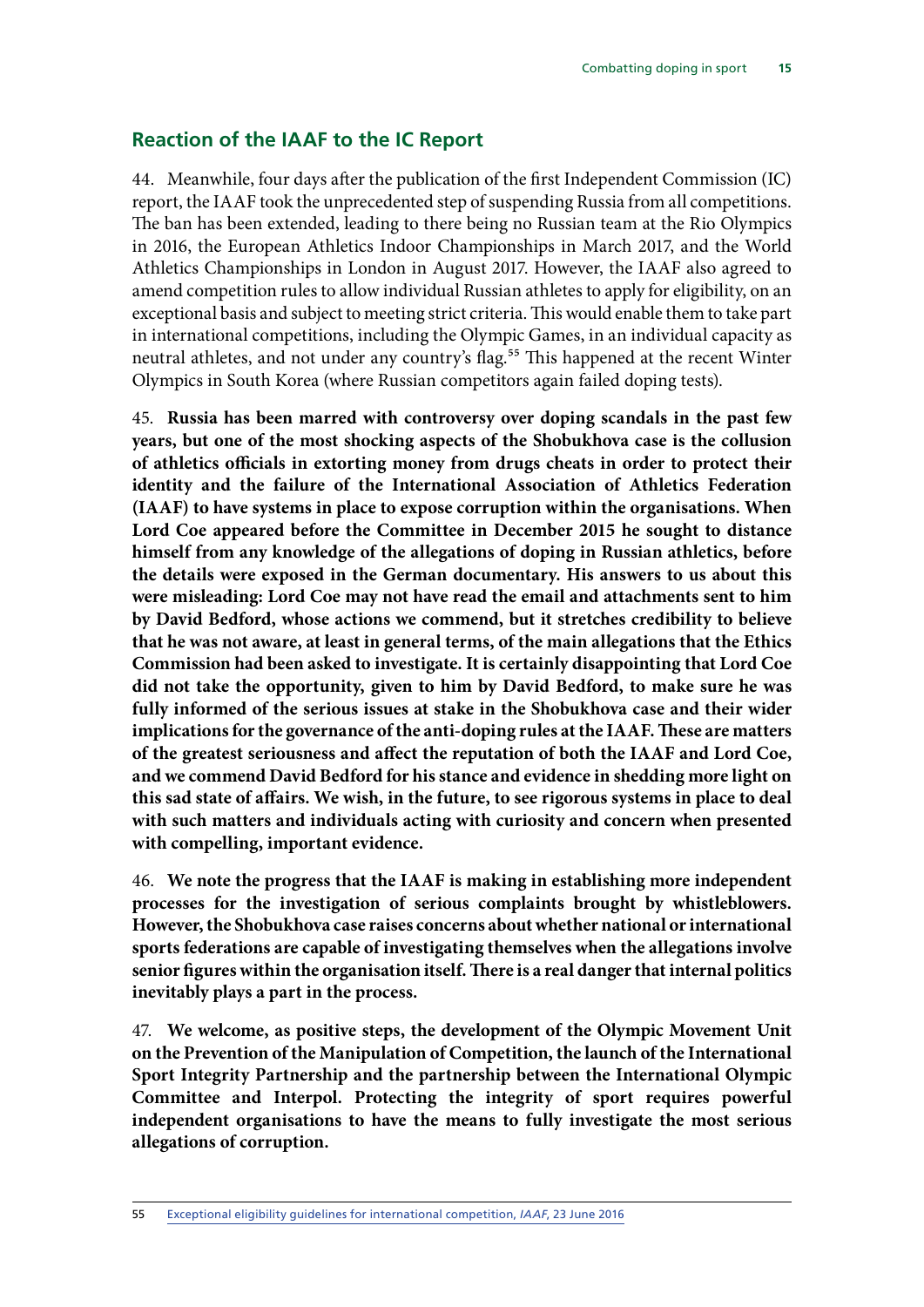### <span id="page-17-0"></span>**The University of Tübingen Study**

48. The question of whether the IAAF seeks to suppress the knowledge of doping in sport was highlighted again in reference to a study of doping carried out by the University of Tübingen. WADA funded a study by ten international academics to carry out the survey at the 2011 athletics world championships in Daegu, South Korea, and the Twelfth Quadriennial Pan-Arab Games at Doha, Qatar to assess the prevalence of doping. They asked 2,167 athletes: "Have you knowingly violated anti-doping regulations by using a prohibited substance or method in the last 12 months?" The method used was the 'randomised response technique', allowing investigators to pose sensitive questions to respondents in a manner that visibly guarantees the respondent's anonymity in order to encourage truthful responses.<sup>56</sup> The lead author of the study was Rolf Ulrich, Professor of Cognitive Psychology at Tübingen University, Germany.57

49. Of the athletes surveyed, hundreds confessed to having used performance-enhancing drugs or techniques such as blood transfusions. Once the academics had discounted those who might have lied or misunderstood the question, they concluded that "at least 29%" and possibly 34% of those competing at the world championships had cheated in the past year. The study concluded: "These findings demonstrate that doping is remarkably widespread among elite athletes, and remains largely unchecked despite current biological testing programmes." It noted that current testing procedures were detecting just 1-2% of doping among top athletes. The findings showed the need for "even more vigilant future anti-doping methods".58

50. The study showed an estimated prevalence of doping in the last year of 43.6% at the World Athletics Championships and of 57.1% at the Pan-Arab Games.<sup>59</sup> The authors commented: "Sensitivity analyses, assessing the robustness of the estimates under numerous hypothetical scenarios of intentional or unintentional non-compliance by respondents, suggested that we were unlikely to have overestimated the true prevalence of doping."60

51. The authors were keen to have this paper peer-reviewed and published by a respectable scientific journal, as they believed that the technique they used would be helpful in addressing doping. However, when the Committee was sent a copy, in February 2016, it had still not been published. Although funded by WADA, the information collected from the athletes was the property of the IAAF, as 'guardian' of athletes' interests, and the IAAF refused to give permission for that information to be released, which meant that WADA could not agree to the publication of the study that it had sponsored.<sup>61</sup>

<sup>56</sup> Those taking part knew their anonymity was protected by the methodology of the study. While two-thirds were asked about doping, the remainder were asked a benign question. The data did not reveal which group an individual athlete was in.

<sup>57</sup> Other authors of the study were scientists from the Harvard Medical School, McLean Hospital, Swansea University, Kingston University, University of Sheffield, Molde University College in Norway, the University of Northern Colorado, the Colorado School of Public Health and Johannes Gutenberg University Mainz. [Doping in](https://link.springer.com/article/10.1007/s40279-017-0765-4)  [two elite athletics competitions assessed by randomised-response surveys,](https://link.springer.com/article/10.1007/s40279-017-0765-4) Rolf Ulrich et al, 28 August 2017. 58 [Doping in two elite athletics competitions assessed by randomised-response surveys,](https://link.springer.com/article/10.1007/s40279-017-0765-4) Rolf Ulrich et al, 28 August

<sup>2017</sup>

<sup>59</sup> The study states that these figures are in line with other, smaller-scale studies using similar techniques of questioning, carried out in Germany.

<sup>60</sup> [Doping in two elite athletics competitions assessed by randomised-response surveys,](https://link.springer.com/article/10.1007/s40279-017-0765-4) Rolf Ulrich et al, 28 August 2017, Abstract.

<sup>61</sup> [Q431](http://data.parliament.uk/writtenevidence/committeeevidence.svc/evidencedocument/culture-media-and-sport-committee/blood-doping-in-athletics/oral/25643.html)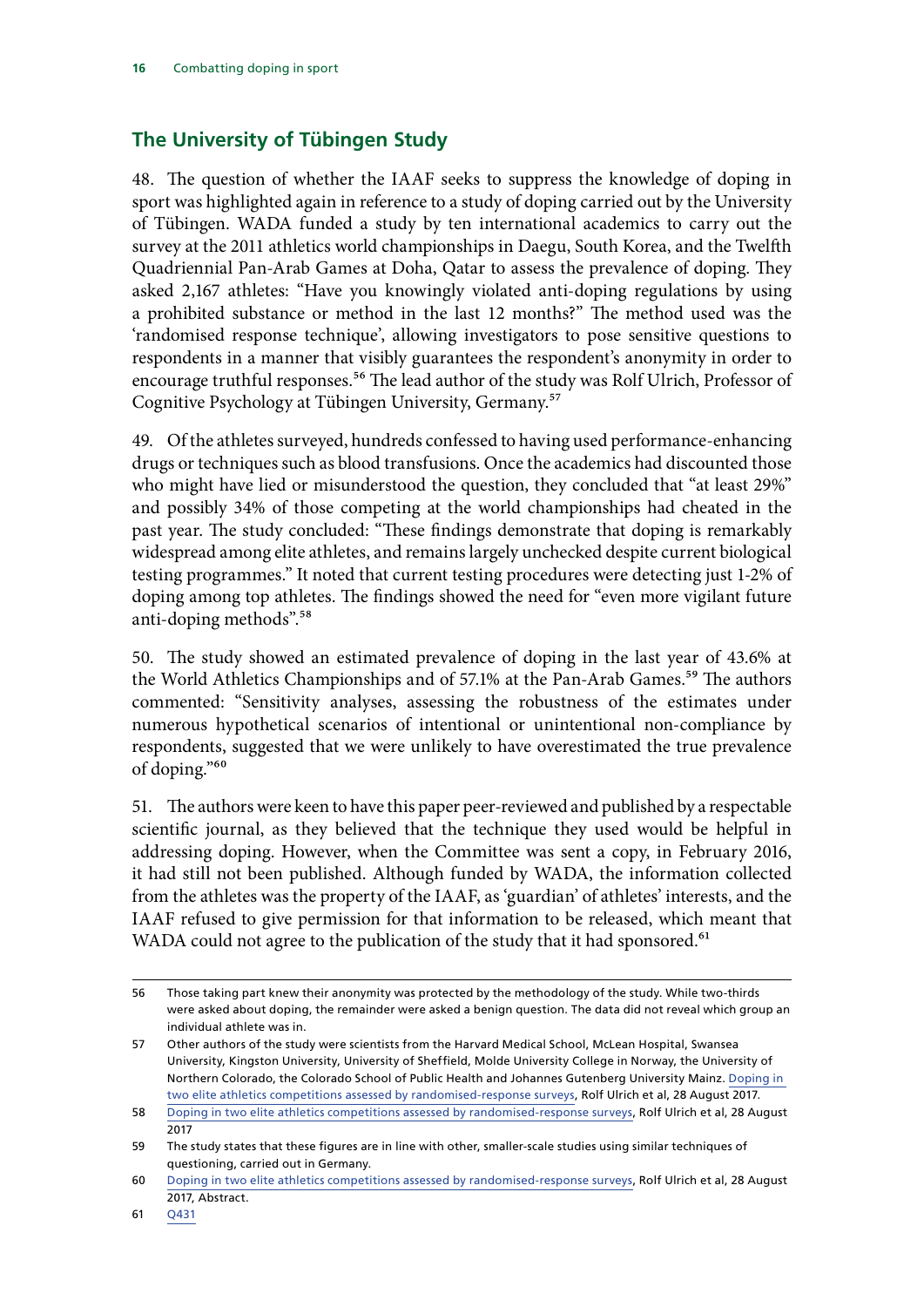52. Tübingen University told us that, after the data had been collected, all the researchers were required by WADA to sign retrospective confidentiality clauses, preventing them from discussing their findings. The university added that the academics "were not informed WADA had agreed with the IAAF that it would only publish the study in a scientific journal with the IAAF's prior approval." Tübingen said it had been told that the delays were caused by changes of staff in the IAAF's anti-doping team. "However, these individuals have still not let it be known when the study will finally be approved for publication—or indeed, if it ever will be approved. […] The study is an independently initiated scientific research project and was not commissioned by the IAAF."62

53. WADA explained that it had sought the agreement of the IAAF to carry out the project at the Daegu world championships in 2011, and the IAAF's consent was conditional upon any publication first being approved by the IAAF.<sup>63</sup> The IAAF said it was "surprised" details had emerged of a study "which has not yet been published", adding, "Discussions are ongoing with the research team and WADA regarding publication of the study."<sup>64</sup>

54. When we raised the issue with Nicole Sapstead of UK Anti-Doping (UKAD) she said: "The time is right now to show some clear transparency, so why would you not publish that report?"65 Our predecessors thought the research in the paper important enough to make its conclusions public, and written evidence was published on the Committee's website<sup>66</sup>

55. The Committee's repeated calls for the IAAF to grant WADA permission to publish the study that it had commissioned were ignored. When questioned, Lord Coe offered a variety of answers. First, he said that the issue for the IAAF was about the effectiveness of the methodology, as their conclusions were based on data from a questionnaire. He later said that the IAAF were still checking on the methodology, and as long as the methodology that the scientists used was appropriate and the conclusions drawn were on a scientific basis, then he would agree.<sup>67</sup> Lord Coe also indicated that he thought publication of the report unnecessary, as it had already been published on the Committee's website.

56. Professor Ulrich and Georg Sandberger, Chancellor Emeritus at the University of Tübingen, wrote to us following our evidence session with Lord Coe and Thomas Capdevielle, rejecting the evidence of Lord Coe and Mr. Capdevielle, writing that "their statements are contradictory and—from our point of view—in parts also untrue. […] Further withholding the results of this study is also an enormous damage to the efforts of combatting doping and against scientific freedom."68 They made the point that, without publication and the accompanying peer-review, the study would not achieve scientific and official recognition:

> Lord Coe repeatedly claimed that the paper *Doping in Elite Sports Assessed by Randomized-Response Surveys* was rejected by several journals.69 The University refuted this claim. They said "the paper was never submitted to

67 [Q426](http://data.parliament.uk/writtenevidence/committeeevidence.svc/evidencedocument/culture-media-and-sport-committee/blood-doping-in-athletics/oral/25643.html)

69 [Q416](http://data.parliament.uk/writtenevidence/committeeevidence.svc/evidencedocument/culture-media-and-sport-committee/blood-doping-in-athletics/oral/25643.html)

<sup>62</sup> [Doping in two elite athletics competitions assessed by randomised-response surveys,](https://link.springer.com/article/10.1007/s40279-017-0765-4) Rolf Ulrich et al, 28 August 2017

<sup>63</sup> [Q431](http://data.parliament.uk/writtenevidence/committeeevidence.svc/evidencedocument/culture-media-and-sport-committee/blood-doping-in-athletics/oral/25643.html)

<sup>64</sup> Reported in BBC, "[IAAF accused of suppressing athletes' doping study",](http://www.bbc.co.uk/sport/athletics/33948924) 15 August 2015

<sup>65</sup> [Q619](http://data.parliament.uk/writtenevidence/committeeevidence.svc/evidencedocument/culture-media-and-sport-committee/blood-doping-in-athletics/oral/28038.html)

<sup>66</sup> [See the Committee's written evidence webpage for this inquiry](http://www.parliament.uk/business/committees/committees-a-z/commons-select/culture-media-and-sport-committee/inquiries/parliament-2015/blood-doping-15-16/publications/)

<sup>68</sup> University of Tübingen ([BDA0005\)](http://data.parliament.uk/writtenevidence/committeeevidence.svc/evidencedocument/culture-media-and-sport-committee/blood-doping-in-athletics/written/28187.html), 23 February 2016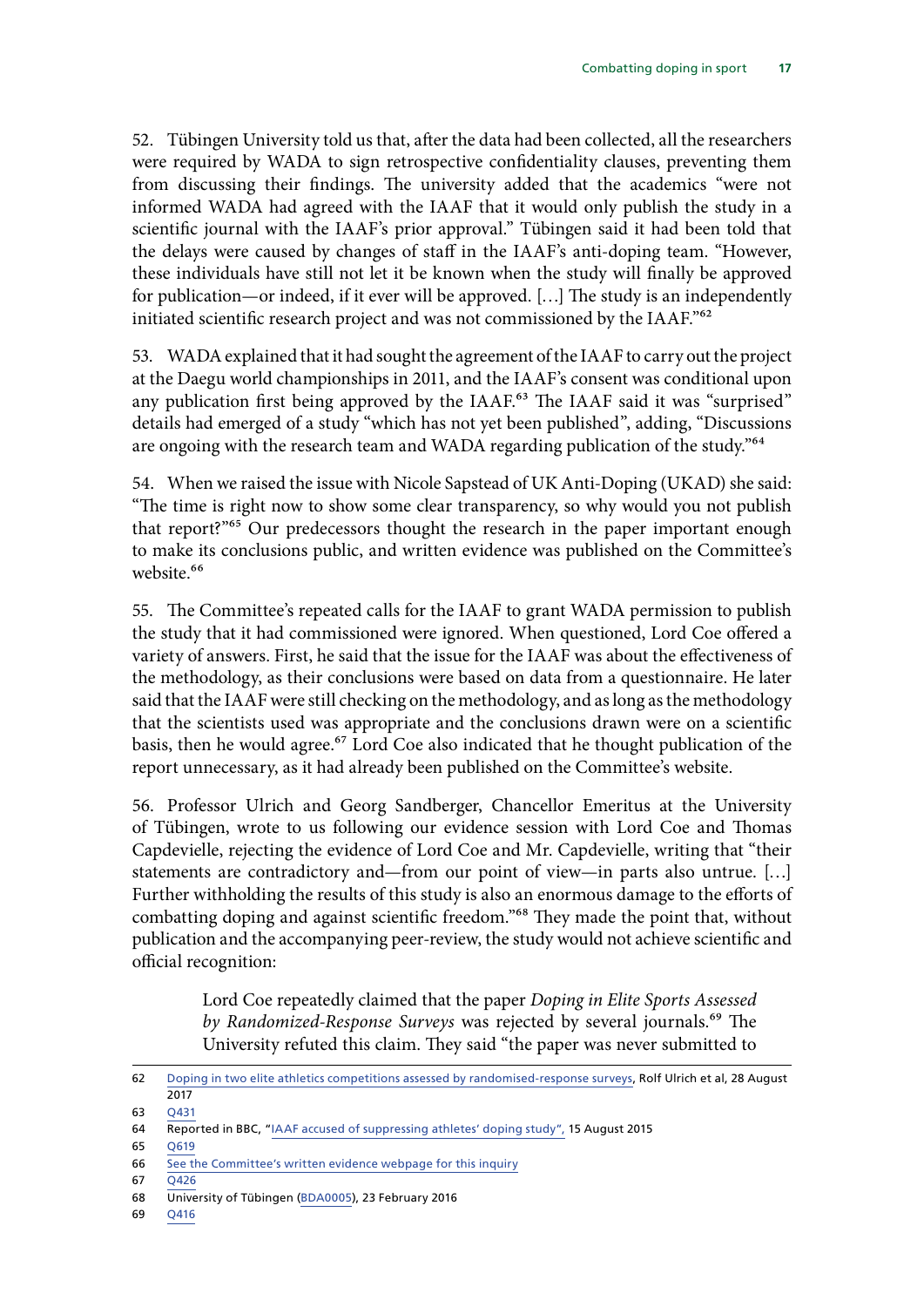several journals. They had written on one occasion a pre-submission inquiry to the journal *Science*. However, their request was turned down because the editor felt that it did not fit their categories of articles. It was therefore rejected before any scientific review, therefore the fact it was rejected had nothing to do with its scientific validity.70

57. Professor Ulrich argued: "On the one hand they [the IAAF] say that they have no right to veto, but on the other hand they are claiming that it is legitimate to verify the validity of the article before they give permission to publish (thereby contending that they have power to veto)".71 Thomas Capdevielle, Anti-Doping Senior Manager/Acting Operations Director at the IAAF, told us that the IAAF had sought independent advice from social science specialists about the methodology the University had used.<sup>72</sup> In their rebuttal, Professor Ulrich said this was never revealed to them: in fact, it was not clear to them how many reviewers were asked and whether those reviewers were independent of the IAAF.73

58. **There was no good reason why the Tübingen paper should not have been formally published several years ago. The International Association of Athletics Federation's (IAAF) claim that it needed to check the methodology is entirely spurious, since one explicit aim of the study's authors was to test the validity of the methodology they were using, which was, in their view, one of the key areas for peer review. Lord Coe's assertion that there was no need for the IAAF to publish the document because it was now available via the Committee website is frankly risible. We are pleased to note that the Tübingen study was finally published in August 2017, taking almost six years to be officially published. We find the IAAF's stated reasons for blocking publication of the study to be unconvincing, and we are concerned that their behaviour indicates a lack of transparency and, worse, an apparent desire to suppress revelations about doping in sport. It is another example of a reluctance to share evidence relating to doping which suggests that the IAAF is more concerned with preventing dissemination of evidence on the subject than addressing the core issue of doping itself. We call on Lord Coe, as President, to ensure that the IAAF acts resolutely at all times to tackle doping in athletics and to restore its tattered reputation.**

72 [Q427](http://data.parliament.uk/writtenevidence/committeeevidence.svc/evidencedocument/culture-media-and-sport-committee/blood-doping-in-athletics/oral/25643.html)

<sup>70</sup> University of Tübingen ([BDA0005\)](http://data.parliament.uk/writtenevidence/committeeevidence.svc/evidencedocument/culture-media-and-sport-committee/blood-doping-in-athletics/written/28187.html), Point 2

<sup>71</sup> University of Tübingen ([BDA0005\)](http://data.parliament.uk/writtenevidence/committeeevidence.svc/evidencedocument/culture-media-and-sport-committee/blood-doping-in-athletics/written/28187.html), Point 4

<sup>73</sup> University of Tübingen ([BDA0005\)](http://data.parliament.uk/writtenevidence/committeeevidence.svc/evidencedocument/culture-media-and-sport-committee/blood-doping-in-athletics/written/28187.html), Point 3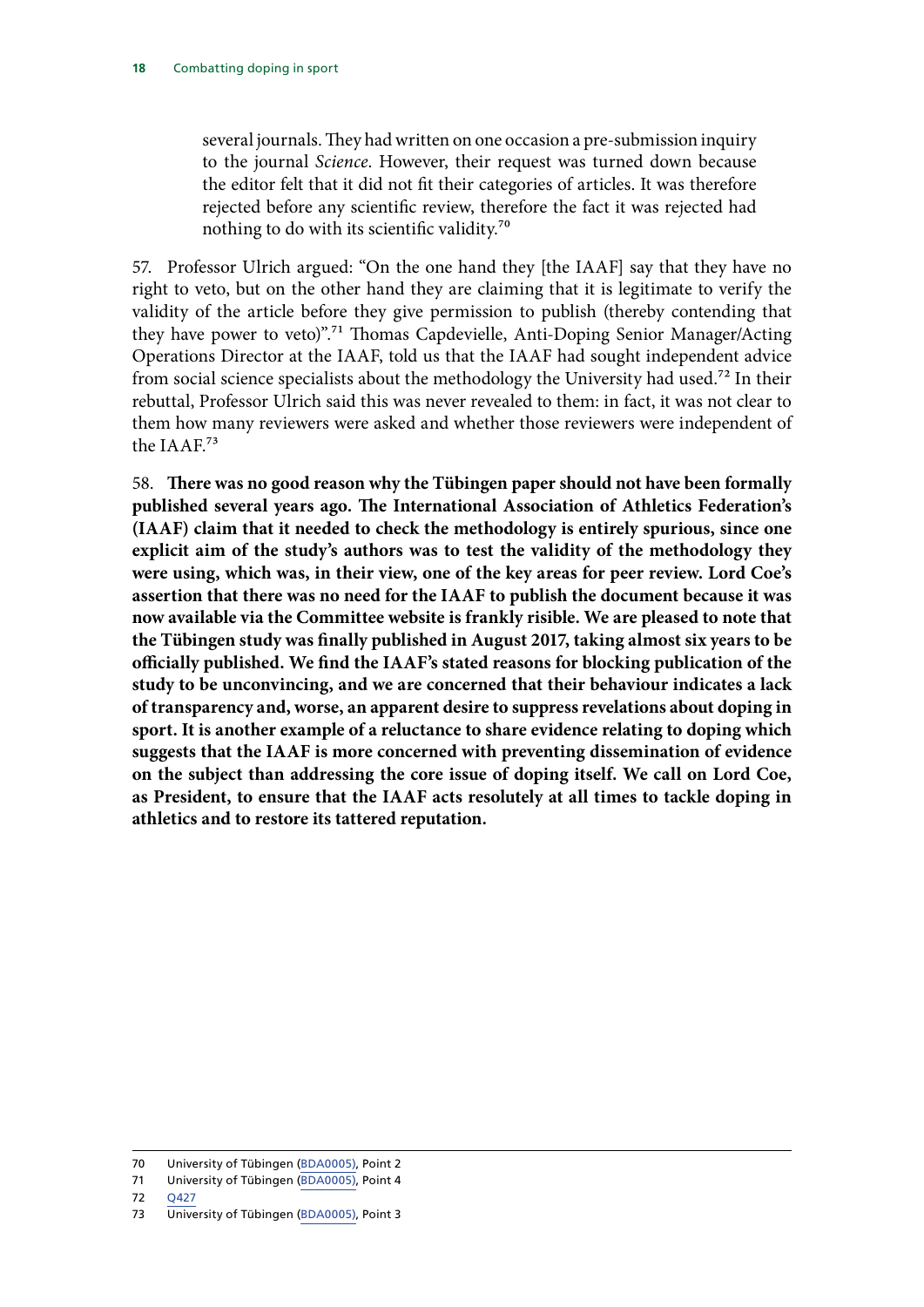## <span id="page-20-0"></span>**2** British Cycling and Team Sky

### **Introduction**

59. In September 2016, the Russian-based cyber espionage group, Fancy Bear, published documents obtained by hacking into the WADA computer systems, which showed how a number of athletes had been granted Therapeutic Use Exemptions (TUEs), which permitted them to take medicines to treat long-term conditions like asthma or pollen allergies. These exemptions were required because the drugs that were requested to be administered were banned within periods of competition in the absence of TUEs.

60. Whilst permission was given by WADA for their use to meet a stated medical need, some people have questioned the ethics of the TUE system, as these drugs can also have performance enhancing properties. As a result of the Fancy Bear hack, there was particular scrutiny of the three TUEs granted to the British cyclist, Sir Bradley Wiggins, before the 2011 and 2012 Tour de France, and the 2013 Giro d'Italia, for the use of the powerful corticosteroid, triamcinolone, to treat his asthma. Each of these applications was approved under the WADA rules at the time, by a single doctor at WADA, Mario Zorzoli.

61. Following the Committee's earlier work looking at how the anti-doping rules are administered and policed in athletics, we decided to investigate how some of the same issues are addressed in cycling. In particular, we wanted to know how British Cycling, as a national governing body, and Team Sky, as the then team of Sir Bradley Wiggins, ensured that the proper anti-doping procedures were being followed. We consider it important that, regardless of the nationality of athletes and teams, anti-doping rules are enforced consistently and fairly.

### **Therapeutic Use Exemptions (TUEs)**

62. Therapeutic Use Exemptions (TUEs) enable athletes to obtain authorisation to use a prescribed prohibited substance or method for the treatment of a legitimate medical condition.74 The list of prohibited medications is decided by the World Anti-Doping Agency (WADA).<sup>75</sup> For a national governing body to approve a TUE, there are strict rules: that the athlete would suffer significant health problems without taking the substance; that it would not be significantly performance-enhancing; that there is no reasonable therapeutic alternative; and the need to use it is not due to prior use without a TUE. Some substances are prohibited at all times, while others are prohibited only during competition periods. There has been a marked rise in the number of TUEs across all sports generally, according to WADA's Annual Reports. In 2013, there were 636 approved TUEs, in 2014 there were 897, in 2015 there were 1330 and in 2016 there were 2,175.<sup>76</sup> The rise, according to WADA officials, is the direct result of an increase of TUEs being entered into WADA's Anti-doping Administration and Management System (ADAMS), and not an increase in TUE applications.<sup>77</sup>

63. Richard McLaren, who carried out one of the WADA investigations into doping in Russia, spoke about how the system of granting TUEs is open to abuse and that a review

<sup>74</sup> UKAD, [About Therapeutic Use Exemptions \(TUEs\)](http://ukad.org.uk/medications-and-substances/about-TUE/)

<sup>75</sup> WADA, [2017 List of Prohibited Substances and Methods](https://www.wada-ama.org/en/prohibited-list)

<sup>76</sup> WADA, ['Annual Report 2014'](https://www.wada-ama.org/sites/default/files/wada-2014-annual-report-en-rev.pdf) and WADA, ['Annual Report 2015'](https://www.wada-ama.org/sites/default/files/resources/files/wad-020_annual_report_2015_vf_high_1006_final.pdf)

<sup>77</sup> WADA, ["FAQs: Therapeutic Use Exemptions"](https://www.wada-ama.org/sites/default/files/resources/files/2016-11-17-qa_tues_en_0.pdf), published November 2017, pg. 6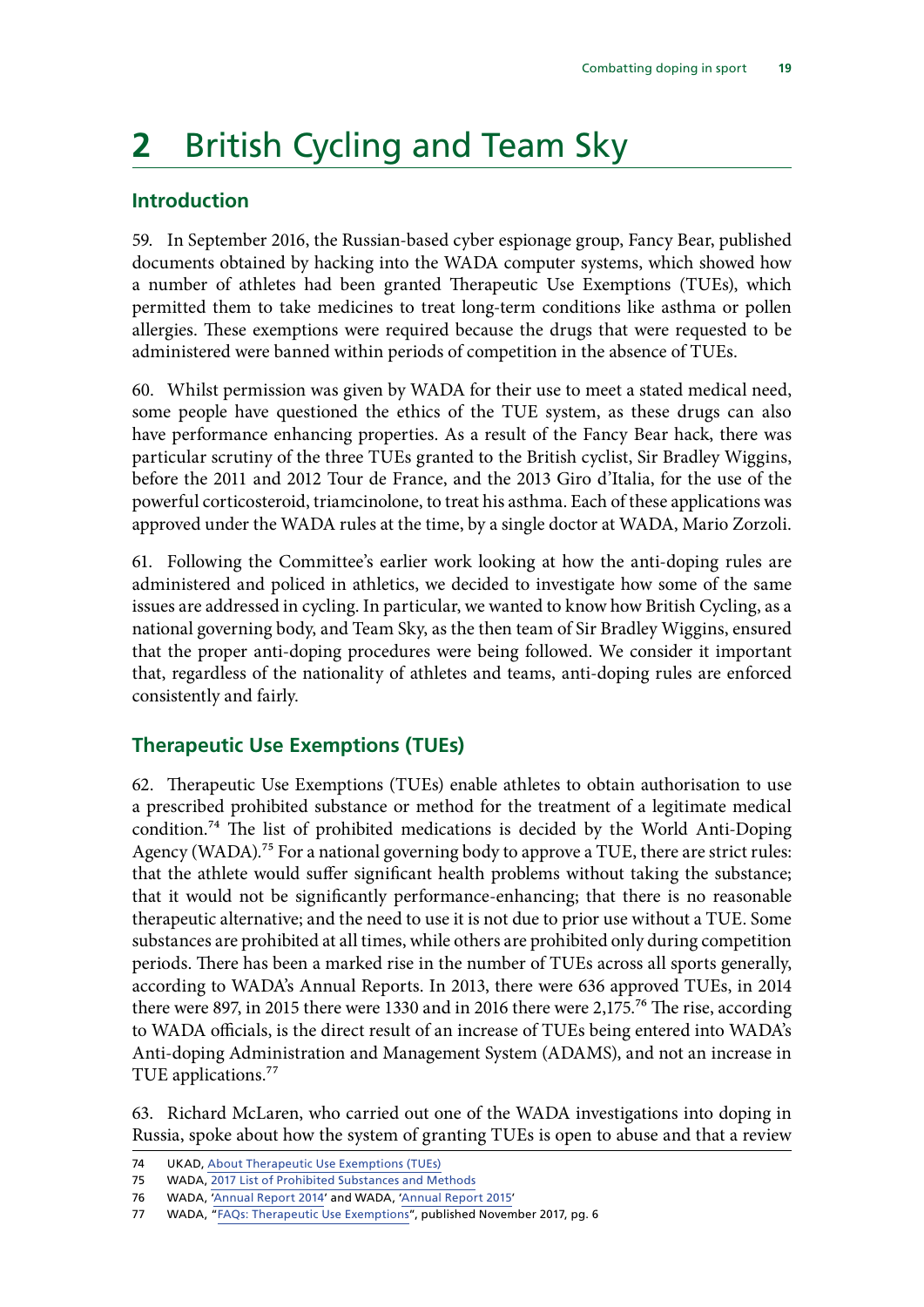ought to be conducted.78 Lord Coe, President of the International Association of Athletics Federations, has defended TUEs in athletics but admitted that they could be exploited.<sup>79</sup> David Millar, the former British pro-cyclist, who served a two-year ban from cycling between 2004 and 2006 for doping, also believes that the TUE system, "is open to abuse. Some of the medical conditions used to justify a TUE can be difficult to validate; and as I discovered, an unscrupulous rider and doctor could exaggerate or simply make up symptoms that would merit a prescription and exemption."80

64. The former President of the Union Cycliste Internationale (UCI), Pat McQuaid, recalled discussing the potential abuse of the TUE system with Dr Zorzoli, the medic who approved Bradley Wiggins' certificates. He said, "I do remember having a discussion with Zorzoli and he told me that at the Classics [like the Tour de France] there were riders who were looking to win or do well and were taking corticosteroids during that period on a TUE. He felt that it wasn't a genuine TUE but that it was just to help them."81

65. The stated purpose of some of the use of corticosteroids used under TUEs was to treat long-term conditions such as asthma. Our predecessors received briefings from several doctors, who wished not to be named, about the validity of this approach. They were told that, on average, 20% of British Olympians have asthma, higher than the UK population average of about 8%. Some sports are 'respiratory-heavy', such as: swimming, where 70% suffer from asthma, probably exacerbated by breathing in chemicals used in swimming pools; cycling, where between 30-40% of elite cyclists are affected; and about 25-30% of footballers and rugby players. On the other hand, athletes competing in sports like shooting and archery have rates of asthma at around 5-10%.

66. Some medical experts were of the view that having to resort to the use of drugs such as triamcinolone to treat asthma was a sign that the athletes and their medical advisers were not managing their condition effectively. They were of the view that corticosteroids are such an aggressive form of treatment that they should be reserved for emergencies, and used only for a brief period of time. One noted of the British Olympic swimming team (of whom 70% suffered from asthma and most had lung capacity of only 50%), with the effective management of their asthma, none of them required any banned treatments and therefore none needed a TUE. Professor Brian Lipworth of the Scottish Centre for Respiratory Research said that it would be "utterly bonkers" to prescribe drugs like triamcinolone to treat asthma, adding "there are so many alternatives which are just as effective but with less severe adverse effects."82

67. David Millar believes, though, that drugs like triamcinolone are used by riders because of their performance-enhancing properties. He states that the drug is a "very powerful synthetic corticosteroid. I know this because I've used it, three times: the first for a medical reason [...] the other times, for performance enhancement." According to Millar, the drug is a "catabolic agent" and added that on the occasions he used it he was "the lightest I'd been in my career, yet I didn't lose power—often the penalty when a rider sheds weight. Physically, I looked like a machine, muscle fibres were visible and a road map

<sup>78</sup> BBC Sport, ['TUE system can be abused by athletes – Dr Richard McLaren'.](http://www.bbc.co.uk/sport/37382825)

<sup>79</sup> The Economist, ['A doper's dupe? How athletes can use medical exemptions to beat drug testers'](http://www.economist.com/blogs/gametheory/2016/09/doper-s-dupe)

<sup>80</sup> New York Times, "[How to Get Away with Doping](https://www.nytimes.com/2016/10/16/opinion/sunday/how-to-get-away-with-doping.html)", 14 October 2016

<sup>81</sup> Cycling News, 23 September 2016

<sup>82</sup> Daily Telegraph, "[Sir Bradley Wiggins last-resort drug"](http://www.telegraph.co.uk/cycling/2016/09/20/sir-bradley-wigginss-last-resort-drug-was-utterly-bonkers-say-me/), 21 September 2016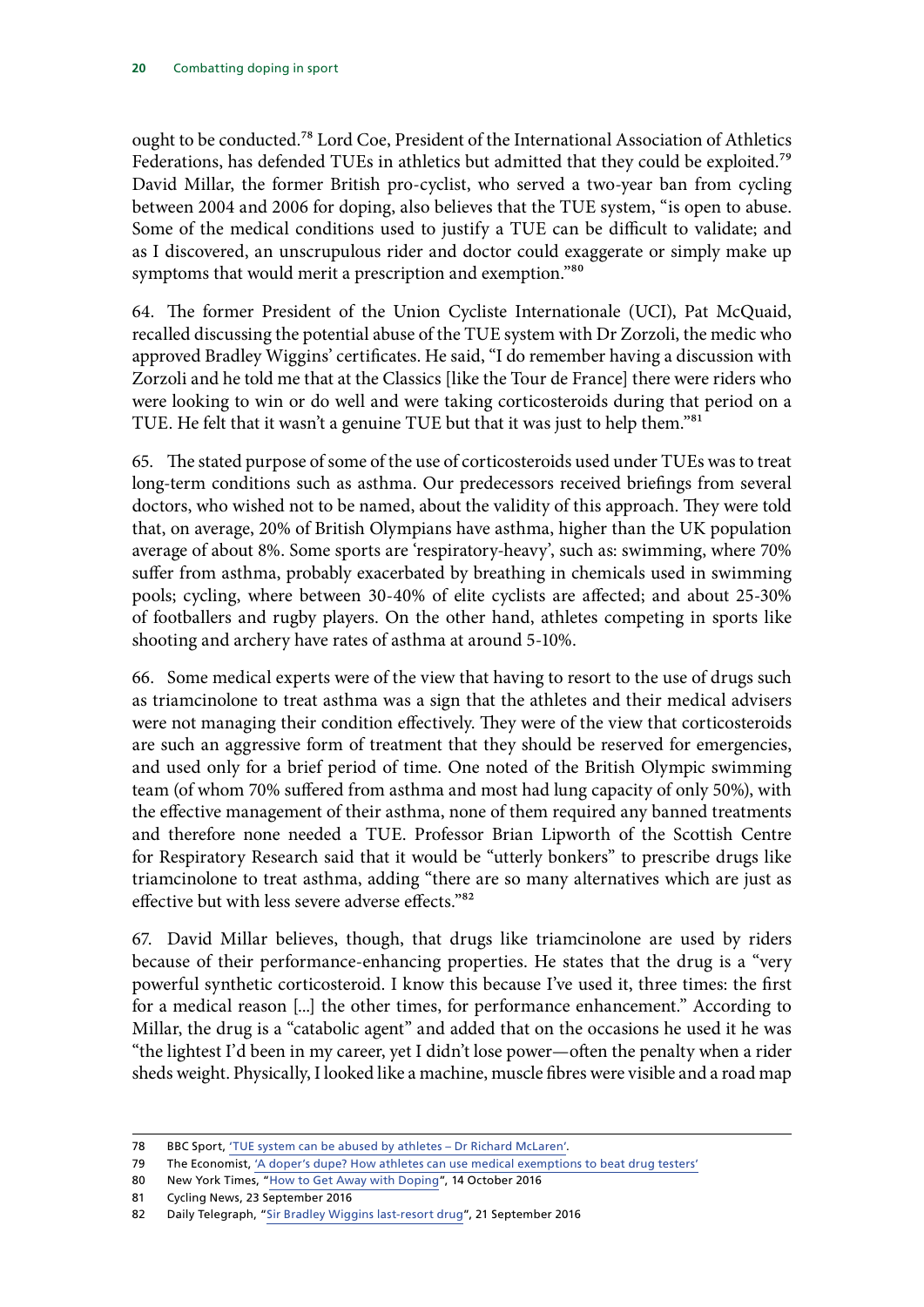of veins crisscrossed my entire body. It made me better all around."83 This improvement in the power-to-weight ratio for a professional cyclist is particularly important before major road races like the Tour de France, which involve a lot of cycling up hill.

68. Bradley Wiggins' own race preparation is a good example of the need of riders to control their weight. Wiggins' road racing weight is around 70kg, compared with a weight of around 83kg when he competed for Great Britain in the velodrome during the 2016 Rio Olympic games.84 Michael Rasmussen, like David Millar, a professional cyclist convicted of doping offences, has also spoken out about his abuse of drugs like triamcinolone, stating, "There is no doubt in my mind that corticosteroids [are] very, very strong and performance enhancing. It would postpone this sensation fatigue, increase your recovery speed and most importantly and quite easily I would drop one or two kg which is very important when you want to climb mountains. It will drain the body from all excess fat in a quite short period of time. It's a very fast and very effective drug in that sense."<sup>85</sup>

69. The Cycling Independent Reform Commission (CIRC), established by the Union Cycliste Internationale (UCI) following the Lance Armstrong doping scandal, noted in its final report published in 2015 that: "Corticoids are widely used today both to reduce pain and therefore improve endurance capability and to achieve weight loss to improve power to weight ratio. On the WADA Prohibited List all corticoids are prohibited when administered by oral, intravenous, intramuscular or rectal routes, but Therapeutic Use Exemptions ("TUEs") can be requested for such administration".<sup>86</sup>

70. One doctor stated that it was impossible to lose the weight that some riders achieve without assistance, and that TUEs are used to enable this practice. He stated that riders use corticoids to "lean out" i.e. to lose weight quickly, and keep it off, without losing power. By way of example he explained that to lose 4kg in 4 weeks by using corticoids would provide a 7% power/weight improvement.<sup>87</sup> He added that when used in large quantities and in conjunction with other substances, they supported performance gains.<sup>88</sup> Another doctor stated that some quite recent big wins on the UCI World Tour were as a result, in part, of some members of the team all using corticoids to get their weight down to support the individual who won (who also used the same weight-loss technique). It was reported that this had been a planned approach by that group's management.<sup>89</sup>

71. Evidence given to the CIRC was done so anonymously, and witnesses included former Team Sky Doctor, Roger Palfreeman. Dr Palfreeman was certainly aware of the performance-enhancing properties of corticosteroids. Writing on 'Doping in Sport' in the academic journal *ABC of Sports and Exercise Medicine* published in the same year as the CIRC report, Dr Palfreeman stated, "Systemic corticosteroids are widely abused in some endurance sports, where they are used for a number of reasons. Anecdotally, they

<sup>83</sup> New York Times, "[How to Get Away with Doping](https://www.nytimes.com/2016/10/16/opinion/sunday/how-to-get-away-with-doping.html)", 14 October 2016

<sup>84</sup> Cycling Weekl[y, Bradley Wiggins gains over 11kg as he prepares for Olympic team pursuit,](http://www.cyclingweekly.com/news/racing/olympics/bradley-wiggins-gains-over-11kg-as-he-prepares-for-olympic-team-pursuit-205328) 4th Jan 2016

<sup>85</sup> [BBC Newsnight](http://www.bbc.co.uk/programmes/b07wgh4v), 23 September 2016

<sup>86</sup> Cycling Independent Reform Commission, ["Report to the President of the Union Cycliste Internationale](http://www.uci.ch/mm/Document/News/CleanSport/16/87/99/CIRCReport2015_Neutral.pdf)", pg 59

<sup>87</sup> Cycling Independent Reform Commission, ["Report to the President of the Union Cycliste Internationale](http://www.uci.ch/mm/Document/News/CleanSport/16/87/99/CIRCReport2015_Neutral.pdf)", pg 60

<sup>88</sup> Cycling Independent Reform Commission, ["Report to the President of the Union Cycliste Internationale](http://www.uci.ch/mm/Document/News/CleanSport/16/87/99/CIRCReport2015_Neutral.pdf)", pg 60

<sup>89</sup> Cycling Independent Reform Commission, ["Report to the President of the Union Cycliste Internationale](http://www.uci.ch/mm/Document/News/CleanSport/16/87/99/CIRCReport2015_Neutral.pdf)", pg 60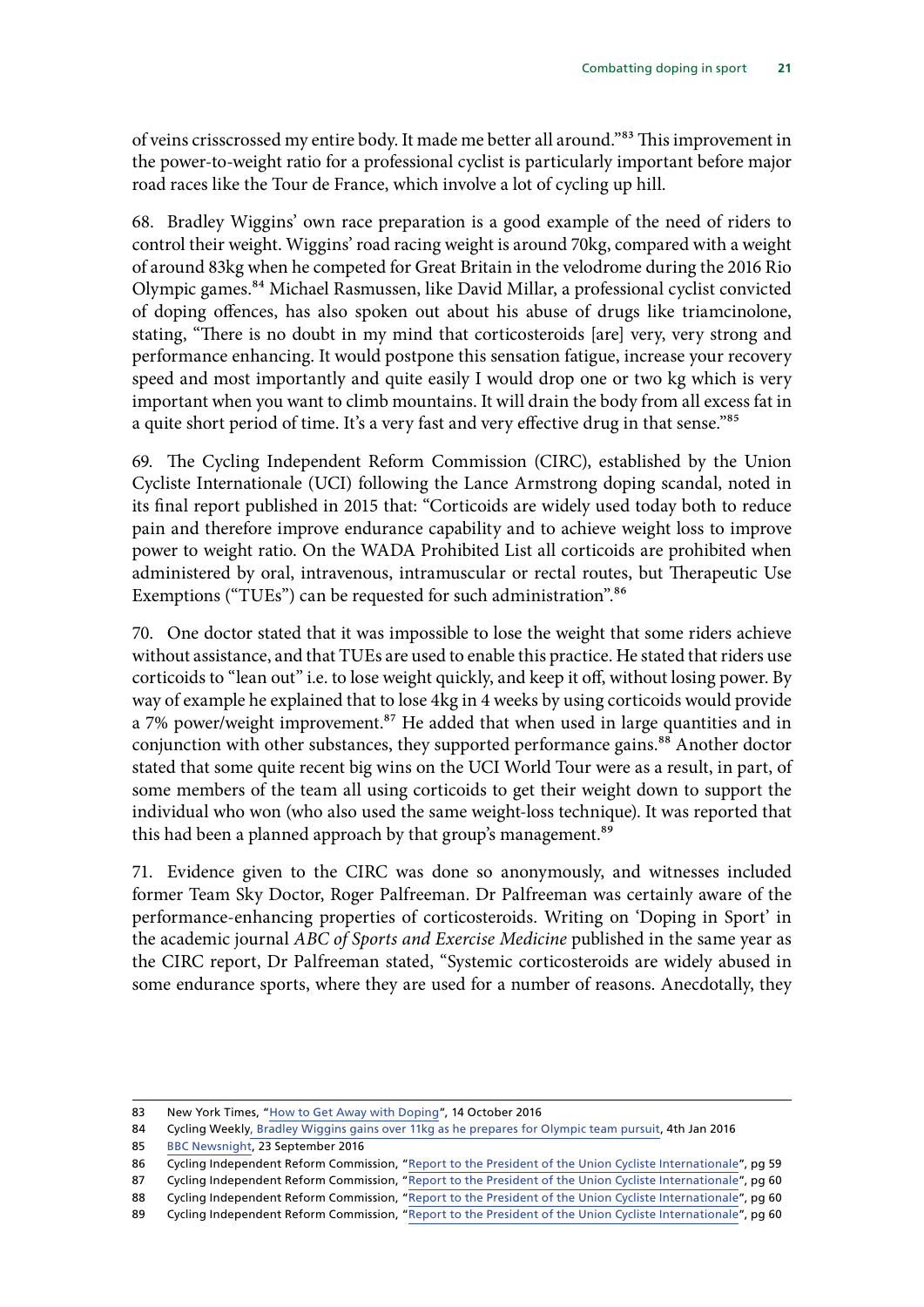<span id="page-23-0"></span>are thought to result in the breakdown of adipose tissue [fat], particularly when combined with high volumes of endurance training. This effect is used primarily in endurance sports where the power-to-weight ratio is an important determinant of performance".<sup>90</sup>

72. Triamcinolone continues to have a positive effect for people who have taken the drug for two to four weeks after it is administered. Dr John Dickinson of the University of Kent, who is one of the foremost experts on the treatment of asthma in sport, has stated that, "some of this stronger medication can potentially improve endurance performance which is where this use becomes controversial. Rules may have to be adjusted so that athletes with a TUE taking stronger asthma medication cannot compete during the time they are using it. This rule change would protect the athlete's health and the integrity of sport."<sup>91</sup>

73. Organisations such as the Mouvement Pour un Cyclisme Credible [MPCC], whose purpose is to "defend the idea of a clean cycling based on notions of transparency, responsibility and mobilization of its members," have also called for a minimum eightday rest period for riders who are given intra-articular corticosteroid injections, of the kind prescribed for Bradley Wiggins.<sup>92</sup> This would help restrict the use of the drug to treating severe medical need, rather than as a performance enhancer. Membership of the MPCC includes 38% of world tour teams, and 86% of professional European continental teams are also members; Team Sky, however, is not. This policy of an eight-day rest period following treatment with corticosteroids is also supported by WADA and the UCI. It is clear that when drugs are used which may have performance-enhancing effects, their use must be fully documented and controlled. It is incumbent upon any organisation or individual who uses such drugs to ensure that proper procedures are followed.

74. Bradley Wiggins has defended his use of triamcinolone to treat his asthma and allergies in 2011, 2012 and 2013. In an interview on The Andrew Marr Show, he argued that his use of TUEs simply put himself "back on a level playing field" with his rivals.<sup>93</sup> Shane Sutton, Bradley Wiggins' coach at Team Sky at the time, has explained that it was then common for athletes to use TUEs to "find gains" if they were allowed to. "If you have an athlete who is 95% ready and that little 5% niggle or injury that is troubling him, if you can get that TUE to get him to 100%, yeah of course you would in them days."94 The rules at that time permitted the use of triamcinolone subject to the granting of a TUE exemption. In such circumstances, however, it was imperative that procedures relating to the granting of a TUE are applied and enforced rigorously.

### **The 2011 Criterium du Dauphiné cycling road race**

75. The 2011 race, the 63rd running of the Criterium du Dauphine, started on 5 June 2011 in Saint Jean-de-Maurienne, Southeast France, and ended on 12 June in La Toussuire. It was won by Bradley Wiggins, and was a significant part of his preparation for the Tour de France, which started on 2 July. A few days before the end of the race, the Team Sky Doctor,

<sup>90</sup> Roger Palfreeman, "Doping in Sport", in Greg P. Whyte, Mike Loosemore, Clyde Williams (eds.), *ABC of Sport and Exercise Medicine* (London, 2015)

<sup>91</sup> Sandy Fleming, ["Expert comment: Dr John Dickinson on the truth about cycling and asthma](https://www.kent.ac.uk/news/science/12784/expert-comment-dr-john-dickinson-on-the-truth-about-cycling-and-asthma)", University of Kent, 13 December 2017

<sup>92</sup> MPCC, ["What's the MPCC?](https://www.mpcc.fr/index.php/en/mpcc-uk)", accessed December 2017

<sup>93</sup> BBC News, ['Sir Bradley Wiggins: No unfair advantage from drug'](http://www.bbc.co.uk/news/uk-37462540), 25 September 2016

<sup>94</sup> BBC Panorama, ["Britain's Cycling Superheroes: The Price of Success?](http://www.bbc.co.uk/programmes/b09glhsh)", 19 November 2017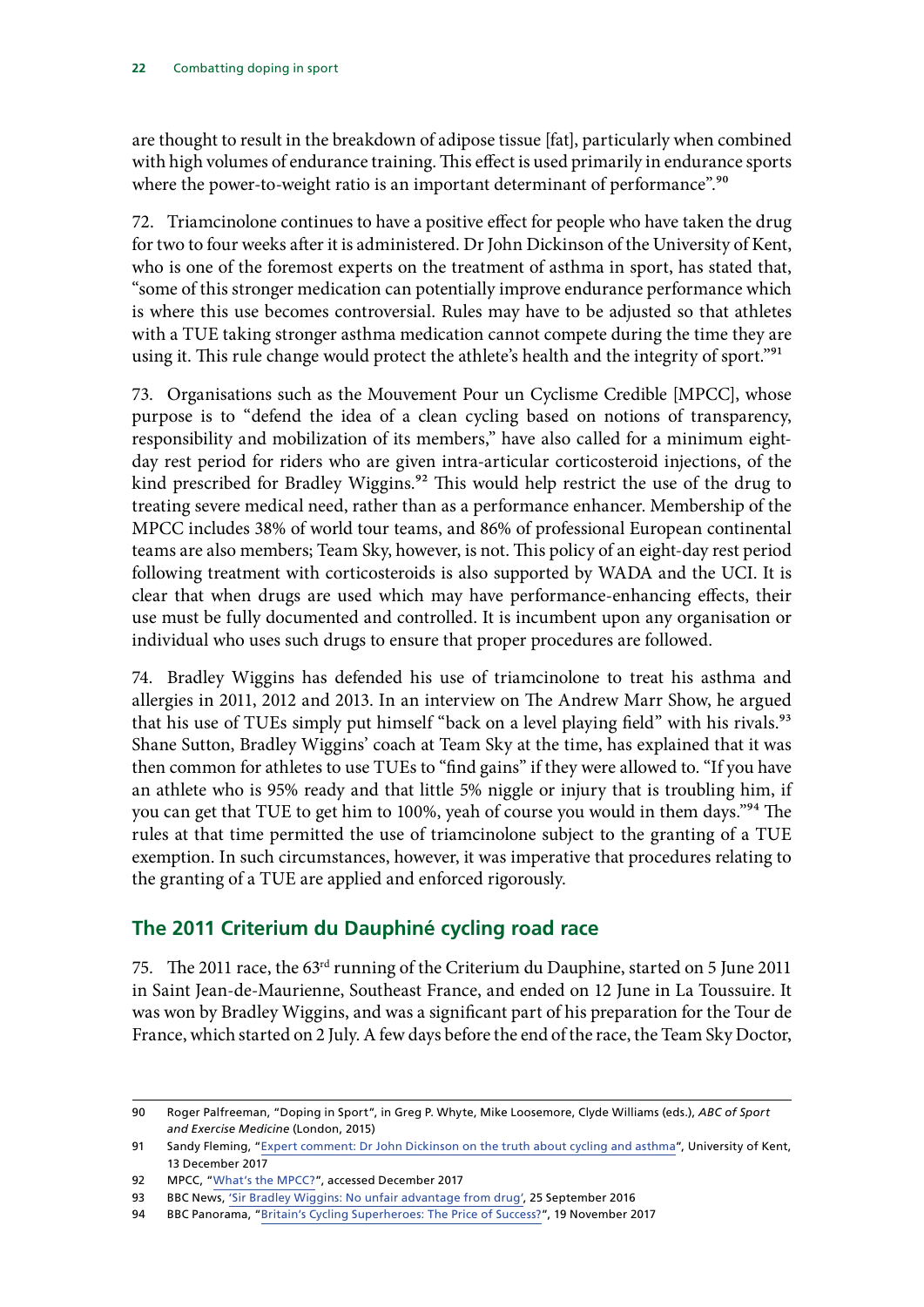Dr Richard Freeman, asked Shane Sutton if he could arrange for a medical package to be collected from the drugs store shared by Team Sky and British Cycling at the velodrome in Manchester, and brought out to La Toussuire for the end of the race.

76. Sutton confirmed that Simon Cope, then the women's road racing coach at British Cycling, would be coming out to join him in La Toussuire that day, so could bring the package with him. Dr Freeman then spoke to Phil Burt, a physio at British Cycling in Manchester, and gave him instructions about what to include in the package. Phil Burt has stated in writing to the Committee that he has no recollection whatsoever of what he put in the package. There are also no records at British Cycling to confirm what drugs were supplied. When the package was prepared, Phil Burt left it on the desk of Shane Sutton's assistant for Simon Cope to collect.

77. Simon Cope confirmed in his evidence to the Committee that he had been previously asked to go out to La Toussuire on 12 June "to help in a logistical role".<sup>95</sup> He described picking up the package: "It was left on a desk in the British Cycling office. From what I can remember, I think it was a jiffy bag […] with a little post-it note just saying, "For Simon, for Richard Freeman". That was it".<sup>96</sup> Even though Simon Cope would be required to carry that package through an airport and onto an international flight, he had no documentation to confirm what was in the package, nor had he been told by British Cycling what was in it.97 Equally, when we asked Mr Cope if he had misled airline staff when asked if he had packed his own bag, he replied "if they asked that question, yes".<sup>98</sup> He also confirmed that the package was sealed and that when he arrived in La Toussuire, he gave it directly to Dr Freeman.<sup>99</sup>

78. When Shane Sutton gave evidence to the Committee, he stated that Dr Freeman had told him after the end of the race in La Toussuire that he had treated Bradley Wiggins with the medication that was in package.<sup>100</sup> He said that Freeman had told him "Brad's been sorted".<sup>101</sup> Sutton was clear that he did not see what was in the package, and was not there when it was administered. The Committee asked Sir Bradley Wiggins if he could confirm to us in writing his recollection of the treatment he received on 12 June 2011. In his statement he makes clear in response to our question to him that he has "no knowledge that 'any laws were broken or any anti-doping trafficking regulations were breached' in relation to myself either before, during or after the race. As a rider I was not involved in the logistics of running the team whether in competition or otherwise." With regards to the treatment he did receive, Sir Bradley Wiggins told us that, "as far as I can recall, I did not receive any treatment after the race other than the usual recovery packs. By the evening of 12 June 2011 I had travelled to a high altitude training camp in Sestrière where I was given Fluimucil through a nebulizer."102

79. On 23rd September 2016, UK Anti-Doping (UKAD) started an investigation based on information received about a possible anti-doping rule violation, concerning the contents

97 01541

- 99 [Q1435](http://data.parliament.uk/writtenevidence/committeeevidence.svc/evidencedocument/culture-media-and-sport-committee/combatting-doping-in-sport/oral/48369.pdf)
- 100 [Q1074](http://data.parliament.uk/writtenevidence/committeeevidence.svc/evidencedocument/culture-media-and-sport-committee/combatting-doping-in-sport/oral/44749.pdf)
- 101 [Q1074](http://data.parliament.uk/writtenevidence/committeeevidence.svc/evidencedocument/culture-media-and-sport-committee/combatting-doping-in-sport/oral/44749.pdf)

<sup>95</sup> [Q1437](http://data.parliament.uk/writtenevidence/committeeevidence.svc/evidencedocument/culture-media-and-sport-committee/combatting-doping-in-sport/oral/48369.pdf)

<sup>96</sup> [Q1433](http://data.parliament.uk/writtenevidence/committeeevidence.svc/evidencedocument/culture-media-and-sport-committee/combatting-doping-in-sport/oral/48369.pdf)

<sup>98</sup>  $\sqrt{Q1464}$  $\sqrt{Q1464}$  $\sqrt{Q1464}$  When asked in evidence if the airline staff had asked him if he had packed his own bags, Mr Cope said he [could not remember.](http:// When asked in evidence if the airline staff had asked him if he had packed his own bags, Mr Cope sa)

<sup>102</sup> Responses by Bradley Wiggins to written questions.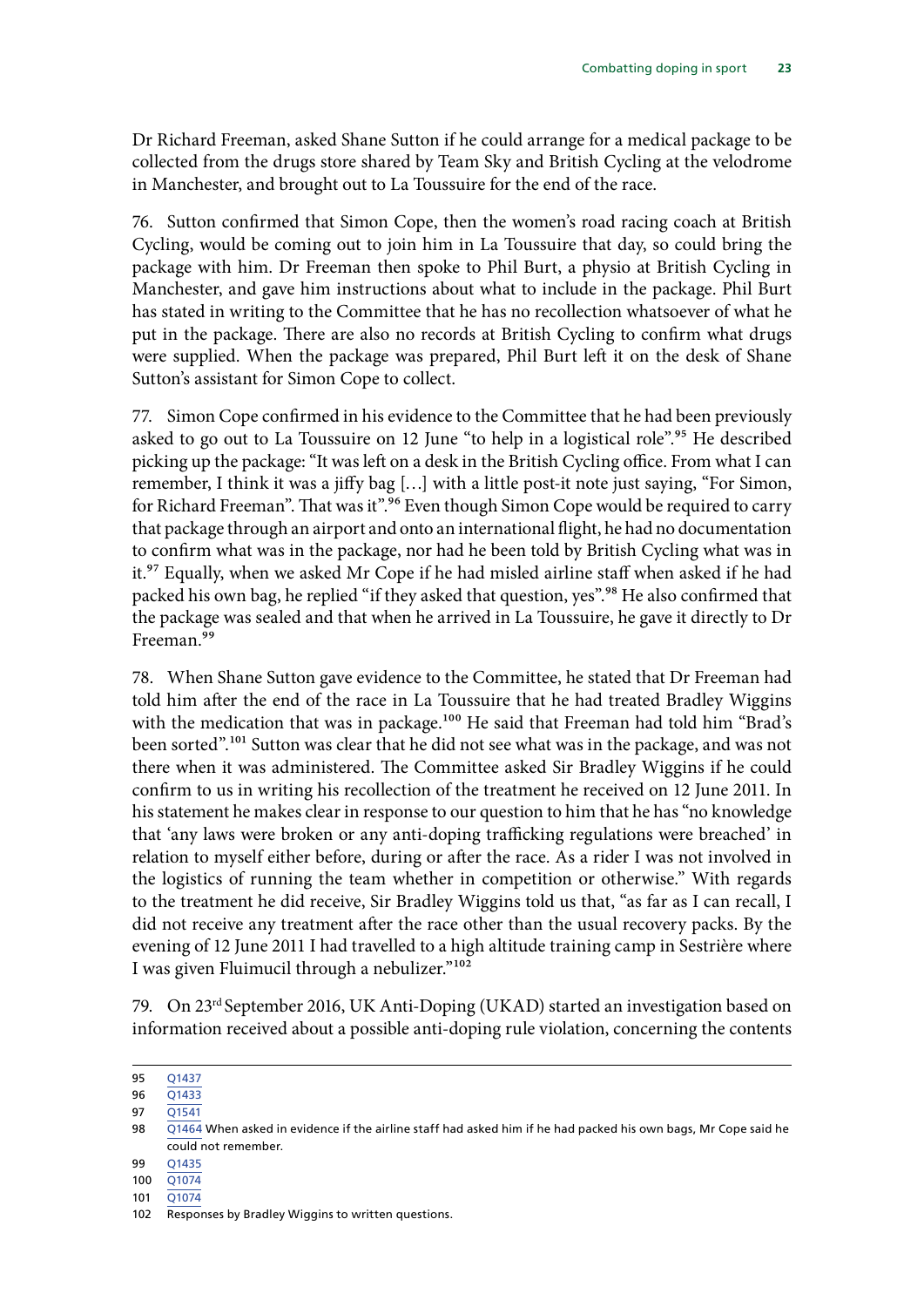of a package delivered to Dr. Freeman in France. The allegation was that the package contained triamcinolone, which, if administered to Bradley Wiggins after the race had finished in La Toussuire, would have counted as an anti-doping rule violation, as it was banned in competition which includes up until midnight on the last day of the race. There was also no TUE in place for Bradley Wiggins to permit its use at that time; however, an application for a TUE, dated 30 May 2011, to allow Bradley Wiggins to use triamcinolone had been submitted to WADA. Bradley Wiggins' TUE for triamcinolone was not granted until 26 June 2011. This fact is evidence that Bradley Wiggins, or a member of his team, wished him to take triamcinolone around that time. Bradley Wiggins' coach Shane Sutton has confirmed to the Committee that he was aware of the TUE application for triamcinolone that had been made by Dr Freeman to treat Wiggins, and that he believed this was in place when the team was in La Toussuire on 12 June. Therefore, if triamcinolone had been administered during a competition period it would not have given him any cause for concern. Shane Sutton told us that "[Dr Freeman] told me virtually the minute he got the TUE and I think it was end of May [2011] [but I] can't be 100%. That's why I thought everything was above board."103

80. On 19<sup>th</sup> December 2016, the Committee took evidence from the manager of Team Sky, Sir David Brailsford. He said that he had conducted his own inquiry within the team to try and determine what was in the package. He told the Committee that according to Dr Freeman, the package contained the drug Fluimucil (Acetylcysteine), which is not a prohibited substance and is used for the treatment of a build-up of mucus or catarrh.<sup>104</sup> However, Dr Freeman also explained that Fluimucil can have "unwanted immediate side effects on airway reactivity (asthma)".<sup>105</sup>

81. However, there are no records held by either British Cycling or Team Sky. UKAD told the Committee that its investigation had discovered that Dr Freeman kept Bradley Wiggins' medical records on a laptop that was stolen in Greece in 2014, and no back-up copy was ever made.<sup>106</sup> Despite the fact that it was Team Sky policy for medical records of riders to be uploaded to a shared Dropbox cloud computing storage site, this was never done. Nor, in the three years from 2011 to 2014, did anyone at Team Sky check this, and insist that the records were uploaded. This is even more lacking in credibility given that these were not just the records for a junior rider, but those of the lead cyclist in the team.

82. Team Sky told the committee in written evidence submitted in March 2017 that, "One of Dr Steve Peters' responsibilities, as Team Sky's Clinical Director, was to review whether rider medical notes were being uploaded properly to Dropbox. While Dr Peters did take steps to improve compliance in respect of Team Sky policies going forward, Sir Bradley's records from the Critérium du Dauphiné were not retroactively uploaded to Dropbox. To address compliance issues more rigorously, Team Sky appointed a full-time Compliance Officer in 2013, whose role was to ensure compliance with all Team Sky policies."<sup>107</sup>

83. The failure to keep proper medical records was not just a breach of Team Sky policy, but also that of the General Medical Council (GMC), and the Medicine and Healthcare Products Regulatory Agency (MHPRA). The GMC guidance for doctors states that, "Documents you make (including clinical records) to formally record your work must

<sup>103</sup> Correspondence between Shane Sutton and the Committee

<sup>104</sup> [Q1115](http://data.parliament.uk/writtenevidence/committeeevidence.svc/evidencedocument/culture-media-and-sport-committee/combatting-doping-in-sport/oral/44749.pdf)

<sup>105</sup> Dr Richard Freeman ([BDA0018](http://data.parliament.uk/writtenevidence/committeeevidence.svc/evidencedocument/culture-media-and-sport-committee/combatting-doping-in-sport/written/49391.pdf))

<sup>106</sup> [Q1584](http://data.parliament.uk/writtenevidence/committeeevidence.svc/evidencedocument/culture-media-and-sport-committee/combatting-doping-in-sport/oral/48369.pdf)

<sup>107</sup> Team Sky ([BDA0017\)](http://data.parliament.uk/writtenevidence/committeeevidence.svc/evidencedocument/culture-media-and-sport-committee/combatting-doping-in-sport/written/48780.pdf), para 3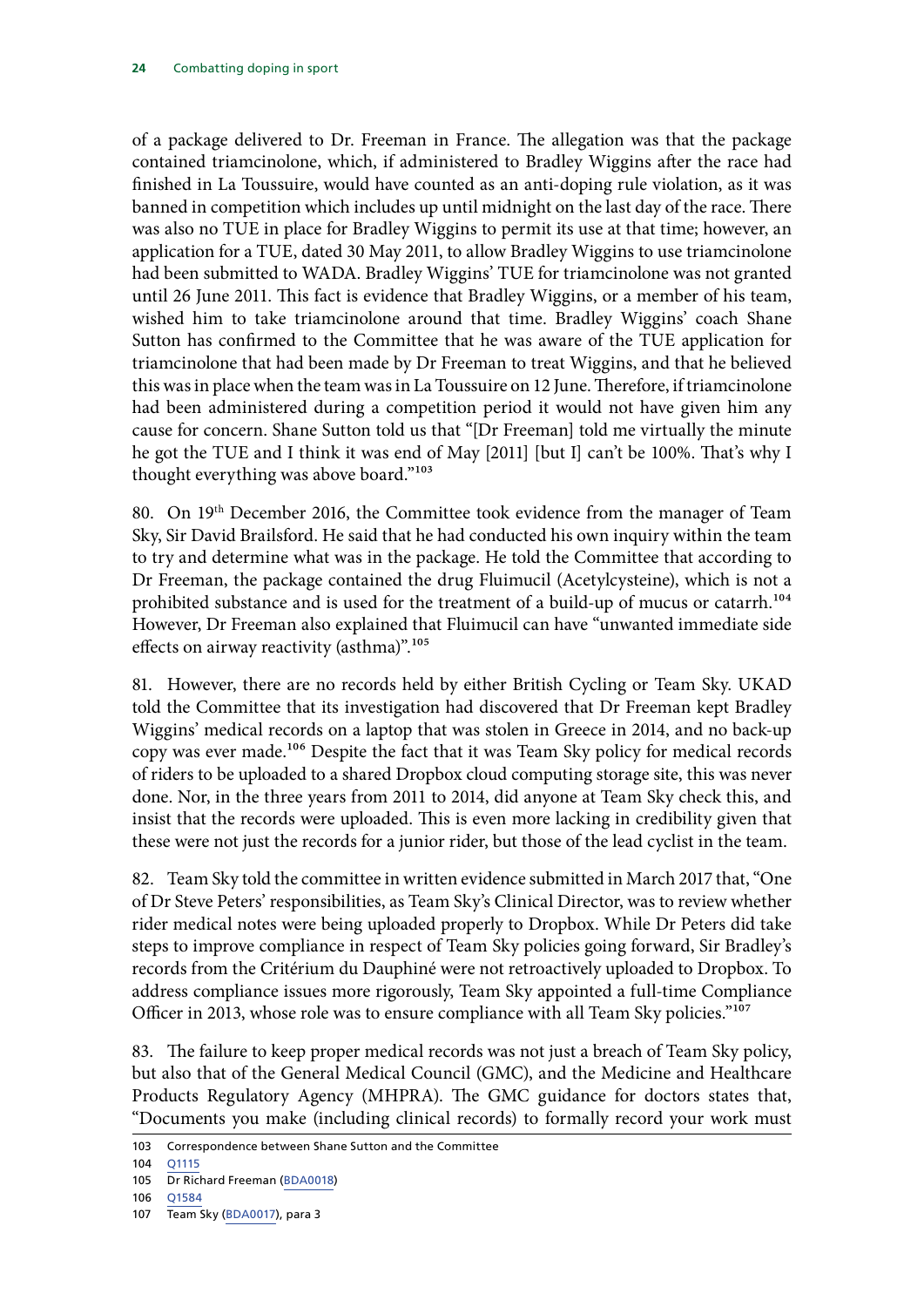be clear, accurate and legible. You should make records at the same time as the events you are recording or as soon as possible afterwards. You must keep records that contain personal information about patients, colleagues or others securely, and in line with any data protection requirements."<sup>108</sup> The MHPRA gave written evidence to the Committee on 1<sup>st</sup> March 2017, addressing the failure of both Team Sky and British Cycling to store proper records relating to the supply of the medical package to Dr Freeman. In this they stated that, "If British Cycling supplied the medicines to Dr Freeman, they would have needed to hold a wholesale dealer's license and keep a record of the supply to Dr Freeman, including the name and quantity of the product supplied and the date of dispatch."109 We know, therefore, the following: (i) there is no verifiable evidence of what was in the package, and (ii) there are no medical records to establish what was in the package.

84. To many people, the whole story of the package seems implausible, to say the least. If the package was needed urgently, why, according to travel records given to the Committee by British Cycling, did Simon Cope collect it from Manchester on 8<sup>th</sup> June, but not fly out with it until 12<sup>th</sup> June. If the package did indeed contain Fluimucil, why was someone asked to bring it out from Manchester, when one of the pharmacies where Team Sky had previously sourced this same drug was just a few hours' drive away in Switzerland, at the Pharmacie De La Plaine, in Yverdon.

85. Team Sky's accounts of what happened in La Toussuire have also been inconsistent. It was initially claimed that the package Simon Cope brought out to La Toussuire was for the British women's team cyclist, Emma Pooley, and not for Bradley Wiggins. However, it was later confirmed that, at that time, Emma Pooley was 700 miles away in Spain. Team Sky also claimed that the team bus, containing both Dr Freeman and the package, had left La Toussuire before Bradley Wiggins had completed his post-race media commitments, until video evidence proved that this was not the case. Matt Lawton, the Daily Mail journalist who first reported about the package that was sent for Bradley Wiggins, also reported on 20th December 2016, that David Brailsford had said to him, "If you didn't write the story, is there anything else that could be done?"<sup>110</sup> Further information shown to the Committee claimed that the product that was requested to be sent out to the event was triamcinolone. We recently asked Dr Freeman to comment on the contents of the package. In response, rather than confirm what David Brailsford told the Committee that the package contained, "only Fluimucil", he wrote that he had taken legal advice, and said:

> where I have not had disclosed to me the nature of the "new evidence", its format, source and any other relevant details, including why the evidence should only be available now, it would not be appropriate for me to respond presently. Given the potential seriousness of the matters you have now raised, I am advised that mindful of the background of various investigations which are ongoing, I should not be expected to provide any further comment to you presently.<sup>111</sup>

86. When UK Anti-Doping (UKAD) reported on its investigation into the package, it concluded that it "remains unable to confirm or refute the account that the package

<sup>108</sup> GMC, "[Good medical practice"](https://www.gmc-uk.org/Good_medical_practice___English_1215.pdf_51527435.pdf), 25 March 2013

<sup>109</sup> MHPRA ([BDA0014](http://data.parliament.uk/writtenevidence/committeeevidence.svc/evidencedocument/culture-media-and-sport-committee/combatting-doping-in-sport/written/48092.pdf)), para 8

<sup>110</sup> The Daily Mail, "[Sir David Brailsford's bid to hide the truth](http://www.dailymail.co.uk/sport/sportsnews/article-4049606/Sir-Dave-Brailsford-s-bid-hide-truth-grilling-MPs-reveal-desperate-attempt-kill-story-secret-meeting-Sportsmail.html)", 19 December 2016

<sup>111</sup> Letter from Dr Freeman to the Committee, published on the Committee's website.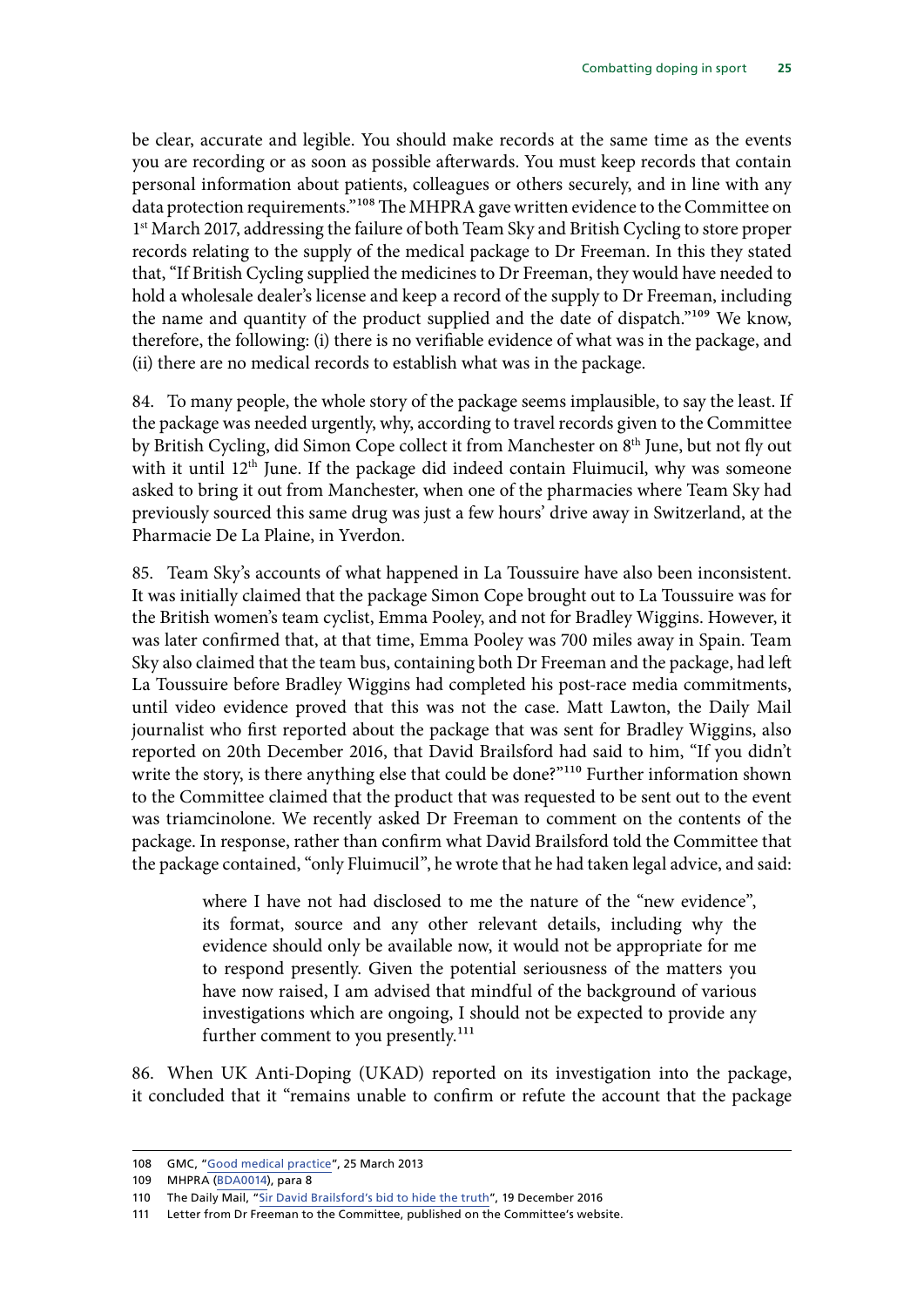delivered to Team Sky contained Fluimucil."<sup>112</sup> In her statement, the Chief Executive of UKAD, Nicole Sapstead, commented that, "Our investigation was hampered by a lack of accurate medical records being available at British Cycling.<sup>113</sup> This is a serious concern. As part of their conditions to receive public funding from UK Sport and other Home Country Sports Councils, all sports governing bodies must comply with the UK National Anti-Doping Policy. In this case the matter was further complicated by the crossover between personnel at British Cycling and Team Sky." Furthermore, in a private letter to British Cycling on 14 November 2017, which was published by the BBC in January, UKAD went further and stated that the lack of records for the package sent to Team Sky in 2011 was not an isolated example, but was a consequence of the failure of British Cycling's systems.<sup>114</sup>

#### 87. UKAD commented that:

There was no process to record what pharmaceutical products and medical supplies were stored by British Cycling at the Manchester Velodrome or elsewhere, and what was checked in and out of the medical room on site [...] The medical room [...] was chaotic and disorganised—there was no apparent filing system and papers were just piled up in cupboards and filing cabinets."115

UKAD also noted that they "found little, if any evidence of supervision or executive oversight of the Team Doctors (Dr Freeman and Dr Steve Peters) by British Cycling."116 Even more seriously, UKAD stated in their letter that British Cycling's actions could have compromised their investigation. They wrote, "Despite being aware of the allegations in relation to the 2011 'package' British Cycling was slow to inform UKAD of these, in fact, contact on this matter was made at UKAD's instigation. Contact by British Cycling with some members of staff at British Cycling, prior to informing UKAD could have potentially compromised our investigation with the possible loss of data evidence".<sup>117</sup>

88. This letter also seems to discredit the evidence given to the Committee by British Cycling in the oral evidence hearing in December 2016. When the then Chairman of British Cycling, Bob Howden, was asked whether they kept detailed records of packages being moved in and out of their stores he said, "If it is a pharmaceutical product, then yes."118

89. Like UKAD, the Committee is not in a position to state what was in the package, because of the absence of any records of the medication that was sent, notwithstanding the evidence seen by the Committee. The lack of these records is a serious failure both for Team Sky and British Cycling. It is also a failure of management at Team Sky, led by David Brailsford, as how can the managers and coaches assert with confidence that they are following the highest ethical standards in cycling, if they don't have access to records to show what treatments the doctors are prescribing to the riders? We have no verifiable

<sup>112</sup> UKAD, ["Statement after closing its investigation into the package delivered to Team Sky in June 2011"](https://www.ukad.org.uk/news/article/ukad-statement-after-closing-investigation-into-the-package-delivered-to-te/), 15 November 2017

<sup>113</sup> UKAD, ["Statement after closing its investigation into the package delivered to Team Sky in June 2011"](https://www.ukad.org.uk/news/article/ukad-statement-after-closing-investigation-into-the-package-delivered-to-te/), 15 November 2017

<sup>114</sup> BBC, ["British Cycling failures hindered jiffy-bag inquiry - UK Anti-Doping](http://www.bbc.co.uk/sport/cycling/42668551)", 12 January 2018

<sup>115</sup> BBC, ["British Cycling failures hindered jiffy-bag inquiry - UK Anti-Doping](http://www.bbc.co.uk/sport/cycling/42668551)", 12 January 2018

<sup>116</sup> BBC, ["British Cycling failures hindered jiffy-bag inquiry - UK Anti-Doping](http://www.bbc.co.uk/sport/cycling/42668551)", 12 January 2018

<sup>117</sup> Reported by Eurosport, "[UKAD Criticism of British Cycling's handling of doping allegations revealed](https://www.eurosport.com/cycling/ukad-criticism-of-british-cycling-s-handling-of-doping-allegations-revealed_sto6473487/story.shtml)", 12 January 2018.

<sup>118</sup> [Q1017](http://data.parliament.uk/writtenevidence/committeeevidence.svc/evidencedocument/culture-media-and-sport-committee/combatting-doping-in-sport/oral/44749.pdf)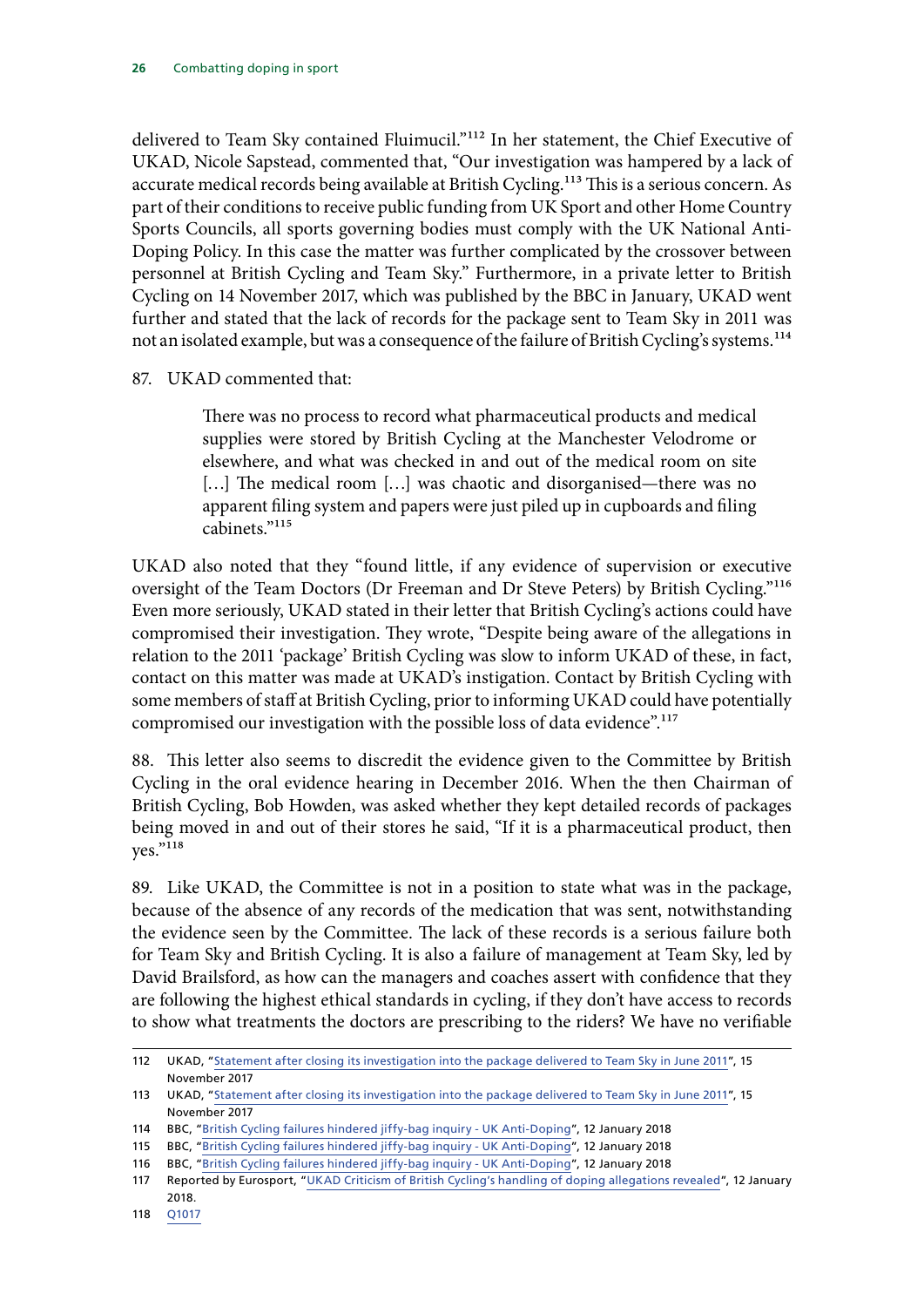<span id="page-28-0"></span>evidence that the package contained Fluimicil. We cannot say that the package contained triamcinolone. We do know that Bradley Wiggins applied for a TUE to take triamcinolone and that he was, some time later, granted TUEs to take that medication. Responsibility for the continued doubt on this matter rests on British Cycling, Team Sky and the individuals concerned, all of whom have failed to keep simple records. Such failure was unprofessional and inexcusable, and that failure is responsible for the damaging cloud of doubt which continues to hang over this matter.

90. In his evidence to the Committee, David Brailsford stated that Team Sky, "have a very good compliance and governance structure within the team; I would say world leading. We don't have a single doctor operating in isolation."<sup>119</sup> If that was the case, then the situation would not have arisen that Bradley Wiggins' medical records could have been lost. The system at Team Sky was either not as robust at David Brailsford states, or certain information was deliberately not recorded in line with the stated policy of the team. Both David Brailsford and Dr Peters must share some of the responsibility for the failure of Dr Freeman to ensure that Bradley Wiggins' medical records were properly stored.

### **Medicines policy at Team Sky**

91. When giving oral evidence to the Committee, David Brailsford, stated: "I don't think there is any justification for taking medication without a medical need."<sup>120</sup> In a lengthy interview with The Telegraph's 'Cycling Podcast', broadcast on 16<sup>th</sup> October 2016, he also described the importance of not crossing the ethical line where treatments are "medically prescribed without medically being required."121 In his evidence, Shane Sutton described Team Sky as "Immaculately clean […] it is absolutely 100% a clean team."122

92. The definition of the term 'clean' in cycling is not as straightforward as it might seem. The CIRC report noted that, "There is no 'one size fits all' definition from within the sport of what clean means. The generally accepted understanding of being clean is that an athlete does not take products that are on the WADA Prohibited List. Some riders will take substances on the List but, having not been caught, consider themselves clean. Some will take substances that are on the List but are not yet detectable, and therefore believe that they are clean. Some riders stop doping before a big event and therefore consider themselves to be riding clean. All definitions have been described by riders and other stakeholders. The Commission heard that some riders also experiment with performanceenhancing substances and practices that are not yet on a banned list. There is a considerable amount of spin around what being clean means to riders and teams."123

93. During the course of our investigation, the Committee was keen to understand more about how Team Sky policed the ethical line that it had drawn for itself, to make sure that drugs such as triamcinolone were used to treat genuine medical needs only. In written evidence to the Committee published in March 2017, Team Sky stated that, "Our records indicate that 55 ampoules [pre-measured doses ready for injection] of triamcinolone were ordered by Team Sky over a *4-year period* between 2010 and 2013. Only a small proportion of this was administered to Team Sky riders. According to Dr Freeman, the

<sup>119</sup> [Q1108](http://data.parliament.uk/writtenevidence/committeeevidence.svc/evidencedocument/culture-media-and-sport-committee/combatting-doping-in-sport/oral/44749.pdf)

<sup>120</sup> [Q1150](http://data.parliament.uk/writtenevidence/committeeevidence.svc/evidencedocument/culture-media-and-sport-committee/combatting-doping-in-sport/oral/44749.pdf)

<sup>121</sup> [The Cycling Podcast](https://thecyclingpodcast.com/podcast/dave-brailsford-speaks-to-the-cycling-podcast), 16 October 2016

<sup>122</sup> [Q1098](http://data.parliament.uk/writtenevidence/committeeevidence.svc/evidencedocument/culture-media-and-sport-committee/combatting-doping-in-sport/oral/44749.pdf)

<sup>123</sup> Cycling Independent Reform Commission, ["Report to the President of the Union Cycliste Internationale](http://www.uci.ch/mm/Document/News/CleanSport/16/87/99/CIRCReport2015_Neutral.pdf)", pg 21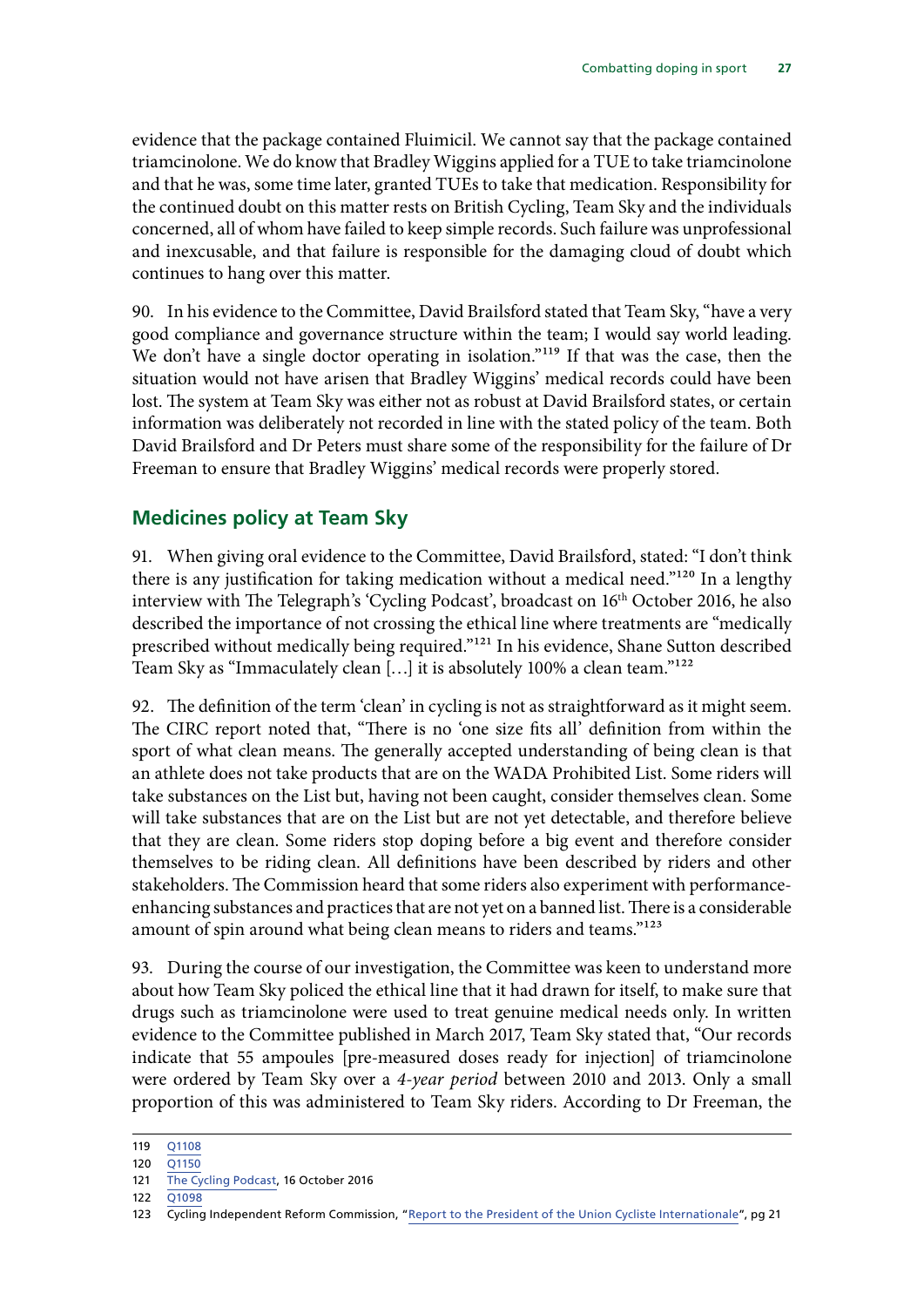majority was used in his private practice and to treat Team Sky and British Cycling staff."<sup>124</sup> The Committee asked Team Sky to confirm how ampoules were given to riders, and how many riders were treated with it. They responded stating that, "For reasons of medical confidentiality, you will appreciate that Team Sky cannot divulge specific information which might reveal the identity of any rider's medical treatment. However, we can say that, based on Team Sky's shared medical records, less than 10 ampoules of triamcinolone were administered to Team Sky riders in the four years between 2010 to 2013."<sup>125</sup>

94. We already know from Bradley Wiggins' TUE certificates that he was treated on three occasions with triamcinolone during this period.<sup>126</sup> It would only be a breach of a rider's medical confidentiality if Team Sky were to state that he was the only rider to be treated using this drug in the four years between 2010 to 2013. If Team Sky had said that two or three riders had received the treatment, we would not have been able to identify the others from this evidence.

95. The Committee asked Dr Freeman, who worked with Team Sky throughout this period and whose knowledge of the use of the drug was cited by the Team in its evidence, to how many riders he had administered triamcinolone. He replied, "I can only recall one rider."<sup>127</sup> We also asked Shane Sutton whether he was aware at this time of any Team Sky riders other than Bradley Wiggins who were being treated with corticosteroids such as triamcinolone, to which he replied, "None whatsoever."128 The Committee asked David Brailsford whether Bradley Wiggins had used corticosteroids like triamcinolone, out of competition and therefore without the need for a TUE. He replied, "Not to my knowledge", but also stated that he "would not ask the medical department" about this, as "That was up to them."<sup>129</sup> He did confirm though that there were occasions during his time with British Cycling and Team Sky where corticosteroids would have been administered to riders outside of competition, on medical advice. Bradley Wiggins has though stated in writing to the Committee that he was treated with triamcinolone on other occasions outside of competition and without the need for a TUE.<sup>130</sup>

96. The Committee also received a written statement from a whistleblower, who wishes to remain anonymous, from Team Sky, which we published in April 2017.<sup>131</sup> The identity of this person is known to us; they are well respected within the cycling community and held a senior position at Team Sky at the time of the events under investigation. The whistleblower also raised the issue of the use of triamcinolone at Team Sky, stating that they "believe that TUE's were used tactically by the team to support the health of a rider with an ultimate aim of supporting performance. At that time there were regular rider review meetings and all details of the rider were discussed, medical confidentiality was waived (this is common practice in sport) and the seriousness of Brad's allergies were not discussed. The use of the triamcinolone acetonide was never discussed in these meetings however it had been discussed outside of the rider review meetings as a general discussion, because it had been used for years in cycling and the consensus was it would

<sup>124</sup> Team Sky ([BDA0015\)](http://data.parliament.uk/writtenevidence/committeeevidence.svc/evidencedocument/culture-media-and-sport-committee/combatting-doping-in-sport/written/48767.pdf), para 29

<sup>125</sup> Team Sky ([BDA0017\)](http://data.parliament.uk/writtenevidence/committeeevidence.svc/evidencedocument/culture-media-and-sport-committee/combatting-doping-in-sport/written/48780.pdf) para 3

<sup>126</sup> *The Guardian*, ["Chris Froome says questions remain over Bradley Wiggins' use of TUEs"](https://www.theguardian.com/sport/2016/oct/18/chris-froome-questions-remain-bradley-wiggins-tues-use-cycling), 18 October 2016.

<sup>127</sup> Dr Richard Freeman ([BDA0019](http://data.parliament.uk/writtenevidence/committeeevidence.svc/evidencedocument/culture-media-and-sport-committee/combatting-doping-in-sport/written/49495.pdf)), para 1

<sup>128</sup> [Q1066](http://data.parliament.uk/writtenevidence/committeeevidence.svc/evidencedocument/culture-media-and-sport-committee/combatting-doping-in-sport/oral/44749.pdf)

<sup>129</sup> [Q1109](http://data.parliament.uk/writtenevidence/committeeevidence.svc/evidencedocument/culture-media-and-sport-committee/combatting-doping-in-sport/oral/44749.pdf)

<sup>130</sup> Responses by Bradley Wiggins to written questions

<sup>131</sup> Whistleblower ([BDA0021\)](http://data.parliament.uk/writtenevidence/committeeevidence.svc/evidencedocument/culture-media-and-sport-committee/combatting-doping-in-sport/written/69004.pdf)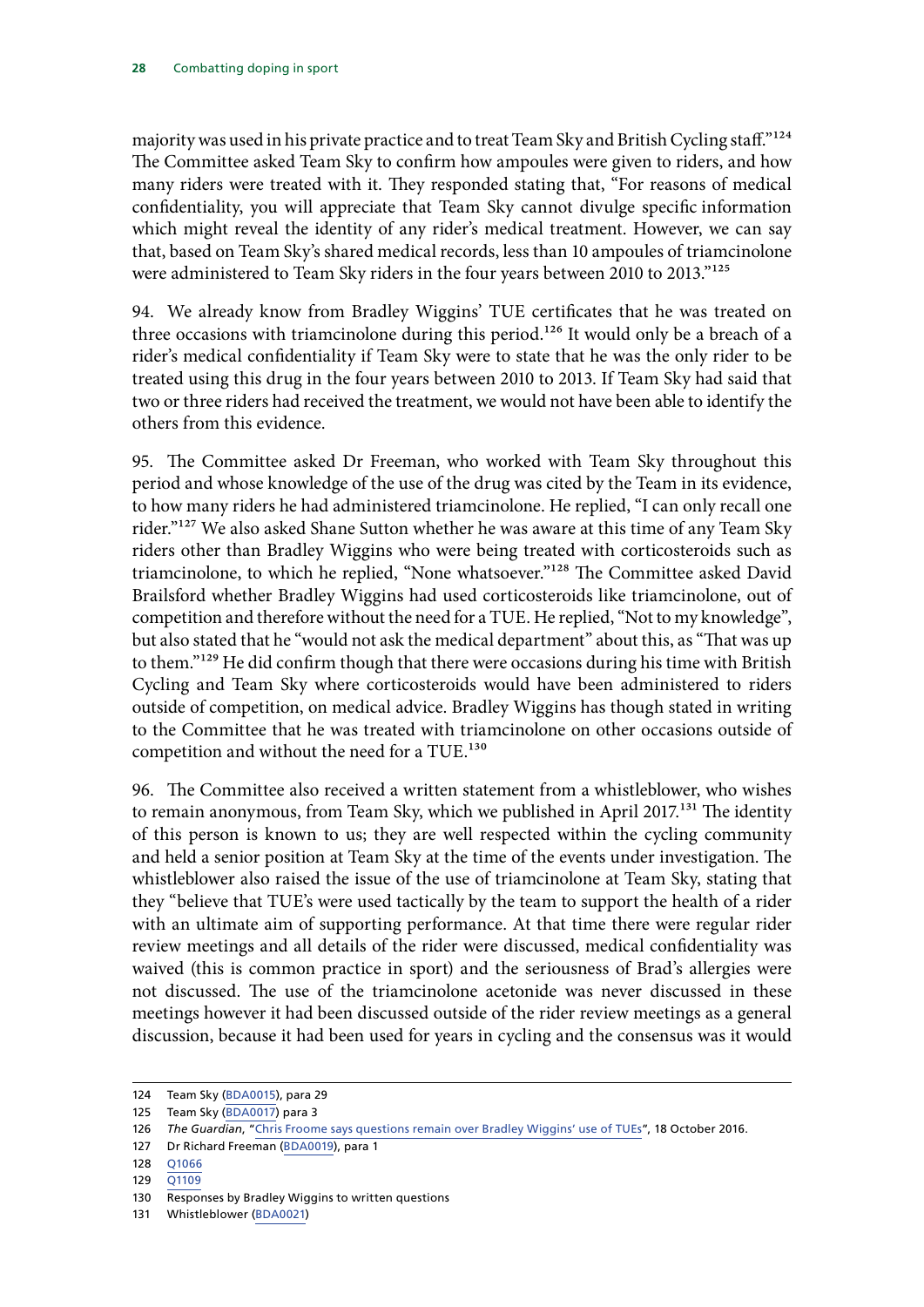be inappropriate to use."<sup>132</sup> The whistleblower also challenged the consistent assertion by David Brailsford and Shane Sutton in their evidence to the committee that the coaching staff were led by the medical team when it came to treatments, stating

> In 2012 the team was under extreme pressure to perform. Dave B and Shane Sutton put a great deal of pressure on the medical team in particular Richard Freeman to provide more proactive medical support. Using TUEs was openly discussed in hushed voices as a means of supporting health and wellbeing […] At the [DCMS Select] committee interview Shane hid behind trusting the medical team, this is utter nonsense, he directed the medical team, he constantly bullied Richard Freeman.<sup>133</sup>

97. The former pro-cyclist David Millar explained from his experience of using and abusing triamcinolone to enhance his performance, that it was "a once-a-year drug; the stress it put on your body required time to recover. You'd be mad to take it more often or in bigger doses, although, sadly, there were enough madmen around at the time in professional cycling who surely did just that."134 However, from the evidence presented to the committee it might appear that Bradley Wiggins may have been treated with triamcinolone on up to nine occasions, in and out of competition, during a four-year period. It would be hard to know what possible medical need could have required such a seemingly excessive use of this drug. While the use of triamcinolone out of competition is within the WADA rules, such frequent use of the drug, given its potential performance enhancing properties, seriously calls into question David Brailsford's assertion that Team Sky only use medicines to treat medical need.

98. Members of the Committee have also received confidential material from a well-placed and respected source regarding medicines policy at Team Sky during the period covered by Bradley Wiggins' TUE certificates, for the use of triamcinolone within competition periods. This states, with particular reference to Team Sky's preparations for the 2012 season, that Bradley Wiggins and a smaller group of riders trained separately from the rest of the team. The source said they were all using corticosteroids out of competition to lean down in preparation for the major races that season. This same source also states that Bradley Wiggins was using these drugs beyond the requirement for any TUE. Shane Sutton has also stated in writing to the Committee, with regards to Bradley Wiggins' use of triamcinolone that, "what Brad was doing was unethical but not against the rules".<sup>135</sup>

99. There have also been repeated allegations about the unethical use by Team Sky of the opiate painkiller Tramadol. Tramadol is a prescription drug, and, whilst not banned, has been under review by WADA due to concerns about its abuse in professional sport. This powerful painkiller helps riders to push themselves harder physically, during races, but can have the side effects of drowsiness and dizziness, which some have linked to serious accidents. A recently published academic paper from the University of Granada and the University of Kent has also found that Tramadol can improve a cyclist's power by an average of five per cent in a 20-minute time trial.<sup>136</sup>

<sup>132</sup> Whistleblower ([BDA0021\)](http://data.parliament.uk/writtenevidence/committeeevidence.svc/evidencedocument/culture-media-and-sport-committee/combatting-doping-in-sport/written/69004.pdf)

<sup>133</sup> Whistleblower ([BDA0021\)](http://data.parliament.uk/writtenevidence/committeeevidence.svc/evidencedocument/culture-media-and-sport-committee/combatting-doping-in-sport/written/69004.pdf)

<sup>134</sup> New York Times, "[How to Get Away with Doping](https://www.nytimes.com/2016/10/16/opinion/sunday/how-to-get-away-with-doping.html)", 14 October 2016

<sup>135</sup> Correspondence between Shane Sutton and the Committee

<sup>136</sup> Cycling Weekly, "[Tramadol could provide performance enhancement for cyclists, study finds](http://www.cyclingweekly.com/news/tramadol-found-enhance-cycling-performance-study-finds-357365)", 2 November 2017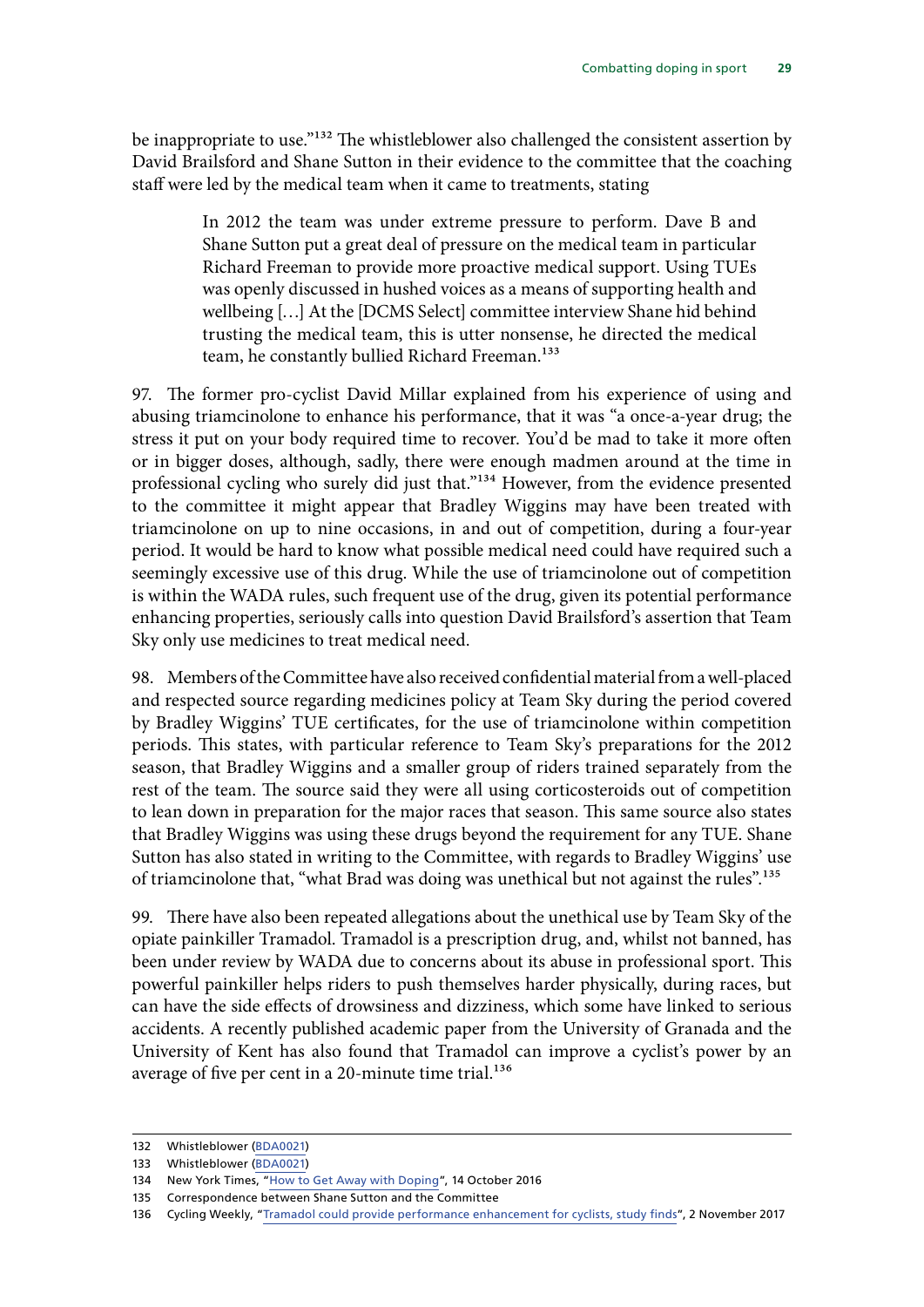100. In written evidence to the Committee, Team Sky stated that: "If required, Team Sky doctors are able to use Tramadol for pain management of certain injuries (e.g. fractures or severe skin loss) in accordance with the team's analgesics ladder policy."137 David Brailsford told the Committee in his oral evidence:

> We try to avoid the use of Tramadol. Certainly, when there is no medical need there is no appropriate, legitimate reason to use Tramadol. I think that is very, very clear. What I would say, however, is that if somebody has had a crash and they have lost a lot of skin [...] There is a pain scale, analgesic ladder, and depending on the assessment of pain, then there is an appropriate level of analgesic that could be prescribed. I do think that where there is a genuine medical need, for example, if somebody has lost a lot of skin, they could be prescribed a painkiller, let us say at 7.00pm or 8.00pm, so they could sleep, and the effects of that painkiller have worn off by the time they start racing the next day. I don't think that is in any way the wrong thing to do. In fact, if it helps somebody sleep, it is probably better for them to do that than it is for them to be sleep-deprived and start racing the next day.<sup>138</sup>

101. This policy is a change from Team Sky's 'no Tramadol' policy of previous years. In 2014, a former Team Sky rider, Michael Barry, said he had used the drug before his retirement from cycling in 2012. He said "ethically, I really started questioning the use of the Tramadol, and the sleeping pills, especially when you see the younger riders using this stuff heavily. If we went into a medical clinic and just asked their GP, they probably wouldn't give these out." He added that, "I never saw it used in training, only in races, where I saw some Sky riders using it frequently."<sup>139</sup>

102. In response, Team Sky said, 'None of our riders should ride whilst using Tramadol that's the policy of this team. Team Sky do not give it to riders whilst racing or training, either as a pre-emptive measure or to manage existing pain. We believe that its side-effects, such as dizziness and drowsiness, could cause issues for the safety of all riders. We also feel that if a rider has the level of severe pain for its appropriate use, they should not be riding. Tramadol is not prohibited by WADA, but this has been our firm position for the last two seasons and all medical staff and riders are aware of this.<sup>'140</sup>

103. A former Team Sky rider, Jonathan Tiernan-Locke, claimed that he was offered Tramadol by Dr Richard Freeman whilst riding for Great Britain in the 2012 World Championships. He recalled that, "At the time it was quite prevalent. In this particular episode I just remember being offered it on the bus."141 Another former rider, Josh Edmondson, has also spoken out about using Tramadol whilst at Team Sky, and how over time it brought on feelings of depression, saying, "It was a serious problem for me especially towards the end of 2014. I didn't leave the house for two months."<sup>142</sup>

<sup>137</sup> Team Sky ([BDA0017\)](http://data.parliament.uk/writtenevidence/committeeevidence.svc/evidencedocument/culture-media-and-sport-committee/combatting-doping-in-sport/written/48780.pdf), para 18

<sup>138</sup> [Q1190](http://data.parliament.uk/writtenevidence/committeeevidence.svc/evidencedocument/culture-media-and-sport-committee/combatting-doping-in-sport/oral/44749.pdf)

<sup>139</sup> The Guardian, "[MPs' inquiry will look at painkiller Tramadol in cycling](https://www.theguardian.com/sport/2017/mar/05/cycling-drug-inquiry-will-switch-focus-to-painkiller-tramadol)", 5 March 2017

<sup>140</sup> The Guardian, "[Team Sky urges ban on Tramadol after former rider reveals usage](https://www.theguardian.com/sport/2014/apr/28/team-sky-urges-ban-tramadol)", 24 April 2014

<sup>141</sup> Cycling News, "[Tiernan-Locke points finger at former Team Sky doctor over Tramadol claims](http://www.cyclingnews.com/news/tiernan-locke-points-finger-at-former-team-sky-doctor-over-tramadol-claims/)", 10 October 2016

<sup>142</sup> Daily Telegraph, "[Josh Edmondson accuses Team Sky of 'a cover-up' after he was reported for illegally injecting](https://www.telegraph.co.uk/cycling/2017/03/16/josh-edmondson-accuses-team-sky-cover-up-reported-illegally/)  [himself with vitamins"](https://www.telegraph.co.uk/cycling/2017/03/16/josh-edmondson-accuses-team-sky-cover-up-reported-illegally/), 16 March 2017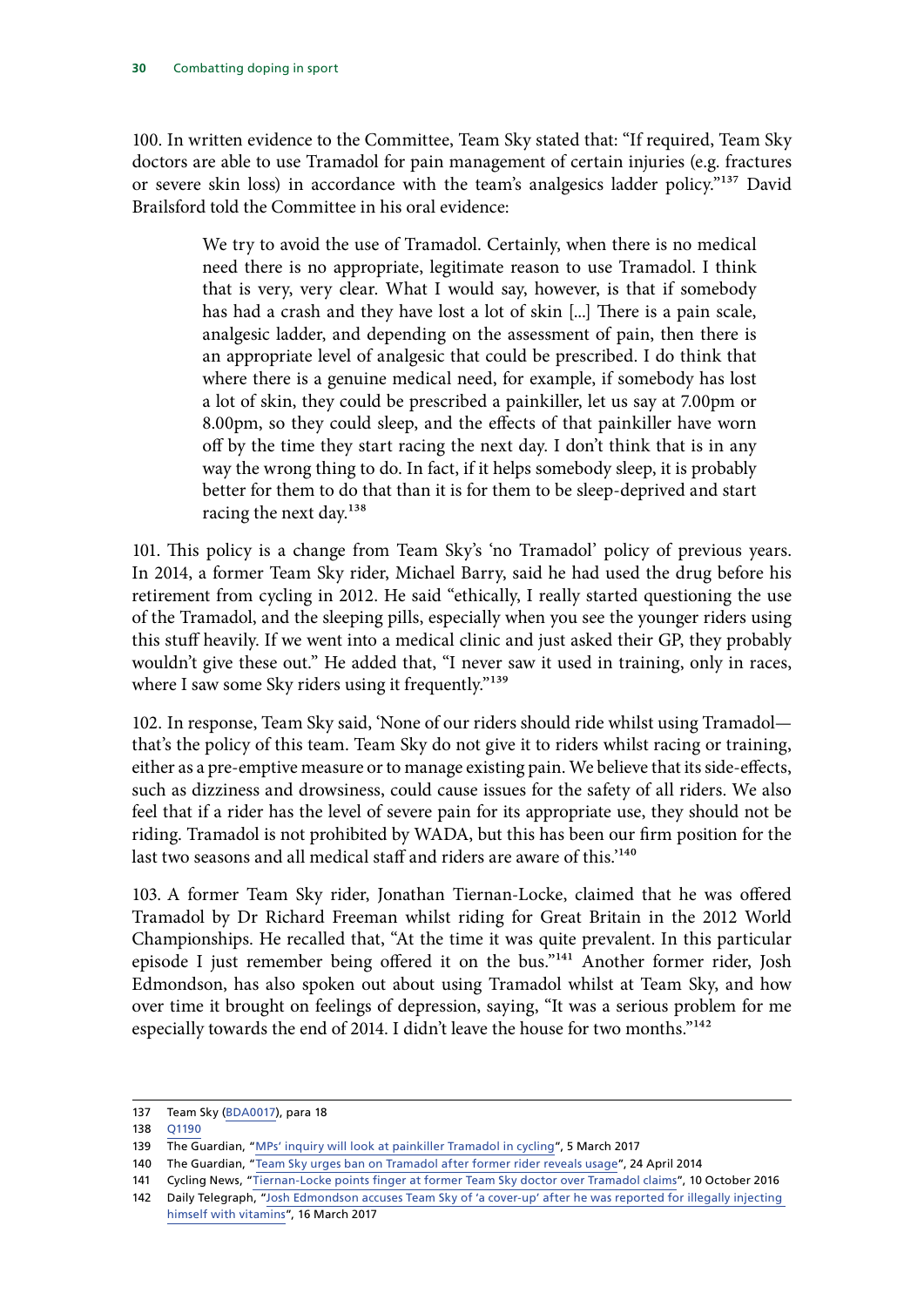104. It is clear that former Team Sky riders have questioned the use of Tramadol by Team Sky and cited the negative effects it had upon them. In these cases, the use of Tramadol would not appear to be only in rare cases where extreme pain has been caused by injury, but rather as part of the pre-race preparation for certain riders.

105. **It is clear from the evidence the Committee has considered that the Therapeutic Use Exemption (TUE) system is open to abuse. The assessment of medical need has been based too closely on trying to achieve a peak level of physical condition in the athlete, rather than returning them to a normal state of health. In the period up to 2014, when TUEs could be granted based on the assessment of the team doctor, and a single doctor at the World Anti-Doping Agency (WADA), the potential for abuse in the system was even greater.**

106. **We welcome the reforms made by WADA since this time, to create clearer guidelines and requirements before a TUE can be issued. The TUE system needs to be kept under permanent review, but the question inevitably remains, that if an athlete is so ill that they can only compete using a drug that is otherwise banned during competition, then why are they competing at all? From the expert evidence received by the Committee, a case can be made that better management of an athlete's long term health conditions, and particularly asthma, should remove the need to apply for a TUE.**

107. **The investigation by UK Anti-Doping (UKAD) into the alleged anti-doping rule violation by Team Sky in 2011 was made much harder by the failure of both the team managers, and British Cycling to ensure proper records were kept relating to the supply of medicines and the treatment of athletes. It is not acceptable that Dr Freeman should have been able to act during the period under investigation without proper supervision. It should have been ensured that the medical records for Bradley Wiggins were uploaded to the shared cloud storage system, as then required by Team Sky. The General Medical Council (GMC) should investigate Dr Freeman for his failings, and, if he is found to have breached their rules, take appropriate action against him.**

108. **We welcome the recent changes in policy at British Cycling to ensure greater oversight of medical professionals working within their sport. However, we believe that UK Sport should determine an amount of compensation that should be due to UKAD from British Cycling and Team Sky, to cover the costs of an investigation that was made longer and harder by their failure to keep proper records. UK Sport and Sport England should also include a requirement in the Governance Code for national governing bodies, that they have policies in place to ensure that best practice in being followed in respect of drugs use, and the keeping of medical records, within their sport.**

109. **The Committee is not in a position to state what was in the package delivered to Team Sky by Simon Cope at La Toussuire on 12 June 2011. Dr Freeman has stated that it was Fluimucil, and an allegation was made to UKAD, and has been seen by the Committee, that says it was triamcinolone. We do not believe there is reliable evidence that it was Fluimucil as Dr Freeman will not now confirm it was and, previously, he was the only reported source of this information. The mystery surrounding the delivery of the package, and the extraordinary lengths to which Team Sky went to obtain an easily available drug delivered to them, have also fuelled speculation as to what the package might have contained. There remains no documented evidence as to what was in the package. If the package contained triamcinolone, which we know Bradley Wiggins,**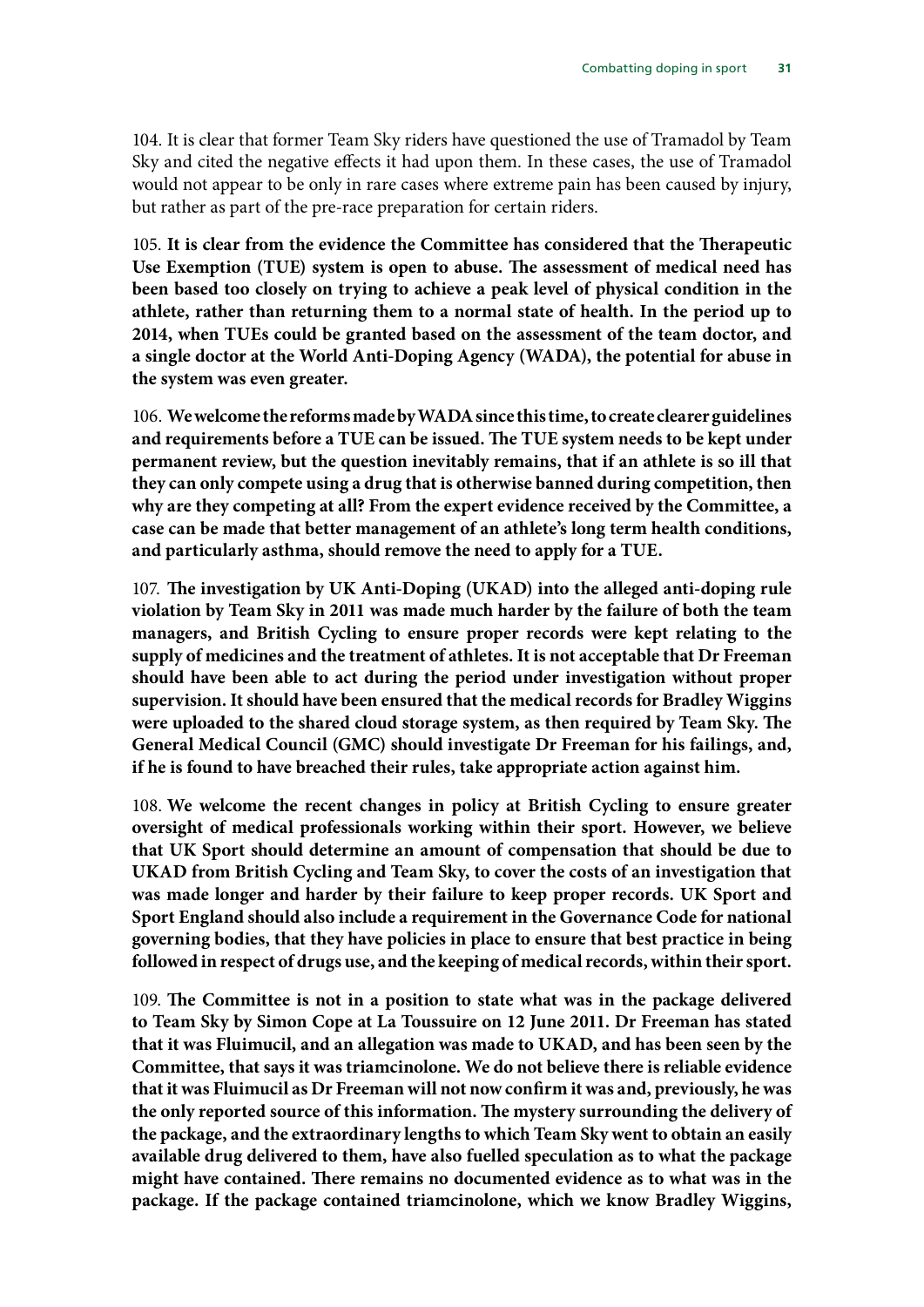**or his team, wanted him to take around 30 May 2011, and it was indeed taken, then the impacts and consequences on all concerned would have been profound. Team Sky's statements that coaches and team managers are largely unaware of the methods used by the medical staff to prepare pro-cyclists for major races seem incredible, and inconsistent with their original aim of "winning clean", and maintaining the highest ethical standards within their sport. How can David Brailsford ensure that his team is performing to his requirements, if he does not know and cannot tell, what drugs the doctors are giving the riders? David Brailsford must take responsibility for these failures, the regime under which Team Sky riders trained and competed and the damaging scepticism about the legitimacy of his team's performance and accomplishments.**

110. **From the evidence that has been received by the Committee regarding the use of triamcinolone at Team Sky during the period under investigation, and particularly in 2012, we believe that this powerful corticosteroid was being used to prepare Bradley Wiggins, and possibly other riders supporting him, for the Tour de France. The purpose of this was not to treat medical need, but to improve his power to weight ratio ahead of the race. The application for the TUE for the triamcinolone for Bradley Wiggins, ahead of the 2012 Tour de France, also meant that he benefited from the performance enhancing properties of this drug during the race. This does not constitute a violation of the WADA code, but it does cross the ethical line that David Brailsford says he himself drew for Team Sky. In this case, and contrary to the testimony of David Brailsford in front of the Committee, we believe that drugs were being used by Team Sky, within the WADA rules, to enhance the performance of riders, and not just to treat medical need.**

111. **The Committee has considered evidence about the performance-enhancing properties of corticosteroids, and how their use can be avoided in the treatment of long-term conditions such as asthma. We believe that WADA should introduce a complete ban on their use. We were also concerned to hear evidence about the negative health impacts for riders resulting from the abuse of the painkiller Tramadol. Again, we believe that WADA should consider introducing a ban on the use of Tramadol.**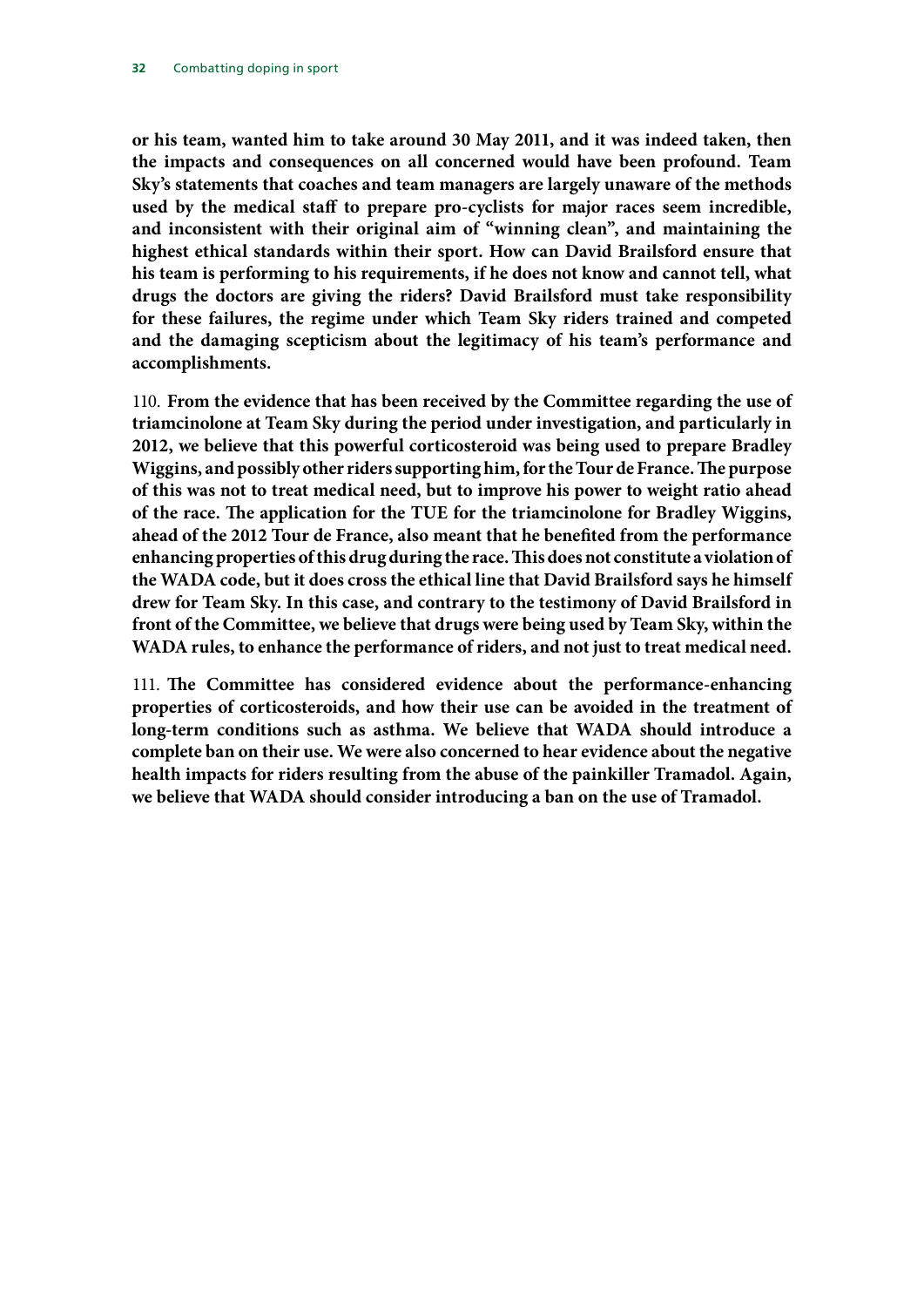## <span id="page-34-0"></span>**3** UK athletics

### **The Nike Oregon Project (NOP)**

112. In 2001, the Nike Oregon Project (NOP) was founded by the track and field coach, Alberto Salazar. Sir Mo Farah, the British distance runner, joined the project in 2011. Dr John Rogers, who was formerly Medical Officer at UK Athletics, gave evidence to the Committee, and described his two-week visit to a British Athletics training camp in France, organised by the NOP. While he was there, Dr. Rogers expressed concern at the use of three treatments being given to Mo Farah, on Alberto Salazar's advice, during that time, and sent an email to colleagues in Britain, expressing his concerns over the treatments being used. He told the Committee that: "there were some medical concerns around possible side-effects from some of the strategies that were being used and it was important that I shared that in terms of the continuity of care".<sup>143</sup>

113. One of the treatments was nasal calcitonin, which was being used to prevent stress fractures. Dr Rogers described it as a "new, novel treatment that I had not come across before for prevention. I had seen it used for managing pain related to stress fractures in the UK. My concern with regards to that specific medication was that it affected calcium metabolism and that there was a background medical issue that could have been affected".<sup>144</sup>

114. The second treatment on Mo Farah about which Dr Rogers had concerns was the use of vitamin D supplementation, due to the "particularly high" dose, which can cause high blood calcium levels, with potential side-effects.<sup>145</sup> The third medication was iron supplementation. Dr Roger told us that "Mo Farah had been taking a high-dose iron supplementation, higher than the normal doses that we would probably use. […] We commonly see iron deficiency in endurance athletes who are training at altitude because there are increased iron requirements because they are making more red blood cells at altitude. Potentially using high-dose iron supplementation can cause gastrointestinal side effects. That is a common feature we see in athletes".<sup>146</sup> Alberto Salazar explained to Dr Rogers that he had recommended the calcitonin and the vitamin D supplement to prevent stress fractures, that high dosages of vitamin D would help increase testosterone levels, and that iron supplements would help in high altitudes.<sup>147</sup> Dr Rogers described the fact that he had had concerns about three courses of medication as "a unique set of circumstances".<sup>148</sup>

115. It was the first time that Dr Rogers had met Alberto Salazar, after Mo Farah had moved from being coached in the UK at the end of 2010 to attending the summer camp in 2011.<sup>149</sup> Dr Rogers emailed his concerns to colleagues at UK Athletics around possible side-effects to UK Athletics, writing that the vitamin D and the calcitonin had been stopped.150 Following the email, Dr Rogers stated that "Charles van Commenee, who was

143 [Q1650](http://data.parliament.uk/writtenevidence/committeeevidence.svc/evidencedocument/culture-media-and-sport-committee/combatting-doping-in-sport/oral/69218.pdf)

- 144 [Q1650](http://data.parliament.uk/writtenevidence/committeeevidence.svc/evidencedocument/culture-media-and-sport-committee/combatting-doping-in-sport/oral/69218.pdf) 145 [Q1651](http://data.parliament.uk/writtenevidence/committeeevidence.svc/evidencedocument/culture-media-and-sport-committee/combatting-doping-in-sport/oral/69218.pdf)
- 146 [Q1651](http://data.parliament.uk/writtenevidence/committeeevidence.svc/evidencedocument/culture-media-and-sport-committee/combatting-doping-in-sport/oral/69218.pdf)
- 147 [Q1652](http://data.parliament.uk/writtenevidence/committeeevidence.svc/evidencedocument/culture-media-and-sport-committee/combatting-doping-in-sport/oral/69218.pdf)
- 148 [Q1655](http://data.parliament.uk/writtenevidence/committeeevidence.svc/evidencedocument/culture-media-and-sport-committee/combatting-doping-in-sport/oral/69218.pdf)
- 149 [Q1653](http://data.parliament.uk/writtenevidence/committeeevidence.svc/evidencedocument/culture-media-and-sport-committee/combatting-doping-in-sport/oral/69218.pdf)
- 150 [Q1658](http://data.parliament.uk/writtenevidence/committeeevidence.svc/evidencedocument/culture-media-and-sport-committee/combatting-doping-in-sport/oral/69218.pdf)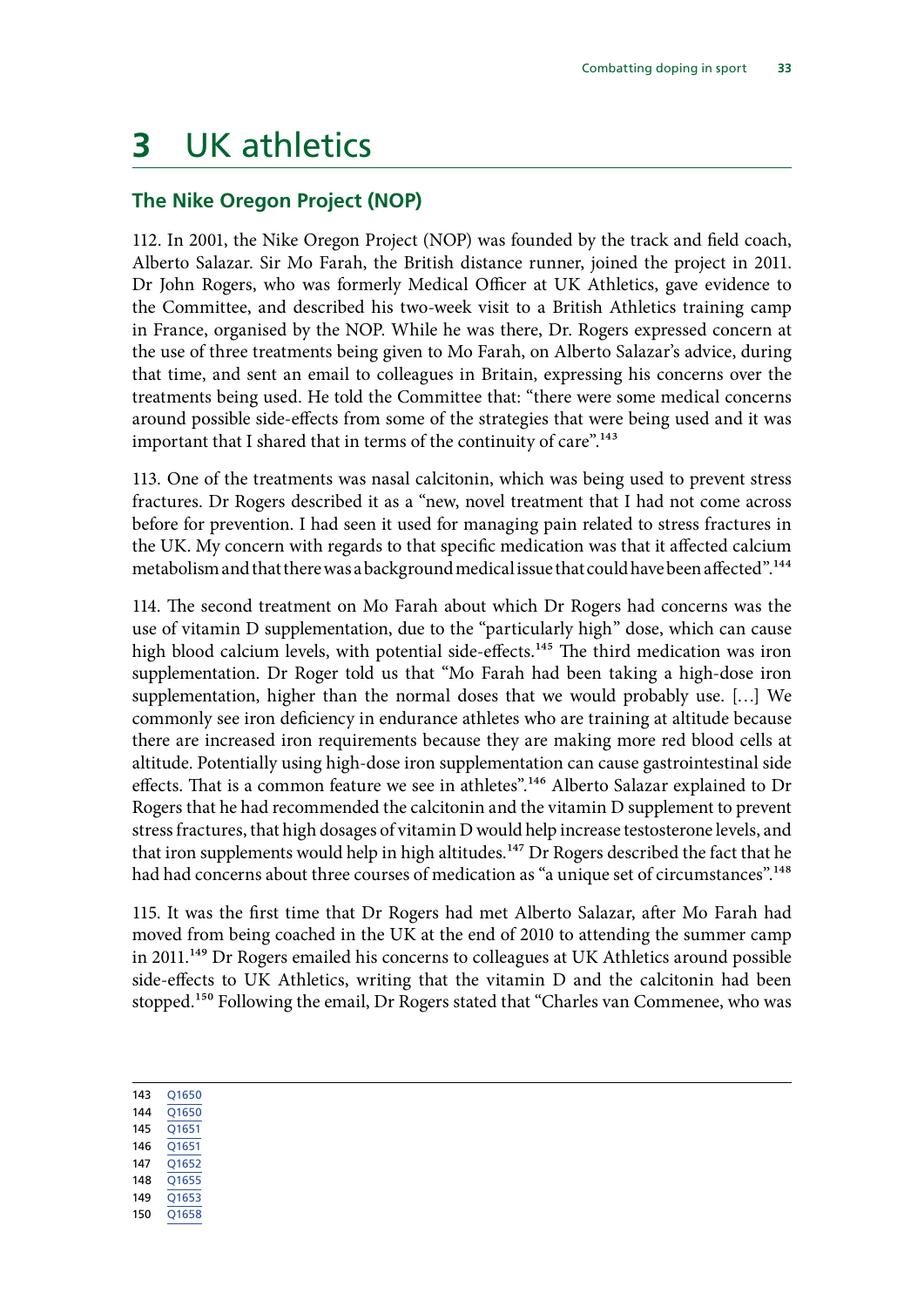<span id="page-35-0"></span>the performance director at that point in time, put Barry Fudge immediately in charge as a point of contact between the Nike Oregon Project and UK Athletics and that the medical care of Mo Farah, as it had been, needed to be led by the UK Athletics medical staff".151

### **L-carnitine**

116. We also heard evidence about the administering of L-carnitine to Mo Farah before the London Marathon in 2014. Dr Robin Chakraverty, formerly Chief Medical Officer at UK Athletics, explained to the Committee that L-carnitine is not a prohibited substance, but there are strict rules around its use. Athletes are permitted to take 50ml every six hours.<sup>152</sup> Dr Chakraverty told the Committee that Mo Farah's dose was 2.7 grams, and the delivery method was an injection. The purpose of a dose of that size is, according to Dr Chakraverty, to "use supplements to help performance or to protect health. In this instance it was to help performance".<sup>153</sup> He said that "this was the first and only time that we ever used L-carnitine".154

117. While L-carnitine might be on the list of legal supplements, there is a question over why an athlete should be taking a supplement to enhance their own advantage, rather than working on their own athletic prowess. Barry Fudge, Head of Endurance at UK Athletics, told us "In terms of how we operate as an organisation and as individuals, it is quite clear there is wrong and there is right and we work within the right side of it. […] There are lines, there are quite strict rules that we follow. We are quite clear on where they sit and where they are. That is down to USADA [US Anti-Doping Agency], which is doing an investigation on Alberto to decide whether he has crossed them or not".155

118. In his evidence to the Committee about the policies followed in this case, before administering the supplement to an athlete, Dr Chakraverty said: "First of all, is it a prohibited substance? No. If it is, you do not look at it. Secondly, how effective is it? Barry's job would be looking at a supplement from a performance perspective and I would be looking at supplements from a health perspective. Then you have a hierarchy of evidence to see whether it is supportive in either health or performance." However, surely the main consideration in prescribing medicine is health above performance.

119. The Committee heard about poor record-keeping, when it came to Mo Farah's L-carnitine injection, and Dr. Chakraverty defended himself thus:

> I am a doctor in elite sport. I was responsible for the healthcare of 140 athletes on the programme. Previously we had four doctors who were working for UK Athletics and in my time we had two doctors and one of them was not working full time. […] Where we had lapses is when you are on the road, when you are travelling. That is probably the unique thing about this role, that not all our athletes train in one area. You are constantly on call for your athletes and you travel to those athletes. If you do not record it straight away, which I did not in this case, then it can get forgotten because you have all the other things to do.156

156 [Q1748](http://data.parliament.uk/writtenevidence/committeeevidence.svc/evidencedocument/culture-media-and-sport-committee/combatting-doping-in-sport/oral/69218.pdf)

<sup>151</sup> [Q1660](http://data.parliament.uk/writtenevidence/committeeevidence.svc/evidencedocument/culture-media-and-sport-committee/combatting-doping-in-sport/oral/69218.pdf)

<sup>152</sup> [Q1680](http://data.parliament.uk/writtenevidence/committeeevidence.svc/evidencedocument/culture-media-and-sport-committee/combatting-doping-in-sport/oral/69218.pdf)

<sup>153</sup> [Q1668](http://data.parliament.uk/writtenevidence/committeeevidence.svc/evidencedocument/culture-media-and-sport-committee/combatting-doping-in-sport/oral/69218.pdf)

<sup>154</sup> [Q1669](http://data.parliament.uk/writtenevidence/committeeevidence.svc/evidencedocument/culture-media-and-sport-committee/combatting-doping-in-sport/oral/69218.pdf)

<sup>155</sup> [Qq 1686 and 1687](http://data.parliament.uk/writtenevidence/committeeevidence.svc/evidencedocument/culture-media-and-sport-committee/combatting-doping-in-sport/oral/69218.pdf)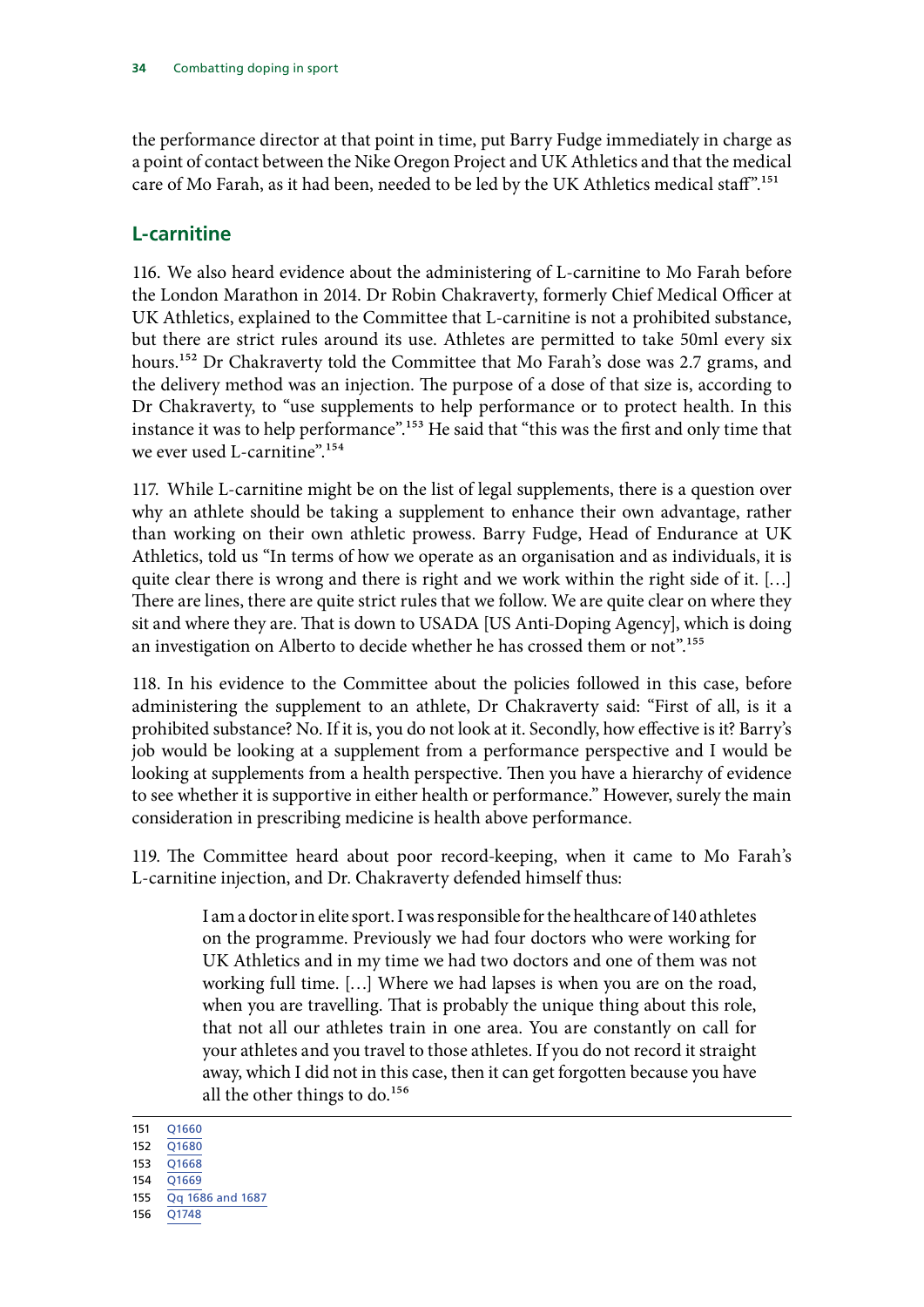<span id="page-36-0"></span>120. Ed Warner, the Chief Executive of UK Athletics at the time, said in his evidence to the Committee about this incident that the lack of record keeping by Dr. Chakraverty was "inexcusable". He added: "If my child went in to see the GP and he or she failed to record something on their records it would be as inexcusable as not recording something on Mo Farah's records. I think they are of equal concern and improving medical record keeping is not having a gold-plated standard for a gold-plated athlete; it is to have the same goldplated standard for all athletes. That has to be the ambition."157

121. The failure to keep proper records for the drugs given to Mo Farah draws an instant comparison with the issues we have previously investigated relating to Team Sky and British Cycling. In response to this, Ed Warner said to the Committee: "Please do not tar us with the same brush."158 He also stated the improvements that have been made at UK Athletics with regards to medical records: "We have done a lot under Noel Pollock's leadership to continue to improve that. There is not a Dropbox culture in UK Athletics. There is a central Smartabase in which all this stuff gets inputted. The 5,000 interventions—4,940 something last year—are all in Smartabase across the 140 athletes. We are very keen that things are centralised and are not left on individuals' laptops. If a laptop goes mysteriously missing in the south of France, we still have the Smartabase database. We are not reliant on that. This is very important."159

122. **The Committee was shocked to hear that the former Chief Medical Officer of UK Athletics, Dr Chakraverty, gave an injection of L-carnitine to Mo Farah—a treatment that Dr Charkraverty had never before given and that Mo Farah had never before received—yet did not record the dose on Farah's medical records.**

123. **UK Athletics has a responsibility to ensure that proper records are kept for its athletes, and the Committee is pleased to note the progress that has been made since 2014. Poor record keeping not only impedes the work of the anti-doping authorities, but can make it harder for clean athletes to clear their names, once questions about their use of medicines have been raised.**

124. **Again, we believe that the General Medical Council (GMC) should investigate any incident where doctors working in sport have failed to properly record the medicines they are supplying to their athletes.**

#### **UKAD**

125. UK Anti-Doping (UKAD) is responsible for implementing and managing the UK's national anti-doping policy. The non-departmental public body is accountable to Parliament through the Department for DCMS. Its responsibility for testing forms an integral part of UKAD. During our long inquiry, we heard from Nicole Sapstead, CEO of UKAD, on three separate occasions: 8 September 2015; 26 January 2016; and 1 March 2017; and from the Chair of UKAD, David Kenworth, on 14 June 2016.

126. In the Committee's evidence session on 8 September 2015, the inadequacy of the UK's response to doping was brought to members' attention. Nicole Sapstead told the Committee about the sophisticated area of anti-doping that requires sophisticated solutions, "and they

<sup>157</sup> [Q1781](http://data.parliament.uk/writtenevidence/committeeevidence.svc/evidencedocument/culture-media-and-sport-committee/combatting-doping-in-sport/oral/69218.pdf)

<sup>158</sup> [Q1781](http://data.parliament.uk/writtenevidence/committeeevidence.svc/evidencedocument/culture-media-and-sport-committee/combatting-doping-in-sport/oral/69218.pdf)

<sup>159</sup> [Q1780](http://data.parliament.uk/writtenevidence/committeeevidence.svc/evidencedocument/culture-media-and-sport-committee/combatting-doping-in-sport/oral/69218.pdf)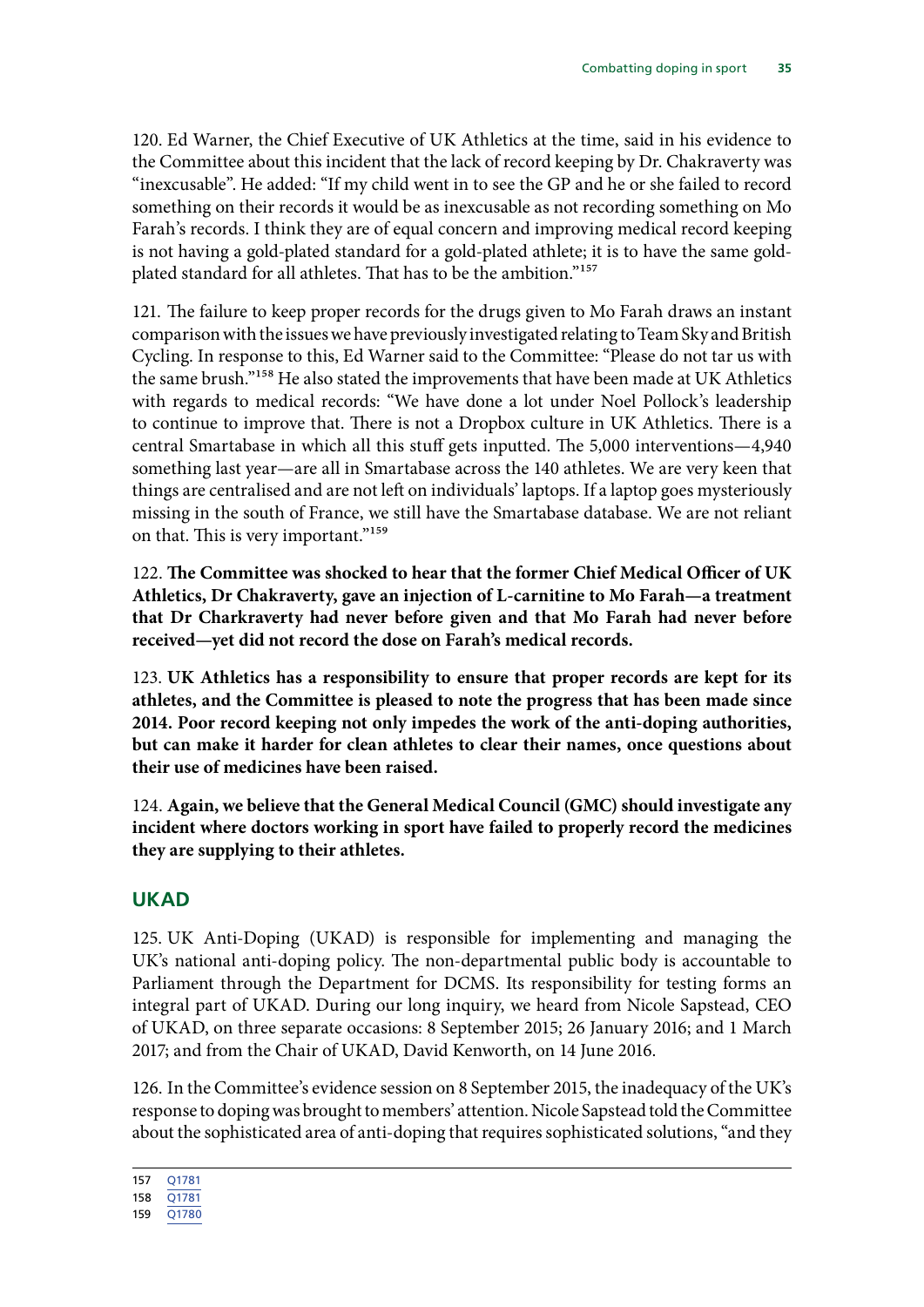<span id="page-37-0"></span>do not come cheap".160 She told us that it is not just about testing, it is about a prevention programme, intelligence-led testing, which means receiving intelligence, processing it, and then acting on it. The World Anti-Doping Agency Code sets out 10 anti-doping rule violations, with only two relating directly to testing. She explained:

> The other eight are what are called non-analytical violations, and that is where organisations such as us that have an intelligence function are able to prosecute and pursue athletes and athlete support personnel for things such as aiding, abetting, possession, trafficking, use, and things like that.<sup>161</sup>

#### *Underfunding of UKAD*

127. A primary conclusion from our evidence session is the fact that UKAD is severely underfunded. At the time of the oral evidence session, there was only one investigator employed who was covering 47 sports.<sup>162</sup> Nicole Sapstead told us that, with a larger budget, UKAD would be in a position to test more comprehensively.<sup>163</sup> She told us that, if intelligence is suggesting a particular doping issue within a sport, UKAD must channel its limited resources to that sport, and withdraw resources from other sports. As a result, some sports "will receive nominal amounts, maybe token amounts, maybe no testing whatsover at all in any financial year.<sup>164</sup>

128. One of the key issues arising from our inquiry related to the adequacy or not of the UK's official response to doping, and particularly the capability and resilience of UKAD. The witnesses from UKAD emphasised the importance of resourcing the testing regime properly, given that doping strategies are increasingly sophisticated and require up-to-date—and often expensive—scientific and investigatory resources.<sup>165</sup> Dan Stevens, an amateur cyclist and whistleblower, raised concerns over the fact that UKAD are running the courts that they are trying athletes in; that the system doesn't maintain the anonymity of athletes whose cases are under review and as such they are often open to undue prejudice and bias; and that depending on the sport, athletes will be reviewed by different bodies who might come to different conclusions and impose differing penalties. Dickinson recommended that if the board that arbitrates doping decisions was consistent and comprised of the same people, then it would be far more effective.

129. Nicole Sapstead of UKAD agreed that if they had a bigger budget they would be able to test more. She said that a number of sports had major problems at amateur level, which UKAD simply does not have the resources to police.<sup>166</sup> Since Nicole Sapstead gave evidence, UKAD's income has increased, in nominal terms. From UKAD's latest annual accounts for 2016/17, by far the majority of the organisation's funding came from grantin-aid, received from the Department for Digital, Culture Media and Sport. In addition, UKAD generates income from testing, consultancy and other activities, which in 2016/17 came to just over £3 million, up from £2.2 million the year before.<sup>167</sup>

- 164 [Q555](http://data.parliament.uk/writtenevidence/committeeevidence.svc/evidencedocument/culture-media-and-sport-committee/combatting-doping-in-sport/oral/28038.pdf)
- 165 [Q65](http://data.parliament.uk/writtenevidence/committeeevidence.svc/evidencedocument/culture-media-and-sport-committee/blood-doping-in-athletics/oral/21309.html)
- 166 [Q555](http://data.parliament.uk/writtenevidence/committeeevidence.svc/evidencedocument/culture-media-and-sport-committee/blood-doping-in-athletics/oral/28038.html)

<sup>160</sup> [Q65](http://data.parliament.uk/writtenevidence/committeeevidence.svc/evidencedocument/culture-media-and-sport-committee/combatting-doping-in-sport/oral/21309.pdf)

<sup>161</sup> [Q65](http://data.parliament.uk/writtenevidence/committeeevidence.svc/evidencedocument/culture-media-and-sport-committee/combatting-doping-in-sport/oral/21309.pdf)

<sup>162</sup> [Qs541-543](http://data.parliament.uk/writtenevidence/committeeevidence.svc/evidencedocument/culture-media-and-sport-committee/combatting-doping-in-sport/oral/28038.pdf) 163 [Q555](http://data.parliament.uk/writtenevidence/committeeevidence.svc/evidencedocument/culture-media-and-sport-committee/combatting-doping-in-sport/oral/28038.pdf)

<sup>167</sup> [UKAD annual accounts 2016/17, p7](https://www.ukad.org.uk/resources/document/annual-report-and-accounts-2016-17)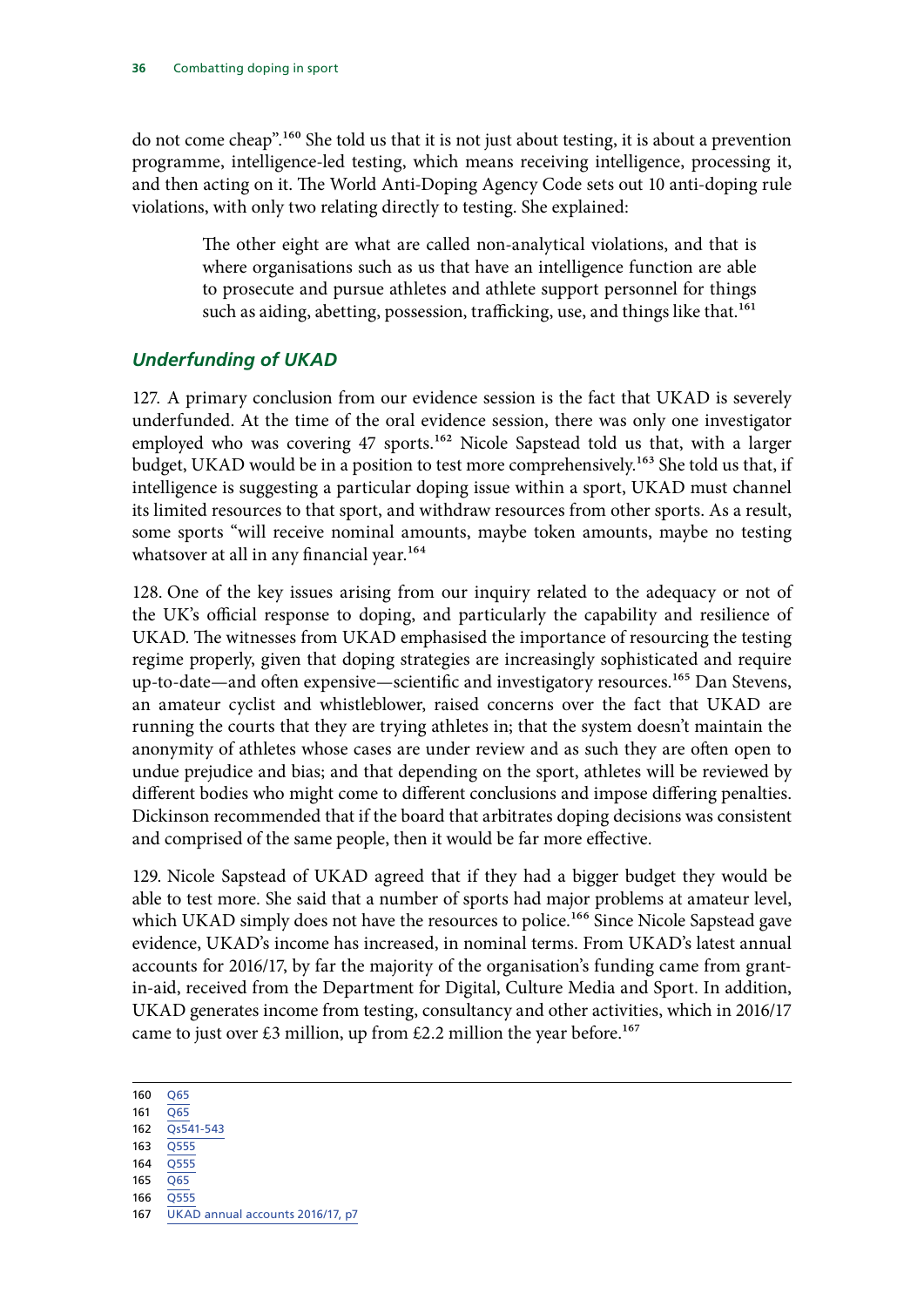130. The following table and graph below show UKAD funding received as grant-in-aid and total expenditure:



#### **UKAD budget, year ending 31 March 2010/11-2016/17**

#### **UKAD budget, year ending 31 March 2010/11-2016/17**

|                                                      |         |         |         |         | (not adjusted for inflation) 000's |        |                  |
|------------------------------------------------------|---------|---------|---------|---------|------------------------------------|--------|------------------|
|                                                      | 2010/11 | 2011/12 | 2012/13 | 2013/14 | 2014/15                            |        | 2015/16 2016/17* |
| Total net comprehensive expenditure for              |         |         |         |         |                                    |        |                  |
| the period                                           | £6.597  | £6.588  | £6.591  | £6.257  | £5.795                             | £5,885 | £5,903           |
| <b>Resource Grant-in-aid received</b>                | £6.451  | £6.344  | £6.498  | £6.031  | £5.635                             | £5.473 | £6,076           |
| Reserves at 31 March reporting year                  | £448    | £138    | £123    | £363    | £1.494                             | £1.104 | £2,446           |
| $\mathbf{a}$<br>.<br>.<br>.<br>$\cdots$<br>--<br>$-$ |         |         |         |         |                                    |        |                  |

Notes: \*for more details see notes 2 and 11 in UKAD Annual Accounts 2016/17 on pages 25 - 37

Source: UKAD Annual Accounts 2010/11-2016/17

131. The UKAD Annual Accounts for 2015/16 suggested planned budget increases:

The outcome of the November spending review saw UKAD's baseline grant in aid budget protected, with a 7% inflationary rise over the next four years. In line with the government's Sport Strategy, UKAD continues to find ways of generating commercial income to enable us to grow our current activities, ensuring that any such activity ties in with our strategic plan. The most obvious objective being 'to promote a level playing field of athletes by influencing international policy and practices'.<sup>168</sup>

132. However, in written evidence to us, Ms Sapstead clarified that putting increased funding into broad anti-doping programmes would not necessarily solve the problem. She argued that tackling doping in sport needed to be meaningful, targeted and based on intelligence. She added that it should be carefully balanced with the other tools available to anti-doping organisations, be it additional analysis for substances such as erythropoietin (EPO) or growth hormone or implementation of the athlete biological passport. And she also argued strongly for a comprehensive and wide-reaching education and prevention programme.<sup>169</sup>

133. On 30 January 2018, the Government announced its intention to provide UKAD with an additional £6 million of funding over the next two years. The Government's decision followed the first full-scale review of UKAD since its establishment in 2009, with the final report providing several important recommendations designed to improve UKAD's ability to effectively tackle doping. In particular, the review recommended that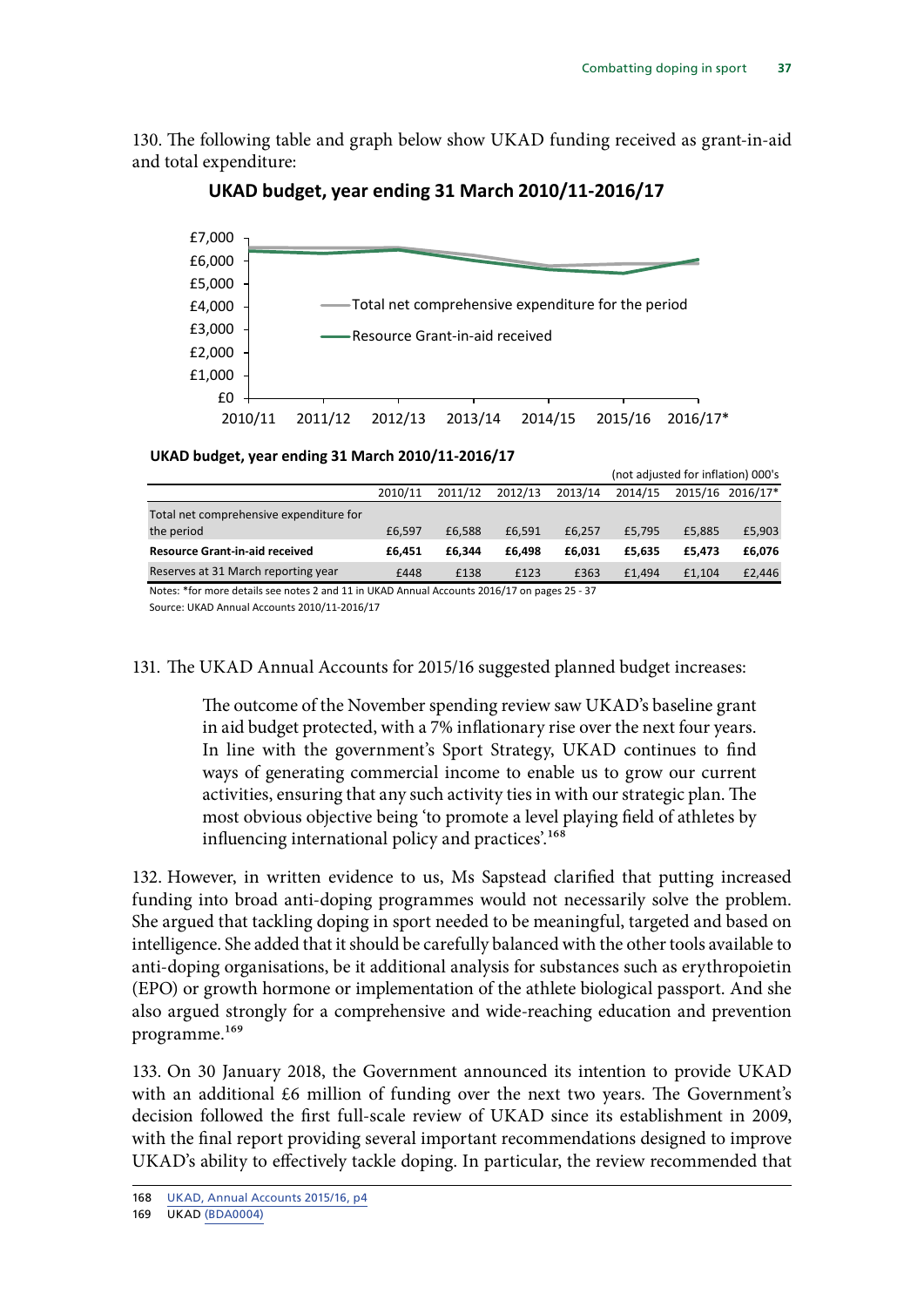UKAD consider submitting a framework to the Government and sports to allow doping control officers to have unfettered access to conduct random testing at competitions. The review also called for sports in receipt of public funding to report annually on their antidoping education programmes to UKAD, and to make this information publicly available on their websites. We welcome the findings of this review, as well as the Government's increased commitment of financial support for UKAD.<sup>170</sup>

134. However, UKAD is not—and should not be—solely dependent on public funding. The sports that use its services also contribute, but they vary widely in their support with some of the smaller sports giving a considerably higher percentage of their income than larger ones. Nicole Sapstead said that sports such as football and rugby (especially the amateur leagues) had major problems with doping.<sup>171</sup>

135. Ed Warner of UK Athletics argued that across all sports, a way should be found to secure more revenues for the fight against doping. He called on the International Association of Athletics Federations to set aside a fixed percentage of all its sponsorship income to spend on anti-doping measures. He argued that if football did the same, then WADA's financial problems would be completely transformed. He said:

> A wealthy sport of that sort with a very small proportion of its global television income, for example, to go into anti-doping agencies worldwide would make a lot of sense. Football probably would not notice the difference but WADA certainly would.<sup>172</sup>

136. We also note calls from WADA President, Sir Craig Reedie, who spoke at WADA's Annual Anti-Doping Organisation Symposium in Lausanne, Switzerland, in March 2016 calling for major sport sponsors to start considering how they might help fund clean sport.<sup>173</sup>

137. **UK Anti-Doping (UKAD) clearly faces unpalatable decisions on priorities. It has neither the investigative nor the testing resources to respond to all the demands placed on it, which is likely to result in a responsive rather than a strategic approach to the problem of doping in sport. Its scientific and technical skills are not in doubt; its capacity is.**

138. **The experience of Dan Stevens raises questions about whether UKAD even has enough resources to follow an intelligence-led approach satisfactorily.** *We therefore support the recommendation by the Chair of the Independent Review, Andy Ward, that UKAD, in agreement with the World Anti-Doping Agency, reviews and clarifies Article 10.6.1 of the WADA Code in relation to the status of athletes who decide to provide substantial assistance.*174 *We are pleased that UKAD's Board has accepted all of the nine recommendations made by the Chair of the Independent Review.*

139. *It is important that both WADA and UKAD are adequately funded to deal with the huge problem of doping in sport. These important anti-doping bodies cannot fulfil their mandate with insufficient funding. An obvious solution is that sports that benefit* 

<sup>170</sup> UKAD, ["UK Anti-Doping receives £6 million funding boost"](https://www.ukad.org.uk/news/article/uk-anti-doping-receives-6-million-funding-boost), 30 January 2018

<sup>171</sup> [Q577](http://data.parliament.uk/writtenevidence/committeeevidence.svc/evidencedocument/culture-media-and-sport-committee/blood-doping-in-athletics/oral/28038.html)

<sup>172 0448</sup> 

<sup>173</sup> WADA, *Turning Adversity into opportunities*[, Lausanne, Anti-Doping Organisation Symposium, 14 March 2016,](https://wada-main-prod.s3.amazonaws.com/resources/files/wada-speech-craigreedie-2016-ado-symposium-en.pdf)  [Pgs 4-5](https://wada-main-prod.s3.amazonaws.com/resources/files/wada-speech-craigreedie-2016-ado-symposium-en.pdf)

<sup>174</sup> [Findings of the UKAD Independent Review release, 11 July 2016,](http://www.ukad.org.uk/news/article/findings-of-the-ukad-independent-review-released/) *UKAD*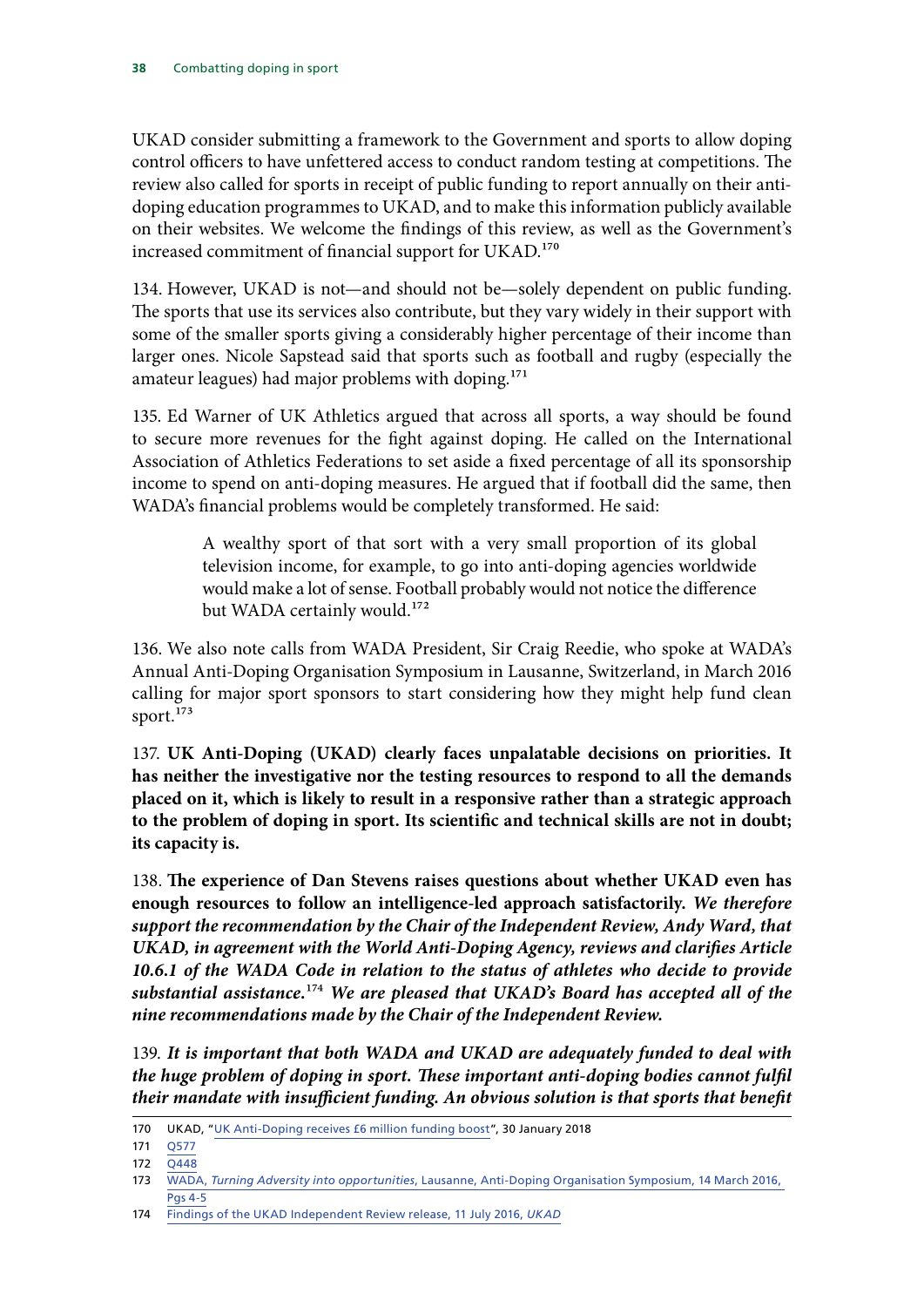*from their activities—and particularly wealthier sports—should contribute more. We are attracted by the idea of sports contributing a fixed percentage of their income from sponsorship or overall—to give the anti-doping bodies some security in planning their programmes and expanding their resources. We are pleased to note the increase in funding from Government to UKAD following the Tailored Review. However, given the pressures being placed on UKAD, it may need even greater resources that these, and there should be a larger contribution from the sports themselves to supporting the enforcement of the anti-doping rules.*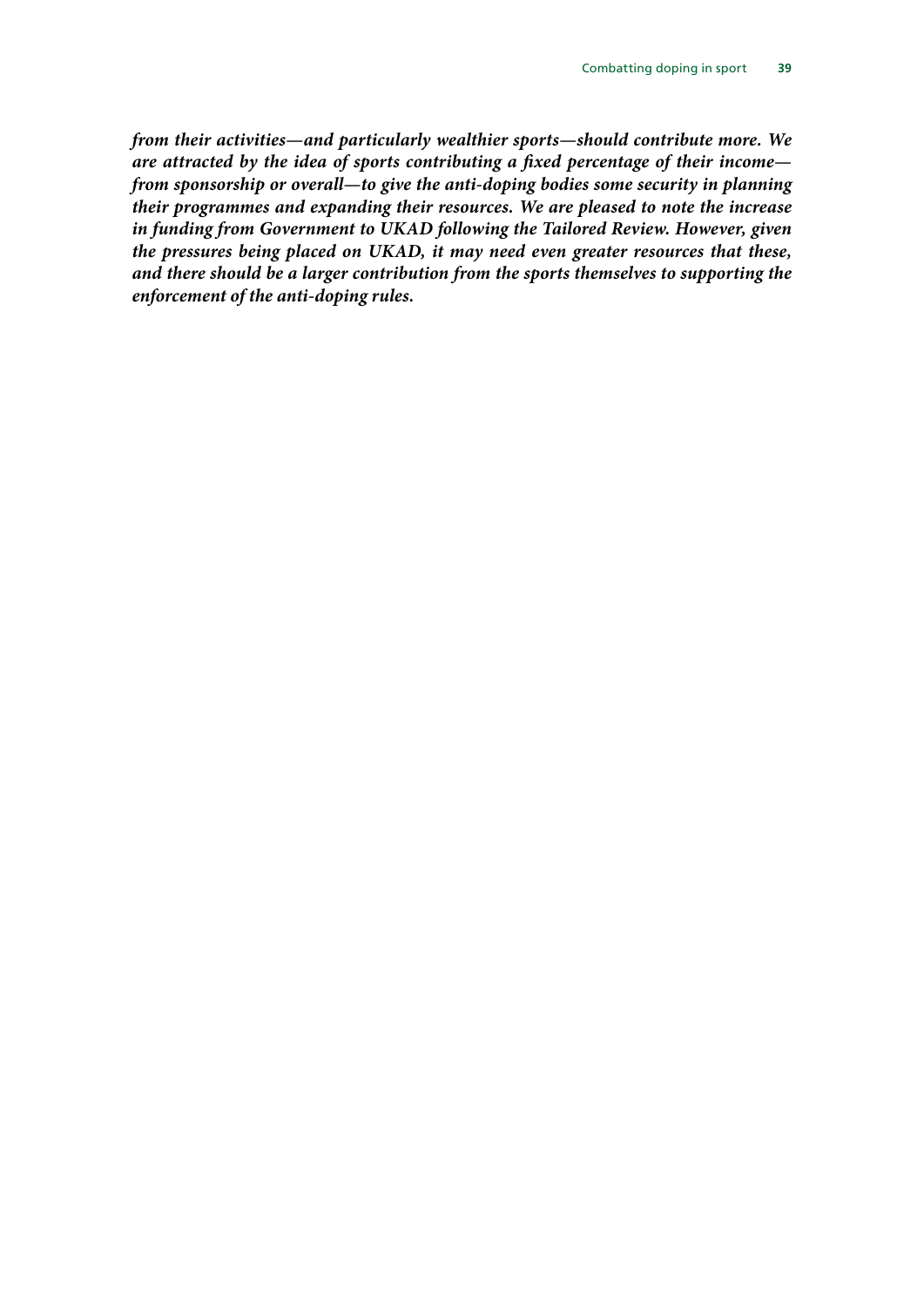## <span id="page-41-0"></span>**4** Criminalisation of doping in sports

140. Throughout this inquiry there has been a debate about the resources and enforcement powers of the anti-doping authorities. Leading figures in sport, including Lord Coe, have stated that doping in sport is tantamount to committing a fraud against the clean athletes in the same competition.<sup>175</sup> Lord Moynihan, the former sports minister and former Chair of the British Olympic Association, has called for doping in sport to be made a criminal offence.176

141. We raised the issue of criminalisation with Lord Coe when he gave oral evidence to the Committee. He reflected on a report he had written to the Government in 1988, which had led to the creation of an independent, random, out-of-competition system that became the blue print for anti-doping programmes around the world. He said criminalisation of individual athletes was looked into but it was felt that the first thing to do would be to create a criminal offence around trafficking; this was written into the bill that became the Criminal Justice Act.1988. He argued that he had concerns about criminalising the athletes because he thought it was always very complicated to combine criminal and civil processes and sanctions, as this led to arguments about which took primacy.177

142. While stating that "it does not wish to interfere in the sovereign right of any government to make laws for its people", the World Anti-Doping Agency (WADA) does not believe that doping should be made a criminal offence for athletes. In a statement on the criminalization of doping in sport, on 25 October 2015, WADA noted that it believes that, "the sanction process for athletes, which includes a right of appeal to the Court of Arbitration for Sport (CAS), is a settled process, accepted by all governments of the world, and further that the sanctions for a doping violation by an athlete, which now includes a longer, four-year period of ineligibility, have been globally accepted by sport and government. As such, the Agency does not believe that doping should be made a criminal offence for athletes".178 However, WADA has encouraged governments to introduce laws that penalise those who are trafficking and distributing banned substances, noting: "this is a commitment that governments made in ratifying the UNESCO International Convention against Doping in Sport".179

143. WADA acknowledges that countries that have introduced criminal legislation for doping have been effective in catching athlete support personnel that possess or traffic PEDs. It seems that, given the threat of being imprisoned, these personnel are often more cooperative with anti-doping authorities. In Italy, for example, a large number of Italian nationals are currently listed as having 'disqualifying status' under the Prohibited Association clause of the Code, a list that was first issued by WADA in September 2015.<sup>180</sup>

144. This is consistent with evidence given to the Committee by the former British Olympic cycling champion, Nicole Cooke, based on her experience as a professional road racing rider. In a written statement published by the Committee relating to the conviction for doping offences of her former team boss, William Dazzani, she said that if he had "operated in the UK rather than in Italy he would still be running doping rings, producing

<sup>175</sup> [Q183](http://data.parliament.uk/writtenevidence/committeeevidence.svc/evidencedocument/culture-media-and-sport-committee/combatting-doping-in-sport/oral/25643.pdf)

<sup>176</sup> The Telegraph, ["Government urged to make doping a criminal offence](http://www.telegraph.co.uk/sport/othersports/athletics/11779464/Government-urged-to-make-doping-a-criminal-offence-after-new-scandal-engulfs-athletics.html)", 2 August 2015

<sup>177</sup> [Culture, Media and Sport Committee, Oral evidence, \(HC 430\) 2 December 2015, Pg 2, Q182](http://data.parliament.uk/writtenevidence/committeeevidence.svc/evidencedocument/culture-media-and-sport-committee/blood-doping-in-athletics/oral/25643.html)

<sup>178</sup> [WADA, Statement on the criminalisation of doping in sport, 25 October 2015](https://www.wada-ama.org/en/media/news/2015-10/wada-statement-on-the-criminalization-of-doping-in-sport)

<sup>179</sup> [WADA, Statement on the criminalisation of doping in sport, 25 October 2015](https://www.wada-ama.org/en/media/news/2015-10/wada-statement-on-the-criminalization-of-doping-in-sport)

<sup>180</sup> [WADA, Statement on the criminalisation of doping in sport, 25 October 2015](https://www.wada-ama.org/en/media/news/2015-10/wada-statement-on-the-criminalization-of-doping-in-sport)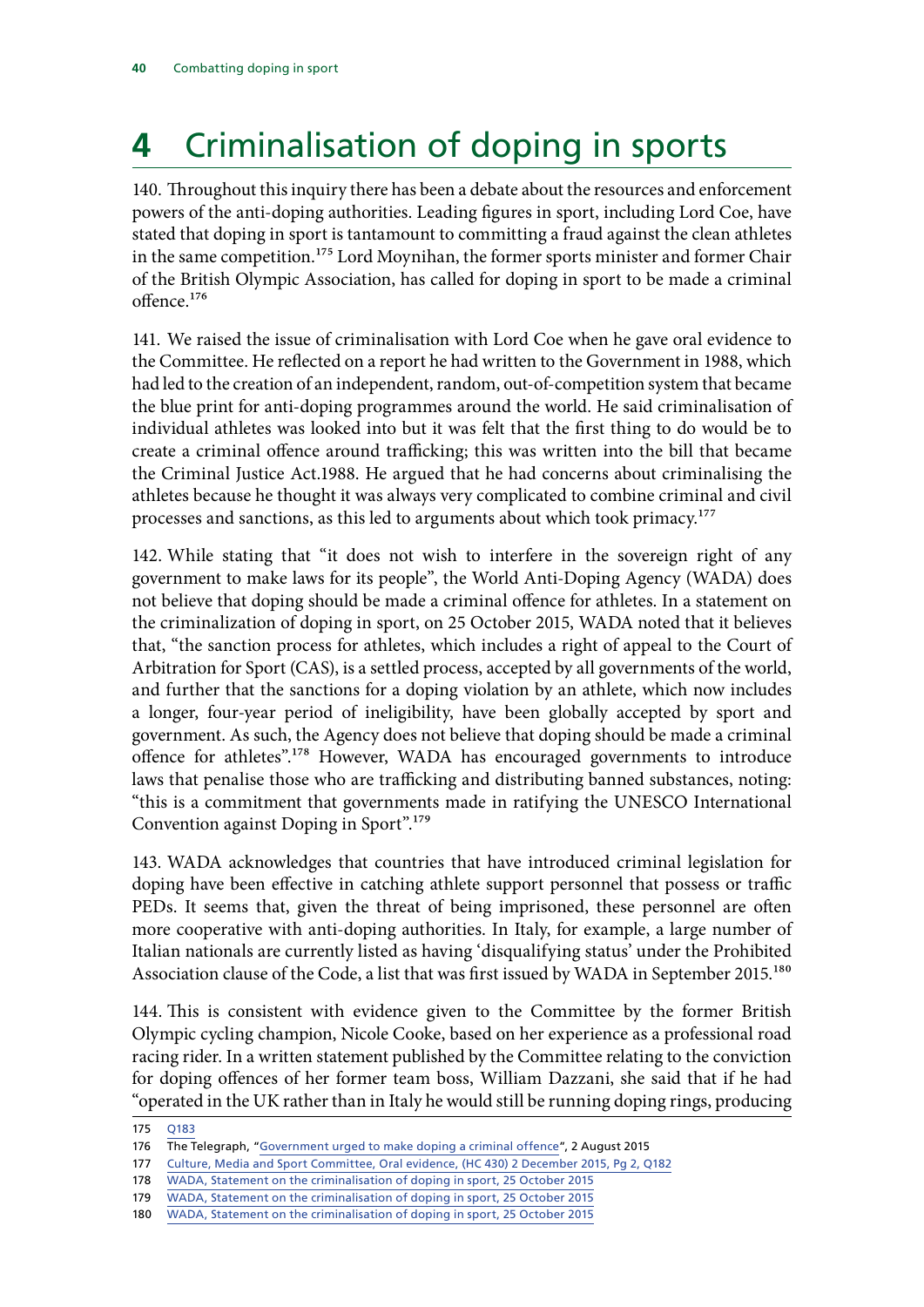tragedy and misery in so many around him. As it was the Italian Guardia were empowered by legislation making it a criminal offence to receive and procure PEDs for athletes and were able to conduct an investigation—Operation Bike—using tools of the state to do so. They tapped phones and had recorded conversations of Olivano Locatelli speaking to William Dazzani advising him how athletes could take PEDs and still not test positive at events. They conducted video surveillance and they raided houses and found stashes of PEDs. They arrested the Directeur Sportif William Dazzani. I was ignorant that, during my time with the team, the Italian Police were conducting their investigation and so I took my experiences of Dazzani to the forerunner of UKAD, I was told there was nothing they could do. My representative specifically asked the director, John Scott, as they would do nothing, could they at least have the common courtesy of passing the intelligence I provided to the Italian anti-doping authorities. John answered that he would not do so, he and his organisation would do nothing with the information. As a 19 year old female in a foreign country, I am grateful that Italy viewed the behaviour of Dazzani as criminal."<sup>181</sup>

145. The Advisory Council on the Misuse of Drugs (ACMD) has a similarly nuanced approach. When considering calls for the creation of an offence of possessing anabolic steroids for personal use, the ACMD noted the comparative risks of using steroids as opposed to ketamine or benzodiazepines, and concluded that no such offence should be created.<sup>182</sup> Instead, the ACMD stated that criminal prosecution should be limited to illicit steroid dealers, suppliers, manufacturers and traffickers who profit from this trade. The ACMD argued that improved tailored intervention and education messages aimed at anabolic steroid users would be more effective in protecting public health than criminalising users and further pushing the issue underground.<sup>183</sup>

146. In his Manifesto, Ed Warner of UK Athletics called for the supply or procurement of performance enhancing drugs to be criminalised and for those in positions of authority who are found to be involved in such practices to be banned for life from any involvement in sport.<sup>184</sup> He disagreed, however, with some countries which had recently criminalised the use of performance-enhancing drugs because he felt the sporting punishment was sufficient.<sup>185</sup>

147. Sports Minister Tracey Crouch MP was confident that there were good policies in place and stated: "We are not convinced necessarily that criminalisation is a panacea and if you look at areas like France, for example, who have legislation in place that criminalises doping, they are still on the watch list for WADA". She added: "We are not and we do not have that kind of legislation in place. I think at the end of the day we have to show a great deal of confidence in UKAD, who I think do a very good job. They are considered one of the world's leading anti-doping agencies. They have an excellent education and awareness programme for youngsters and their testing regime is extremely good. So we are looking at it and we have not ruled it in, but we must also note with caution that it is not necessarily the panacea for everything in athletics".186 A number of substances in ordinary use—as

186 [Q6](http://data.parliament.uk/writtenevidence/committeeevidence.svc/evidencedocument/culture-media-and-sport-committee/work-of-the-sports-minister/oral/26710.html)

<sup>181</sup> Nicole Cooke MBE [\(BDA0012](http://data.parliament.uk/writtenevidence/committeeevidence.svc/evidencedocument/culture-media-and-sport-committee/combatting-doping-in-sport/written/45898.pdf)), pg 7

<sup>182</sup> Consideration of the anabolic steroids, *[Advisory Council on the Misuse of Drugs](https://www.gov.uk/government/uploads/system/uploads/attachment_data/file/119132/anabolic-steroids.pdf)*, Pages 42-43, Recommendation [3](https://www.gov.uk/government/uploads/system/uploads/attachment_data/file/119132/anabolic-steroids.pdf)

<sup>183</sup> [Consideration of the anabolic steroids, Advisory Council on the Misuse of Drugs, Page 43, Recommendation 3](https://www.gov.uk/government/uploads/system/uploads/attachment_data/file/119132/anabolic-steroids.pdf)

<sup>184</sup> [A Manifesto for Clean Athletics, UK Athletics, January 2015](http://www.britishathletics.org.uk/media/news/2016-news-page/january-2016/11-01-16-manifesto/)

<sup>185</sup> [Q531](http://data.parliament.uk/writtenevidence/committeeevidence.svc/evidencedocument/culture-media-and-sport-committee/blood-doping-in-athletics/oral/28038.html)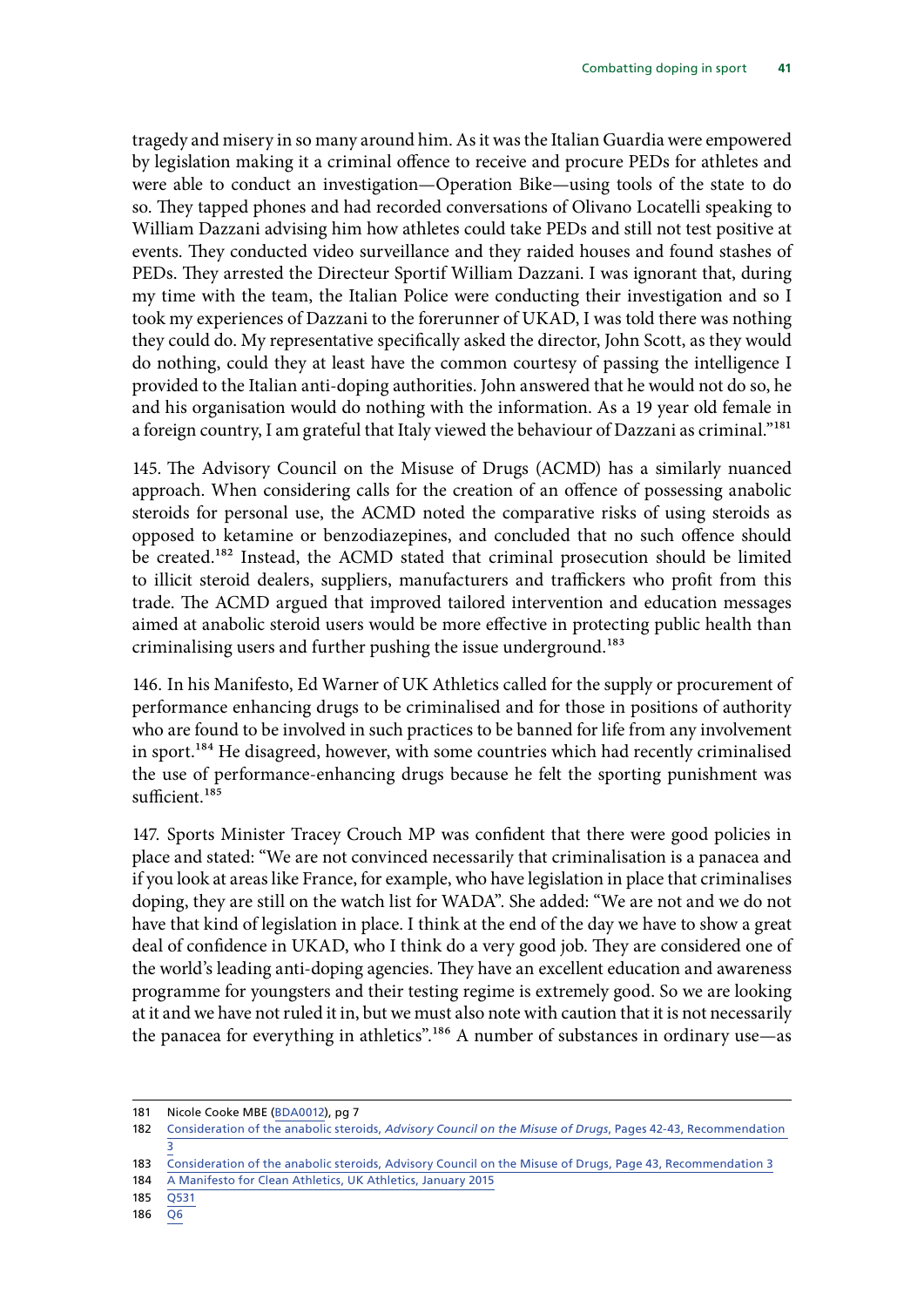over-the-counter remedies for colds, hay-fever and so on—are banned by various sports as enhancing performance.<sup>187</sup> This adds to the complexity of any attempt to draft a fair and effective law on possession.

148. UK Anti-Doping (UKAD) has been tasked by the Government to examine whether doping should be made a criminal offence. UKAD's position in 2009, which remains the same today, is that there should be no criminalisation of doping athletes. Nicole Sapstead of UKAD said:

> I am sure you can imagine that when you look at the resources and the priorities, particularly, of law enforcement right now, asking them to pursue an individual because they have taken steroids, for example, is not high up on their agenda. We have a hard enough job partnering with law enforcement now to try to get into where we think there might be underground laboratories, to try to take them down and for law enforcement to seize their assets. It is hard enough trying to get them to engage in that regard let alone to pursue a criminal action against an athlete or their entourage.<sup>188</sup>

149. We acknowledge UKAD's point that resources and priorities are such, particularly in relation to law enforcement, that to pursue an individual because they had taken steroids would not be a high priority and that there would have to be clear evidence that UKAD had reason to believe wider criminal activity was taking place. We also noted the point made by UKAD that it makes it attractive for law enforcement agencies to engage if UKAD can show a benefit such as seizing cash stemming from a successful raid.<sup>189</sup>

150. We asked UKAD whether athletes who had deliberately cheated could be considered as having committed fraud. While UKAD agreed with us that this was so in theory, Nicole Sapstead said the difficulty was in proving that other athletes had been cheated out of prize money or a medal, she said: "How could fraud be proved if there was no tangible outcome to it?"<sup>190</sup>

151. *We do not think it would be effective to subject doping athletes to criminal procedures and penalties. Longer bans on competing are likely to be more of a disincentive to them, and will avoid placing an extra burden on law enforcement bodies such as the police and courts. However, the supply of drugs or promotion of unnecessary medical procedures is a different matter. The Government should give serious consideration to criminalising the supply of drugs to sportspeople with intent to enhance performance rather than to mitigate ill-health, and in so doing defraud clean athletes they are competing against. This would send a stronger message about the unacceptability and the dangers of doping, not only to the suppliers but also to the athletes.*

152. *For UK Anti-Doping to be more effective, it not only needs more resources, but greater powers too. It has no powers to demand to see private papers, and financial and medical records, to aid its investigations. A change in the law to criminalise the supply of drugs to sports people could give UKAD the powers to access documents without seeking prior agreement, and the right to seek the support of the law enforcement agencies in their investigations, as appropriate.*

190 [Q16](http://data.parliament.uk/writtenevidence/committeeevidence.svc/evidencedocument/culture-media-and-sport-committee/blood-doping-in-athletics/oral/28038.html)

<sup>187</sup> [Checking your medications and substances,](http://www.ukad.org.uk/medications-and-substances/checking-medications/) *UKAD*

<sup>188</sup> [Q10](http://data.parliament.uk/writtenevidence/committeeevidence.svc/evidencedocument/culture-media-and-sport-committee/blood-doping-in-athletics/oral/28038.html)

<sup>189</sup> [Q11](http://data.parliament.uk/writtenevidence/committeeevidence.svc/evidencedocument/culture-media-and-sport-committee/blood-doping-in-athletics/oral/28038.html)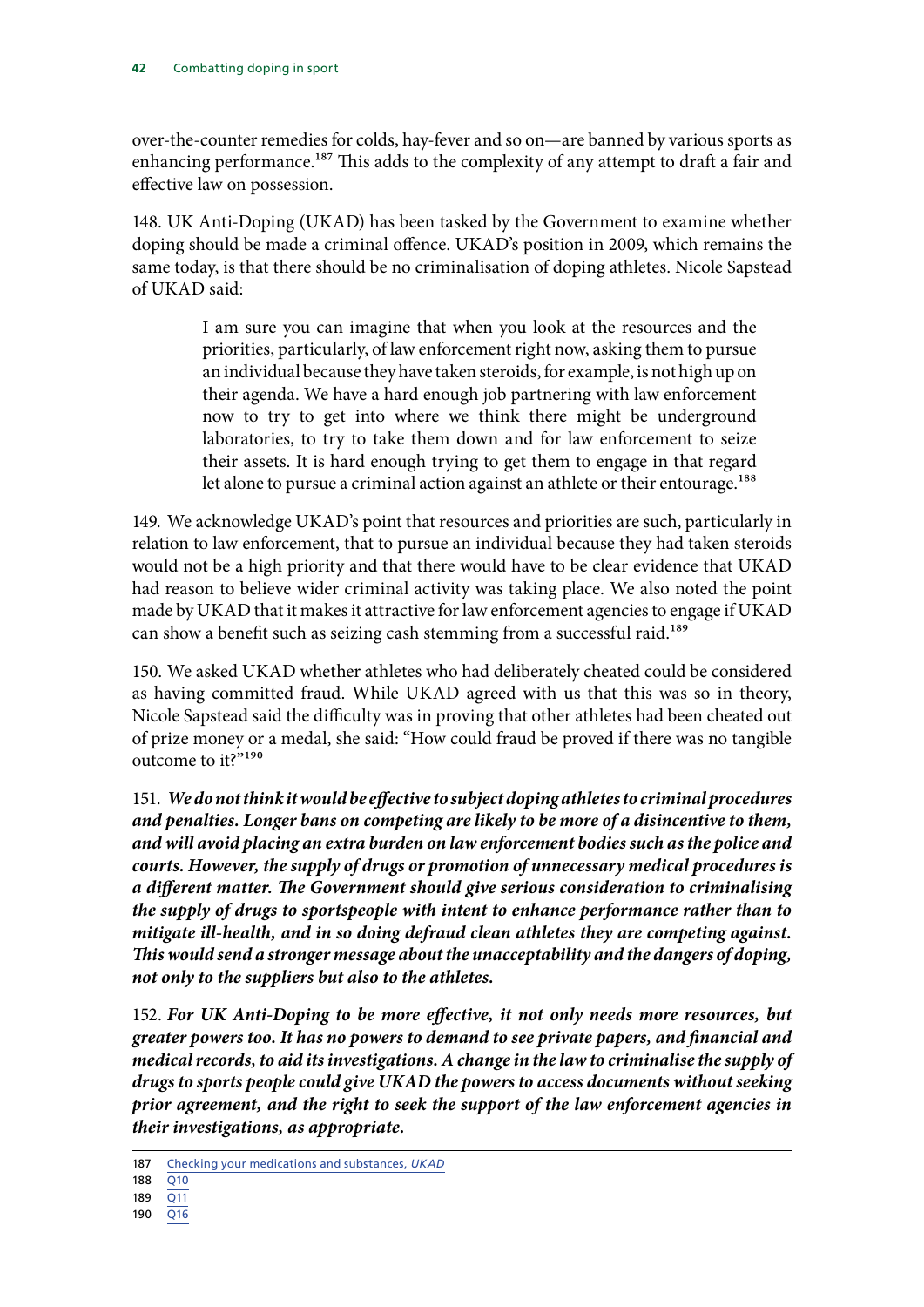153. *We consider that a more graduated approach to sanctions would be most likely to command support, and therefore enforcement. Governing bodies should be readier to impose more than a two-year ban for a first offence, given that having a blood transfusion or taking EPO is not routine medical care and is clearly an action taken with intent to cheat.*

154. *The call for a life-time ban from representing the UK for a first offence seems excessive. However, we support the suggestion by the UK Athletics Manifesto, which states that bans for first-time offenders should be extended to five years. This will ensure that cheating athletes could miss two Olympics or two Paralympics. Repeat offenders should forfeit their opportunity to represent the UK again.*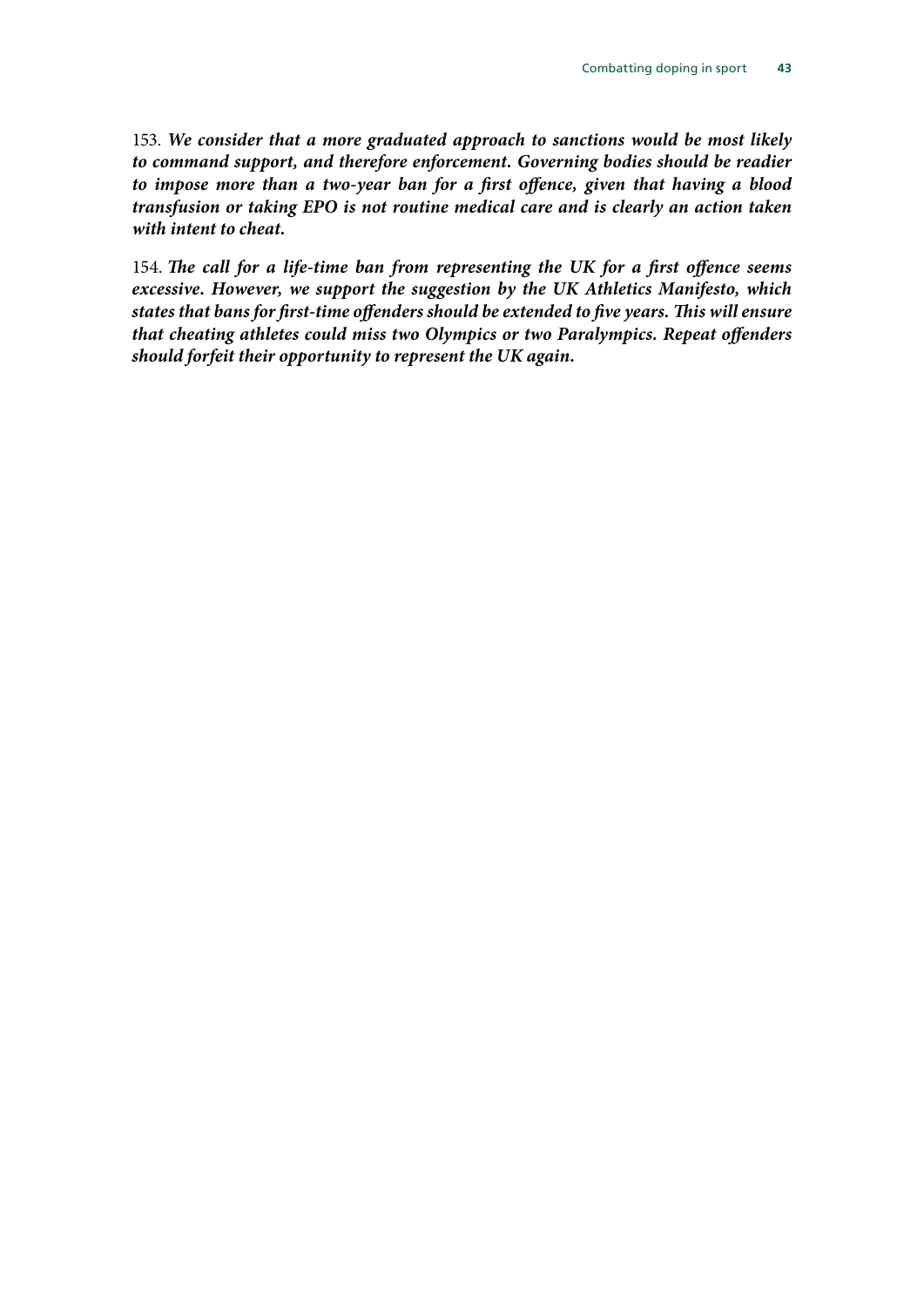## <span id="page-45-0"></span>Acronyms/Glossary

**ADAMS** - the Anti-Doping Administration and Management System (ADAMS) is a webbased database management system that records athletes' information, required to fulfil the World Anti-Doping Code. Fancy Bear illegally obtained the data from an account in ADAMS, created especially for the Rio 2016 Olympic Games, and had access to the TUE history of athletes that participated in the Games.

**ADRVs** - Anti-Doping Rule Violations. In the 2015 World Anti-Doping Code, there are 10 ADRVs: The presence of a prohibited substance or its metabolites or markers in an athlete's sample; Use or attempted use by an athlete of a prohibited substance or a prohibited method; Evading, refusing, or failing to submit to sample collection; Whereabouts failures: any combination of three missed tests and/or filing failures within a 12-month period by an athlete in a registered testing pool; Tampering or attempted tampering with any part of doping control; Possession of a prohibited substance or prohibited method; Trafficking or attempted trafficking in any prohibited substance or prohibited method; Administration or attempted administration to any athlete in-competition of any prohibited method or prohibited substance, or administration or attempted administration to any athlete outof-competition of any prohibited method or any prohibited substance that is prohibited out-of-competition; Complicity—assisting, encouraging, aiding, abetting, conspiring, covering up or any other type of intentional complicity involving an ADRV or any attempted ADRV; Prohibited Association—associating with a person such as a coach, doctor or physio who has been found guilty of a criminal or disciplinary offence equivalent to a doping violation.<sup>191</sup>

**Athlete Biological Passport (ABP)** - The ABP enables the capture and recording of the results of blood tests on individual athletes, over time. Athletes can be banned purely on their blood test results if a panel of experts agree that a series of off-scores suggested an "overwhelming likelihood" of doping. The ABP program is administered through WADA's Anti-Doping Administration and Management System (ADAMS), a secure online database whose purpose is to assist stakeholders and WADA in their anti-doping operations.192

**Blood doping** - consists of increasing the number of circulating oxygen-carrying red blood cells, either by transfusing the red blood cells directly into the bloodstream or by stimulating the bone marrow to produce more red blood cells than it normally would. Having more red blood cells increases the amount of oxygen that can be transferred to exercising muscles and so helps an athlete's performance. It is of most benefit to middle or long-distance runners, or those competing in other endurance sports such as cycling or the triathlon, as it can reduce the time taken to run 1500 metres by several seconds.<sup>193</sup>

**British Cycling** - the main national governing body for cycle sport in Great Britain. It represents Britain at the world body, the Union Cycliste Internationale (UCI), and selects national teams, including the Great Britain (GB) Cycling Team.

<sup>191</sup> UKAD, [About ADRVs](http://www.ukad.org.uk/anti-doping-rule-violations/about-adrvs)

<sup>192</sup> The ABP program is administered through WADA's Anti-Doping Administration and Management System (ADAMS), a secure online database whose purpose is to assist stakeholders and WADA in their anti-doping operations: Q74 [name needed]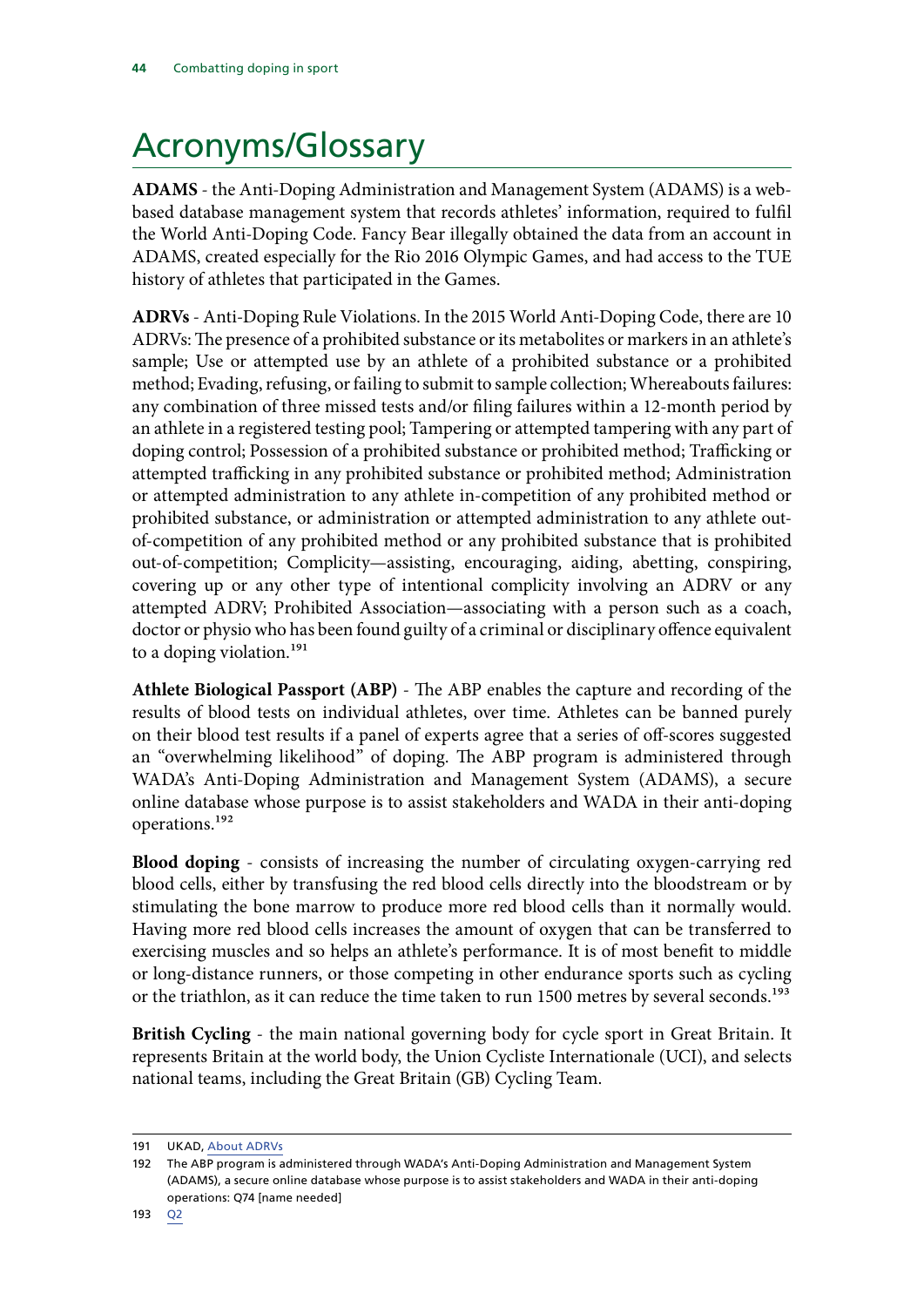**Budesonide** - a medication of the corticosteroid type. The inhaled form is used in the long-term management of asthmas and chronic obstructive pulmonary disease (COPD).

**Calcitonin** - a hormone produced and released by parafollicular cells (known as C-cells) of the thyroid gland. It can be used unconventionally, to prevent stress fractures in athletes.

**Corticosteroid** - a class of steroid hormones, taken either as tablets, through intramuscular or intravenous injection, or rectally. It is commonly used to treat illnesses such as asthma, inflammatory arthritis and joint problems, severe allergy, bowel inflammation and skin rashes. It can result in increased effort and energy, due to higher amounts of glucose during exercise, can reduce muscle swelling and pain due to its anti-inflammatory properties, and can decrease the feeling of tiredness. Prolonged use of cortisone leads to muscle and tendon injuries. Used without good cause it is a banned drug under the WADA Code, and a TUE is needed if it is to be used.

**Erythropoietin (EPO)** - a drug that stimulates the bone marrow to produce more red blood cells than it normally would, and is used in the treatment of anaemia related to kidney disease. WADA states that its misuse can lead to serious health risks for athletes who use EPO, simply to gain a competitive edge.<sup>194</sup> Risks include heart disease, stroke, and cerebral or pulmonary embolism, and the most dangerous time for athletes who have taken EPO is at night, as an excess of red blood cells in circulation can thick and clot when the athlete is inactive.<sup>195</sup> The misuse of recombinant human EPO may also lead to autoimmune diseases.

**Fancy Bear** - In September 2016, a Russian cyber espionage group called Fancy Bear used an IOC-created account to gain access to WADA's Anti-doping Administration and Management System (ADAMS) database. The hackers used the website fancybear.net to leak Olympic drug testing files of several athletes who had used TUEs, from across the world.

**Ferrous sulphate** – a supplement used to treat iron deficiency anaemia. It increases levels of testosterone.

**Fluimucil** - a decongestant, which removes mucus from the airway. It is unlicensed in the UK, but there are licensed tablets since July 2016.

**International Association of Athletics (IAAF)** - the international governing body for the sport of athletics. Sebastian Coe has been president of the IAAF since 2015.

**L-carnitine** - a naturally-occurring amino acid derivative, involved in metabolism in most mammals, plants and some bacteria. A research group at the University of Nottingham found that recreational athletes who had received carnitine supplementation "reduced perception of effort and increased work output during a validated exercise performance test […] a major finding of the present study has to be that the increase in muscle [total

<sup>194</sup> WADA, What are the side effects of EPO misuse?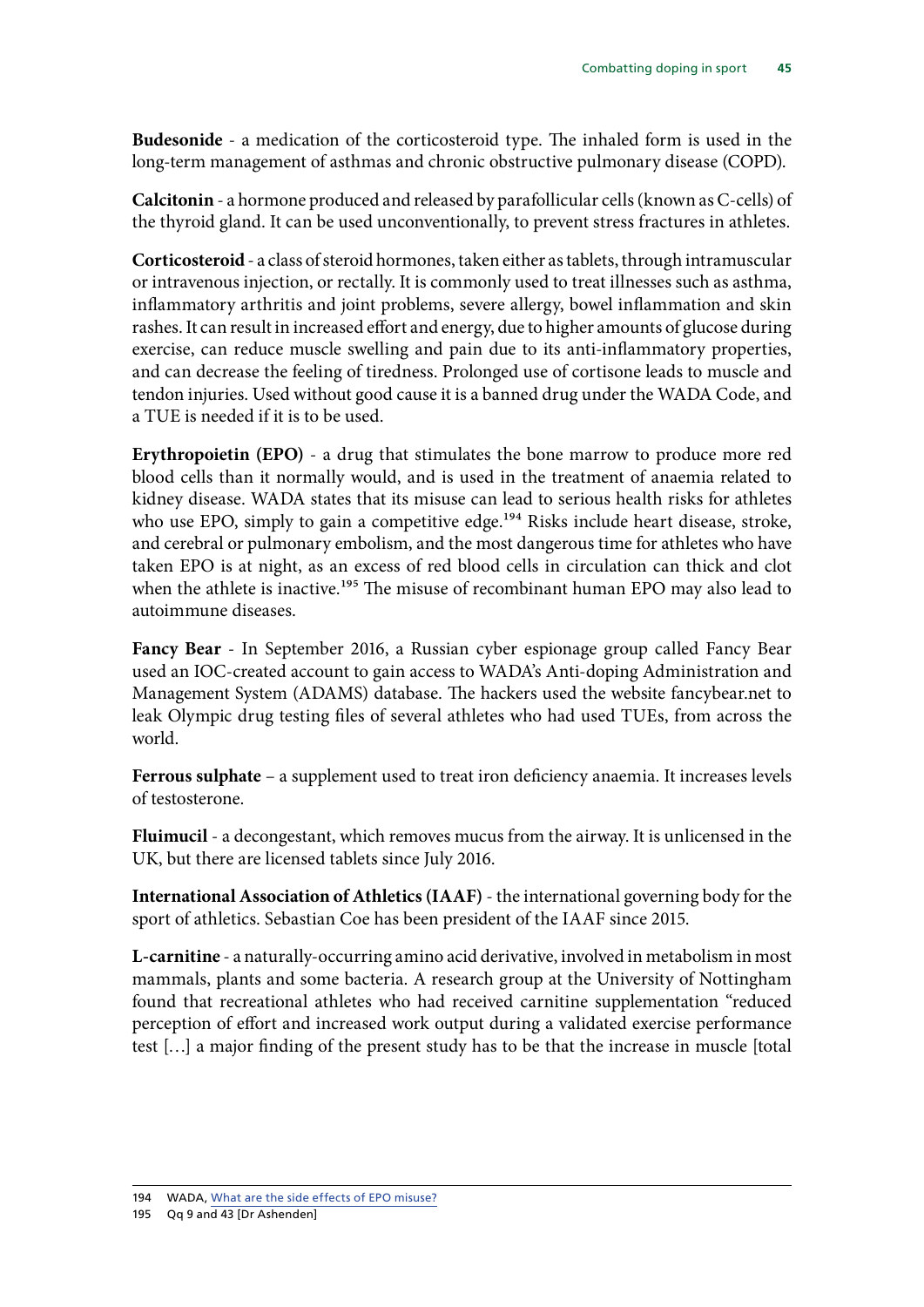carnitine] content after 24 weeks of supplementation resulted in a 35% increase in work output compared to Control (and an 11% increase from baseline).<sup>196</sup> Infusions of more than 50ml in the space of six hours are prohibited.

**Nike Oregon Project** - The Nike Oregon Project was formed in 2001, at the request of Alberto Salazar, to increase the performance of elite US athletes. Mo Farah joined the programme in 2011.

**NutraMet** - The Nottingham group developed a patented product called NutraMet, developed by the Nottingham group to monetise their research into L-carnitine (see above). NutraMet has to be taken over a prolonged period, with noticeable results after 24 weeks usage.

**Off-score** - a variable in athlete's blood analysis, calculated from the haemoglobin (a protein responsible for transporting oxygen in the blood) concentration, the reticulocyte (immature blood cells) percentage, to indicate abnormal results.

**Salbutamol** -a medication that opens up the medium and large airways in the lungs, used to treat asthma, including asthma attacks, exercise-induced bronchoconstriction, and chronic obstructive pulmonary disease (COPD). It may also be used to treat high blood potassium levels. It is usually taken with an inhaler or nebulizer, but can also be taken in pill form, and intravenously. Salbutamol was on the TUEs list, under the 2010 WADA prohibited list. This requirement was relaxed in the 2011 list, which stated that the use of salbutamol (maximum 1600 micrograms over 24 hours) and salmeterol (taken by inhalation) was allowed.

**Team Sky** - A British professional cycling team established in 2010, with the major sponsorship previously provided by BskyB. It competes in the UCI World Tour. The team is managed by British Cycling's former performance director Sir Dave Brailsford.

**Therapeutic Use Exemptions (TUEs)** - Therapeutic Use Exemptions enable athletes to obtain authorisation to use a prescribed prohibited substance or method for the treatment of a legitimate medical condition.<sup>197</sup> The list of prohibited medication is decided by WADA.<sup>198</sup> For a national governing body to approve a TUE, there are strict rules: that the athlete would suffer significant health problems without taking the substance; that it would not be significantly performance-enhancing; that there is no reasonable therapeutic alternative; and the need to use it is not due to prior use without a TUE. Some substances are prohibited at all times, while others are prohibited only during competition periods. Some substances are prohibited in certain sports: alcohol is prohibited for motorsports competitors while in competition; beta-blockers are prohibited at all times in archery; but neither alcohol nor beta-blockers are prohibited in cycling or in football.

**Thyroxine** – The main hormone secreted into the bloodstream by the thyroid gland. It can be used to increase levels of testosterone.

<sup>196</sup> Benjamin T. Wall, Francis B. Stephens, Dumitru Constantin-Teodosiu, Kanagaraj Marimuthu, Ian A. Macdonald and Paul L. Greenhaff, "Chronic oral ingestion of L-carnitine and carbohydrate increases muscle content and alters muscle fuel metabolism during exercise in humans", J. Physiol, 589.4 (2011), pp.196-973. First published online January 4th 2011.

<sup>197</sup> UKAD, [About Therapeutic Use Exemptions \(TUEs\)](http://ukad.org.uk/medications-and-substances/about-TUE/)

<sup>198</sup> WADA, [2017 List of Prohibited Substances and Methods](https://www.wada-ama.org/en/prohibited-list)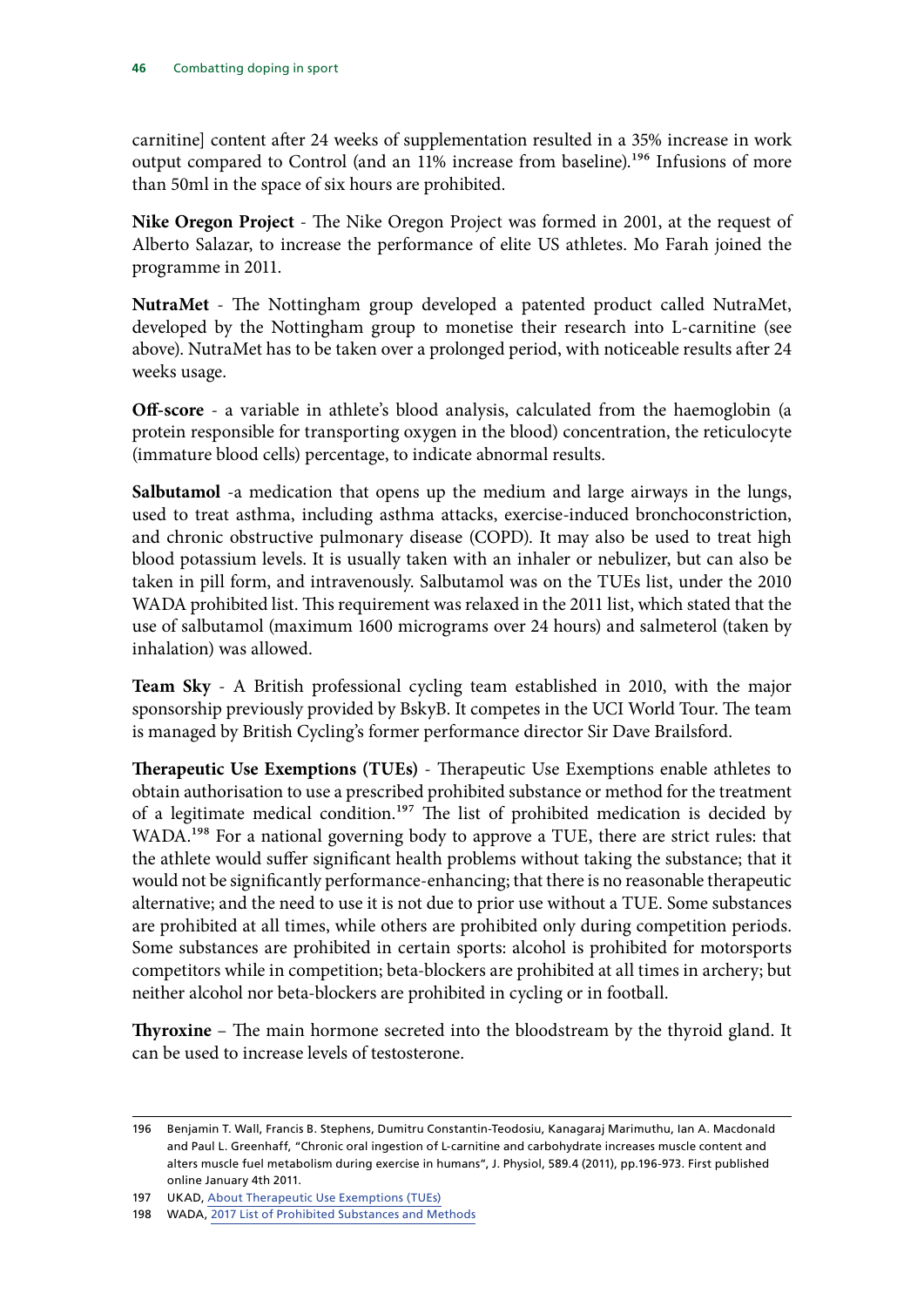**Tramadol** - a painkilling opiate, used by cyclists for pain reduction, inflammation, injury, and performance gains. There are concerns over the side effects, including reduced awareness, dizziness, drowsiness, addictive qualities, and psychological dependence.

**Triamcinolone** - a corticosteroid, given orally, by injection, by inhalation, or in a cream. It is used to treat medical conditions, including eczema, psoriasis, arthritis, allergies, and asthma. Kenacort is one of its tradenames. Triamcinolone causes the breakdown of muscle (in contrast to anabolic steroids, which cause the breakdown of muscle mass). This means that triamcinolone is highly effective for cycling, where the need for low mass and high strength is important.

**UK Anti-Doping Ltd (UKAD)** - a non-departmental public body, accountable to the Department for Digital, Culture, Media and Sport. It is responsible for implementing and managing the UK's national anti-doping policy, and ensuring that all sports bodies in the UK comply with the World Anti-Doping Code, as set out by the World Anti-Doping Agency (WADA). UKAD is responsible for charging athletes or athlete support personnel who have committed an ADRV, which the athlete or support personnel can either accept or challenge through an established legal process.

**UK Athletics** - the governing body for the sport of athletics in the United Kingdom, responsible for overseeing the governance of athletics events in the UK. It was rebranded in 2013 as British Athletics, although it remains legally known as UK Athletics and continues to use the name UK Athletics in internal governance.

**Union Cycliste Internationale (UCI)** - the world governing body of cycling for sports cycling. It was founded in Paris in 1900, is now based in Switzerland, and is recognised by the International Olympic Committee (IOC). The Tour de France is the UCI's flagship event. The UCI's licence commission overseas the registration of professional cycling teams. The Cycling Anti-Doping Foundation (CADF) defines and implements the doping control strategy on behalf of the UCI.

**United States Anti-Doping Agency (USADA)** - The national anti-doping organisation in the United States for Olympic, Paralympic, and Pan American sport. It is a signatory to the World Anti-Doping Code.

**Vitamin D** – Vitamin D is important for optimal skeletal and muscle function. High concentrations of Vitamin D are thought to increase levels of testosterone.

**World Anti-Doping Agency (WADA)** - A foundation formed in 1999 by the International Olympic Committee to promote, co-ordinate and monitor the fight against drugs in sports. Its 38-member foundation board comprises of the IOC and national governments representatives. The World Anti-Doping Code aims to harmonise anti-doping regulations in all sports and countries, and published an annual list of prohibited substances and methods that sports people are not allowed to use or to take.

**World Anti-Doping Code** - a document that harmonises anti-doping policies, rules and regulations within sport organisations and across public authorities around the world. It works in conjunction with five international standards, which aim to foster consistency among anti-doping organisations, in: testing; laboratories; TUEs; the List of Prohibited Substances and Methods; and the protection of privacy and personal information.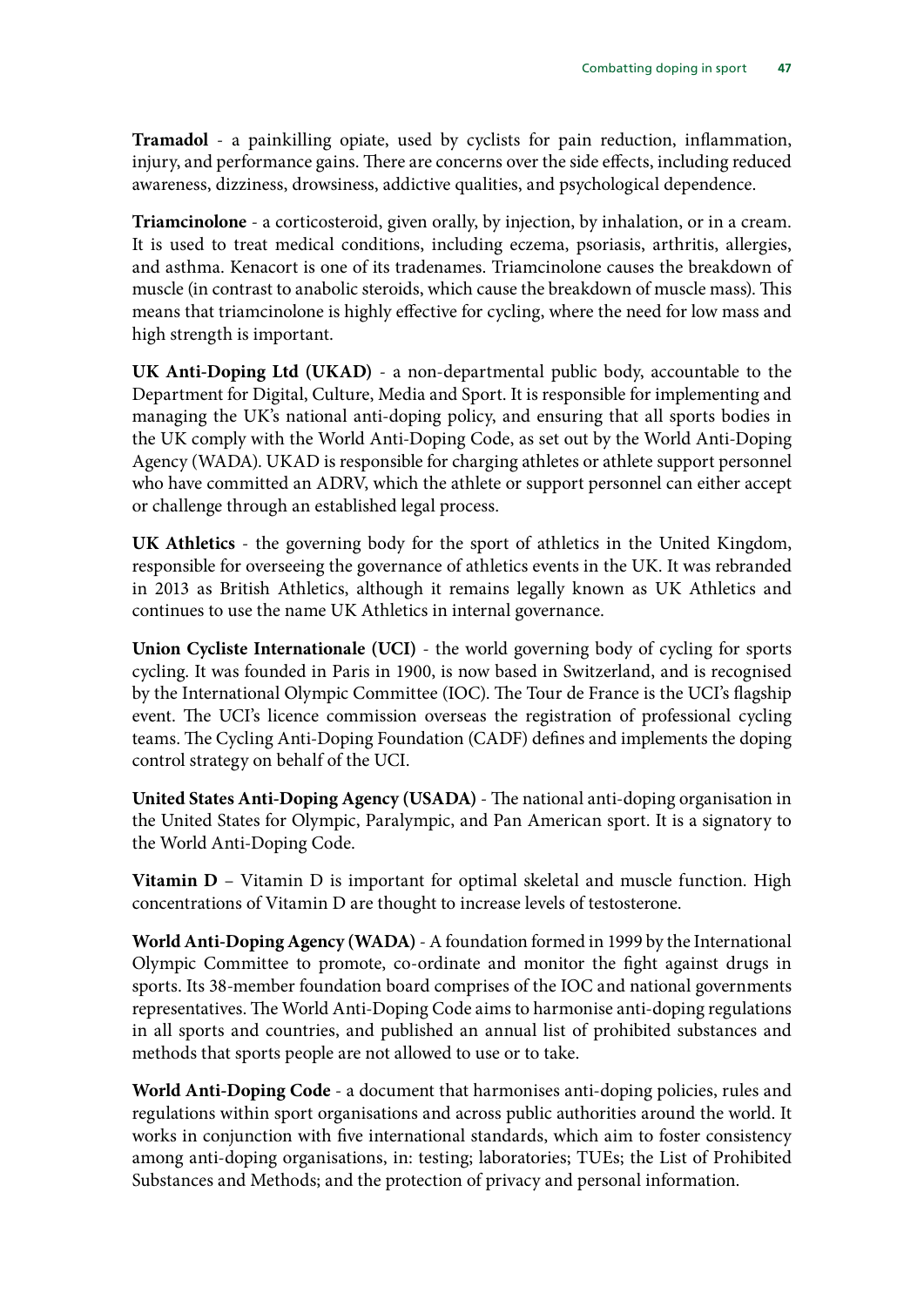## <span id="page-49-0"></span>Formal Minutes

#### **Tuesday 27 February 2018**

#### Members present:

Damian Collins, in the Chair

Paul Farrelly Chris Matheson Simon Hart Rebecca Pow Julian Knight Giles Watling Ian C Lucas

Draft Report (*Combatting doping in sport*), proposed by the Chairman, brought up and read.

*Ordered*, That the draft Report be read a second time, paragraph by paragraph.

Paragraphs 1 to 154 read and agreed to.

Summary and glossary agreed to.

*Resolved*, That the Report be the Fourth Report of the Committee to the House.

*Ordered*, That the Chair make the Report to the House.

*Ordered*, That embargoed copies of the Report be made available, in accordance with the provisions of Standing Order No.134.

[Adjourned till Tuesday 6 March at 10.00 a.m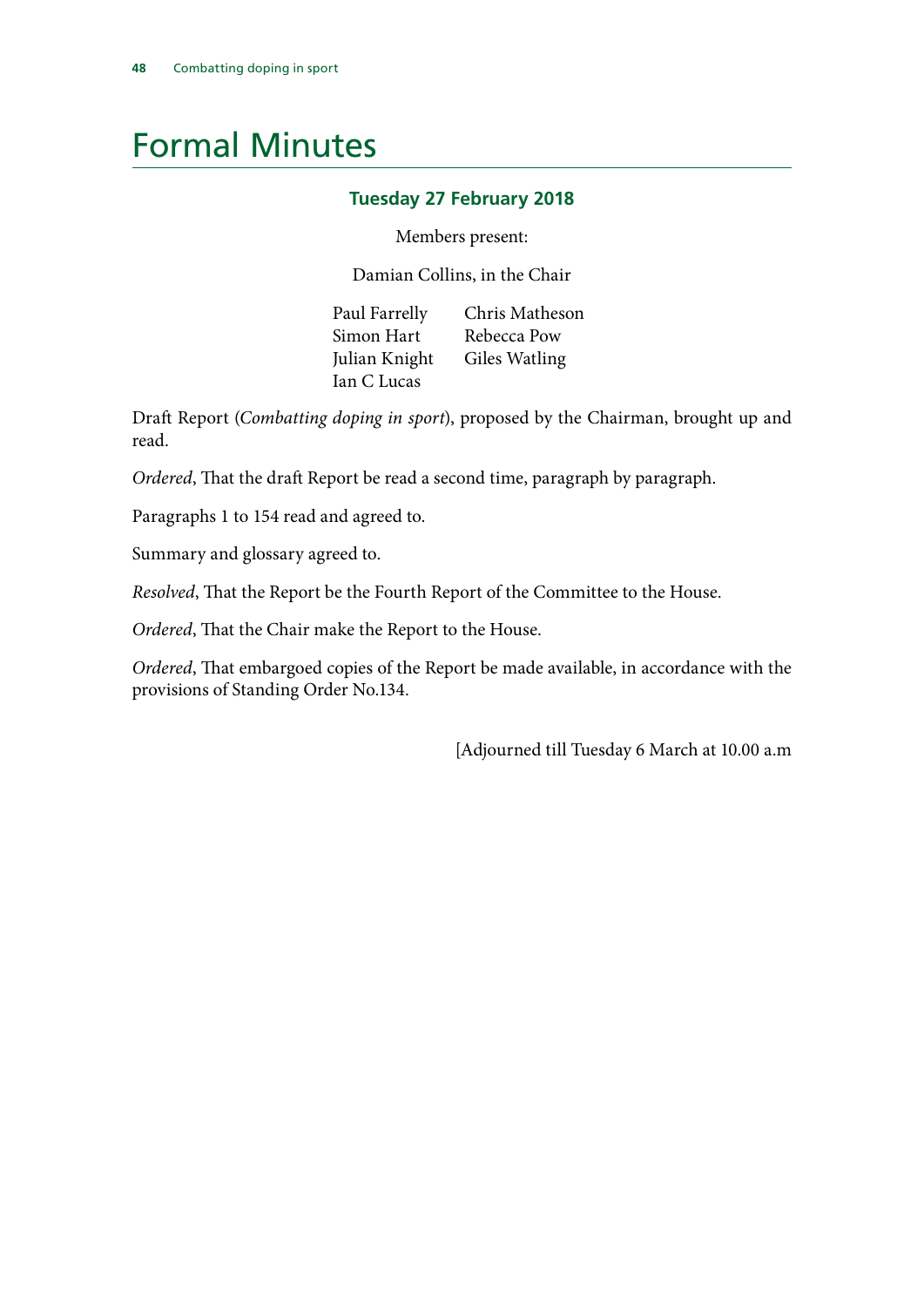## <span id="page-50-0"></span>**Witnesses**

The following witnesses gave evidence. Transcripts can be viewed on the [inquiry publications](http://www.parliament.uk/business/committees/committees-a-z/commons-select/culture-media-and-sport-committee/inquiries/parliament-2015/blood-doping-15-16/publications/) [page](http://www.parliament.uk/business/committees/committees-a-z/commons-select/culture-media-and-sport-committee/inquiries/parliament-2015/blood-doping-15-16/publications/) of the Committee's website.

| <b>Tuesday 8 September 2015</b>                                                                                                                                                                                         | <b>Question number</b> |
|-------------------------------------------------------------------------------------------------------------------------------------------------------------------------------------------------------------------------|------------------------|
| Dr Michael Ashenden, Science and Industry Against Blood Doping, Australia                                                                                                                                               | $Q1 - 62$              |
| Nicole Sapstead, Chief Executive, and David Kenworthy, Chair, UK Anti-<br>Doping                                                                                                                                        | Q63-131                |
| Mr David Howman, Director General, World Anti-Doping Agency                                                                                                                                                             | Q132-177               |
| <b>Wednesday 2 December 2015</b>                                                                                                                                                                                        |                        |
| Lord Coe CH KBE, President, International Association of Athletics<br>Federations, and Thomas Capdevielle, Anti-Doping Senior Manager/Acting<br>Operations Director, International Association of Athletics Federations | Q178-431               |
| <b>Tuesday 26 January 2016</b>                                                                                                                                                                                          |                        |
| Ed Warner, Chairman, UK Athletics                                                                                                                                                                                       | Q432-534               |
| Nicole Sapstead, Chief Executive, UK Anti-Doping                                                                                                                                                                        | Q535-619               |
| Tuesday 14 June 2016                                                                                                                                                                                                    |                        |
| Dan Stevens, whistleblower                                                                                                                                                                                              | Q620-747               |
| Jonathan Calvert, Sunday Times Insight Team                                                                                                                                                                             | Q748-897               |
| <b>Monday 19 December 2016</b>                                                                                                                                                                                          |                        |

| Robert Howden OBE, President and Chairman, British Cycling, and Dr George<br>Gilbert, Chair, Technical Commission and Ethics Commission, British Cycling | Q898-1019  |
|----------------------------------------------------------------------------------------------------------------------------------------------------------|------------|
| <b>Shane Sutton, former Technical Director, British Cycling</b>                                                                                          | Q1020-1098 |
| Sir David Brailsford, General Manager, Team Sky                                                                                                          | Q1099-1197 |
| Sir Craig Reedie CBE, President, and Olivier Niggli, Director General, World<br><b>Anti-Doping Agency</b>                                                | Q1198-1262 |

#### **Tuesday 10 January 2017**

| David Bedford OBE, former Olympic athlete | Q1263-1352 |
|-------------------------------------------|------------|
|-------------------------------------------|------------|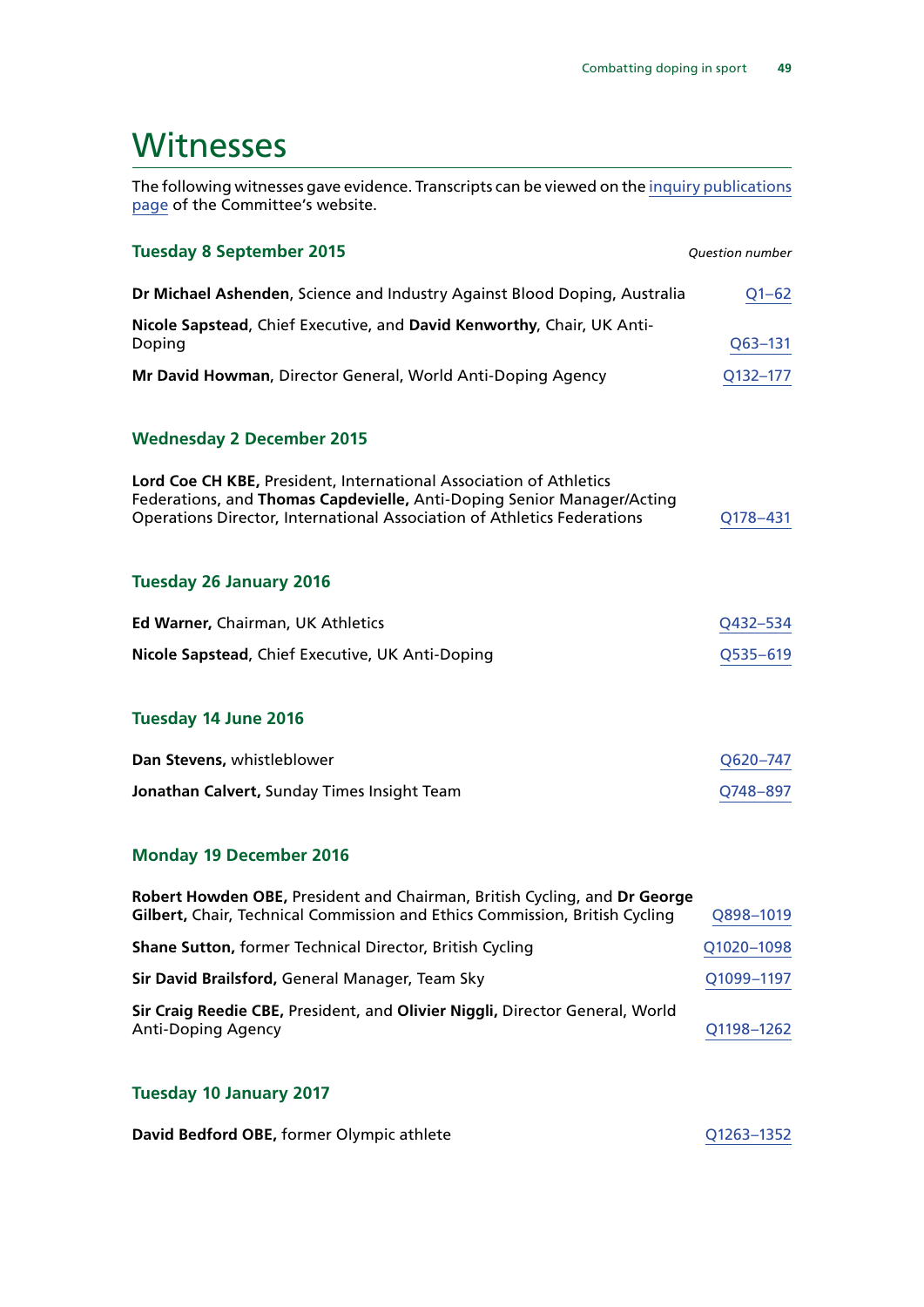### **Tuesday 24 January 2017**

| Nicole Cooke MBE, Former Professional Road Cycle Racer (via videolink) | Q1353-1406 |
|------------------------------------------------------------------------|------------|
| <b>Wednesday 1 March 2017</b>                                          |            |
| <b>Simon Cope, formerly of British Cycling</b>                         | Q1407-1582 |

| Nicole Sapstead, Chief Executive, UK Anti-Doping |  | Q1583-1648 |
|--------------------------------------------------|--|------------|

### **Wednesday 19 April 2017**

| Dr Barry Fudge, Head of Endurance, UK Athletics, Dr John Rogers, formerly<br>Medical Officer, UK Athletics, and Dr Robin Chakraverty, formerly Chief |            |
|------------------------------------------------------------------------------------------------------------------------------------------------------|------------|
| <b>Medical Officer, UK Athletics</b>                                                                                                                 | Q1649-1751 |
| Ed Warner, Chairman, UK Athletics, and Liz Nicholl, Chief Executive Officer,                                                                         |            |
| UK Sport                                                                                                                                             | 01752-1825 |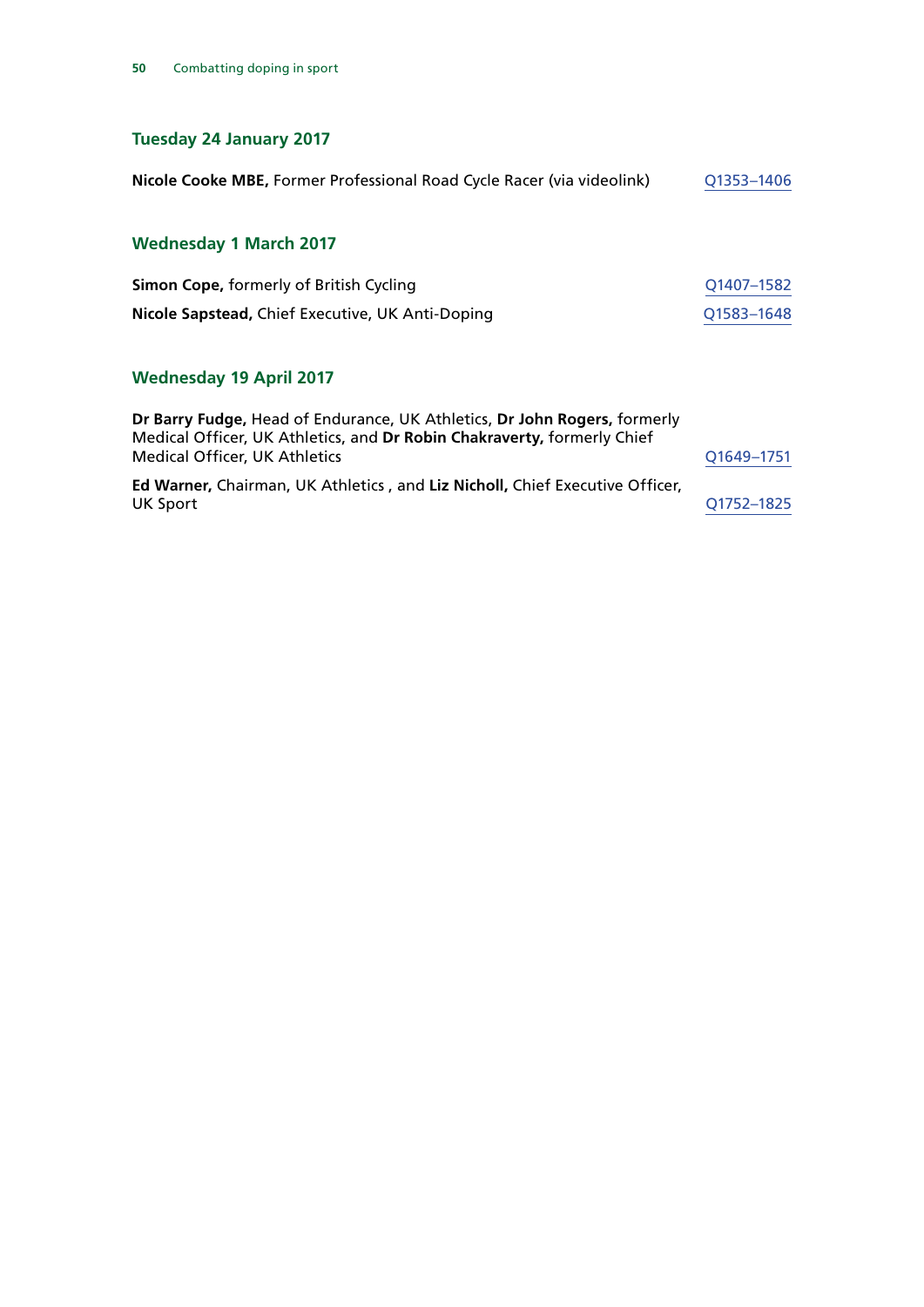## <span id="page-52-0"></span>Published written evidence

The following written evidence was received and can be viewed on the [inquiry publications](http://www.parliament.uk/business/committees/committees-a-z/commons-select/digital-culture-media-and-sport-committee/inquiries/parliament-2017/inquiry/publications/) [page](http://www.parliament.uk/business/committees/committees-a-z/commons-select/digital-culture-media-and-sport-committee/inquiries/parliament-2017/inquiry/publications/) of the Committee's website.

DOP numbers are generated by the evidence processing system and so may not be complete

- 1 British Cycling ([DOP0001\)](http://data.parliament.uk/writtenevidence/committeeevidence.svc/evidencedocument/digital-culture-media-and-sport-committee/combatting-doping-in-sport/written/71215.html)
- 2 Phil Burt (DOP0006)
- 3 Dr Richard Freeman (DOP0007)

The following written evidence was received by the Committee in the previous Parliament and can be viewed on the [inquiry publications page](http://www.parliament.uk/business/committees/committees-a-z/commons-select/culture-media-and-sport-committee/inquiries/parliament-2015/blood-doping-15-16/publications/).

BDA numbers are generated by the evidence processing system and so may not be complete.

- 4 British Cycling ([BDA0009\)](http://data.parliament.uk/WrittenEvidence/CommitteeEvidence.svc/EvidenceDocument/Culture,%20Media%20and%20Sport/Combatting%20Doping%20in%20Sport/written/45355.html)
- 5 Dr Michael Ashenden [\(BDA0003](http://data.parliament.uk/WrittenEvidence/CommitteeEvidence.svc/EvidenceDocument/Culture,%20Media%20and%20Sport/Combatting%20Doping%20in%20Sport/written/21284.html))
- 6 Dr Richard Freeman MBChB MRCGP MSc FFSEM ([BDA0018\)](http://data.parliament.uk/WrittenEvidence/CommitteeEvidence.svc/EvidenceDocument/Culture,%20Media%20and%20Sport/Combatting%20Doping%20in%20Sport/written/49391.html), [\(BDA0019](http://data.parliament.uk/WrittenEvidence/CommitteeEvidence.svc/EvidenceDocument/Culture,%20Media%20and%20Sport/Combatting%20Doping%20in%20Sport/written/49495.html)), [\(BDA0020\)](http://data.parliament.uk/WrittenEvidence/CommitteeEvidence.svc/EvidenceDocument/Culture,%20Media%20and%20Sport/Combatting%20Doping%20in%20Sport/written/68835.html)
- 7 Leicester City Football Club [\(BDA0007\)](http://data.parliament.uk/WrittenEvidence/CommitteeEvidence.svc/EvidenceDocument/Culture,%20Media%20and%20Sport/Combatting%20Doping%20in%20Sport/written/34586.html)
- 8 Letter from Damian Collins MP, Chair, Culture, Media and Sport Committee to Sir David Brailsford, Principal, Team Sky ([BDA0016](http://data.parliament.uk/WrittenEvidence/CommitteeEvidence.svc/EvidenceDocument/Culture,%20Media%20and%20Sport/Combatting%20Doping%20in%20Sport/written/48775.html))
- 9 Letter from Sir David Brailsford,Team Sky to Damian Collins MP, Chair, Culture, Media and Sport Committee [\(BDA0015](http://data.parliament.uk/WrittenEvidence/CommitteeEvidence.svc/EvidenceDocument/Culture,%20Media%20and%20Sport/Combatting%20Doping%20in%20Sport/written/48767.html))
- 10 Medicines and Healthcare Products Regulatory Agency [\(BDA0014](http://data.parliament.uk/WrittenEvidence/CommitteeEvidence.svc/EvidenceDocument/Culture,%20Media%20and%20Sport/Combatting%20Doping%20in%20Sport/written/48092.html))
- 11 Nicole Cooke MBE ([BDA0012](http://data.parliament.uk/WrittenEvidence/CommitteeEvidence.svc/EvidenceDocument/Culture,%20Media%20and%20Sport/Combatting%20Doping%20in%20Sport/written/45898.html))
- 12 Sunday Times [\(BDA0001\)](http://data.parliament.uk/WrittenEvidence/CommitteeEvidence.svc/EvidenceDocument/Culture,%20Media%20and%20Sport/Combatting%20Doping%20in%20Sport/written/21281.html)
- 13 Supplementary evidence from UK Anti-Doping with reference to the oral evidence given on 8 September [\(BDA0004\)](http://data.parliament.uk/WrittenEvidence/CommitteeEvidence.svc/EvidenceDocument/Culture,%20Media%20and%20Sport/Combatting%20Doping%20in%20Sport/written/23236.html)
- 14 Team Sky response to Committee questions [\(BDA0017](http://data.parliament.uk/WrittenEvidence/CommitteeEvidence.svc/EvidenceDocument/Culture,%20Media%20and%20Sport/Combatting%20Doping%20in%20Sport/written/48780.html))
- 15 Team Sky whistleblower [\(BDA0021](http://data.parliament.uk/WrittenEvidence/CommitteeEvidence.svc/EvidenceDocument/Culture,%20Media%20and%20Sport/Combatting%20Doping%20in%20Sport/written/69004.html))
- 16 UK Anti-Doping ([BDA0008](http://data.parliament.uk/WrittenEvidence/CommitteeEvidence.svc/EvidenceDocument/Culture,%20Media%20and%20Sport/Combatting%20Doping%20in%20Sport/written/44616.html))
- 17 UK Anti-Doping Supplementary written evidence ([BDA0006](http://data.parliament.uk/WrittenEvidence/CommitteeEvidence.svc/EvidenceDocument/Culture,%20Media%20and%20Sport/Combatting%20Doping%20in%20Sport/written/34493.html))
- 18 University of Tubingen ([BDA0005](http://data.parliament.uk/WrittenEvidence/CommitteeEvidence.svc/EvidenceDocument/Culture,%20Media%20and%20Sport/Combatting%20Doping%20in%20Sport/written/28187.html))
- 19 World Anti-Doping Agency [\(BDA0013](http://data.parliament.uk/WrittenEvidence/CommitteeEvidence.svc/EvidenceDocument/Culture,%20Media%20and%20Sport/Combatting%20Doping%20in%20Sport/written/46349.html))